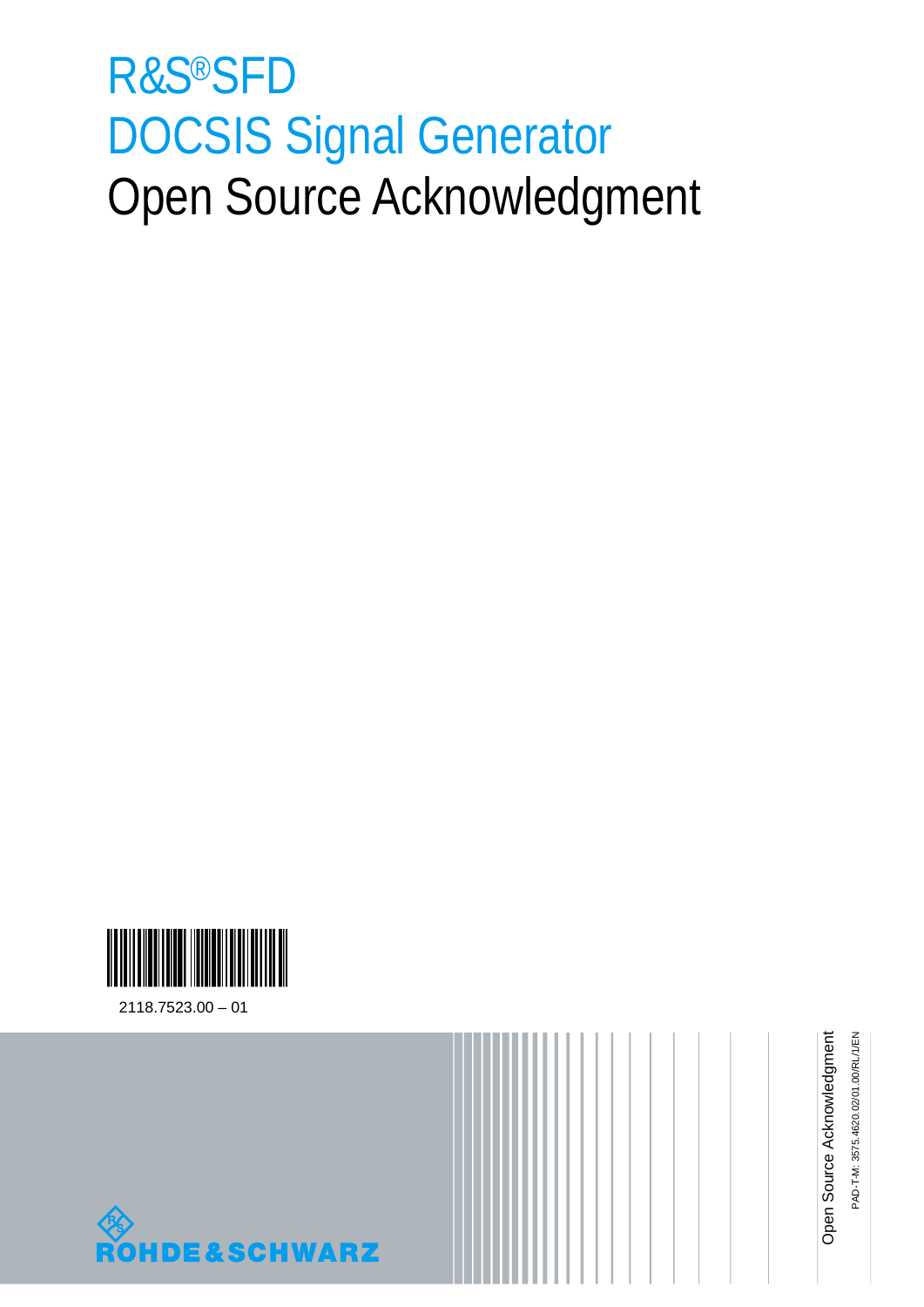# Contents

| 1            |  |
|--------------|--|
| 1.1          |  |
| 1.2          |  |
| $\mathbf{2}$ |  |
| 3            |  |
| 3.1          |  |
| 3.2          |  |
| 3.3          |  |
| 3.4          |  |
| 3.5          |  |
| 3.6          |  |
| 3.7          |  |
| 3.8          |  |
| 3.9          |  |
| 3.10         |  |
| 4            |  |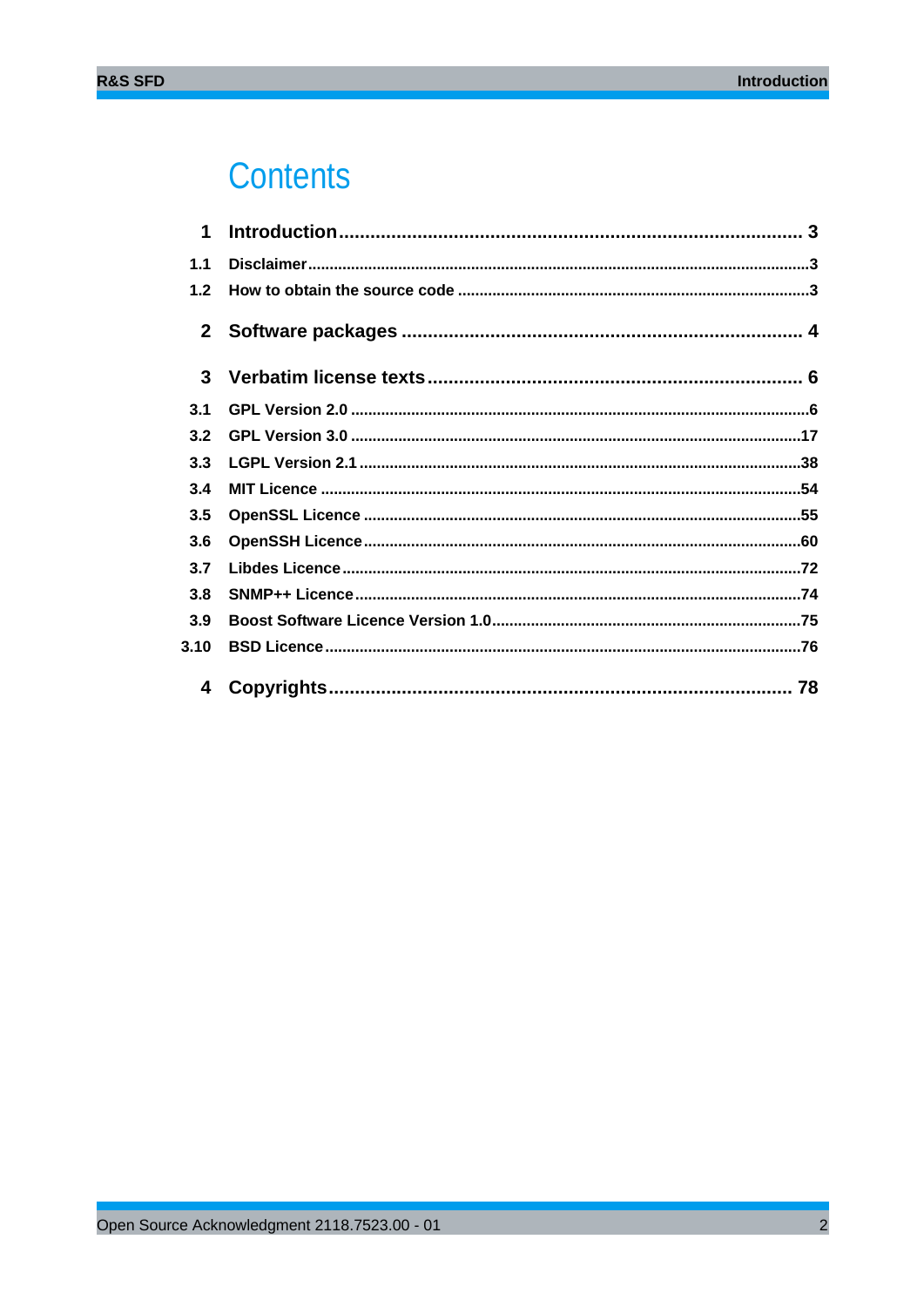# 1 Introduction

This product uses a number of open source software packages which are listed below.

The open source software is provided free of charge. You are entitled to use the open source software in accordance with the respective license conditions as provided in the following chapters.

Rohde & Schwarz would like to thank the open source community for their valuable contribution to embedded computing.

### **1.1 Disclaimer**

The open source software is distributed WITHOUT ANY WARRANTY; without even the implied warranty of MERCHANTABILITY or FITNESS FOR A PARTICULAR PURPOSE. The respective licenses may contain more details.

### **1.2 How to obtain the source code**

The software included in this product may contain copyrighted software that is licensed under a license requiring us to provide the source code of that software, such as the GPL or LGPL. You may obtain the complete corresponding source code for such copyrighted software from us for an unlimited period of time and at no charge. In this case, please contact:

Rohde & Schwarz GmbH & Co. KG Mühldorfstr. 15, 81671 München, Germany Phone: +49 89 41 29 – 12345 Email: customersupport@rohde-schwarz.com Internet: www.customersupport.rohde-schwarz.com

This offer is valid to anyone in receipt of this information.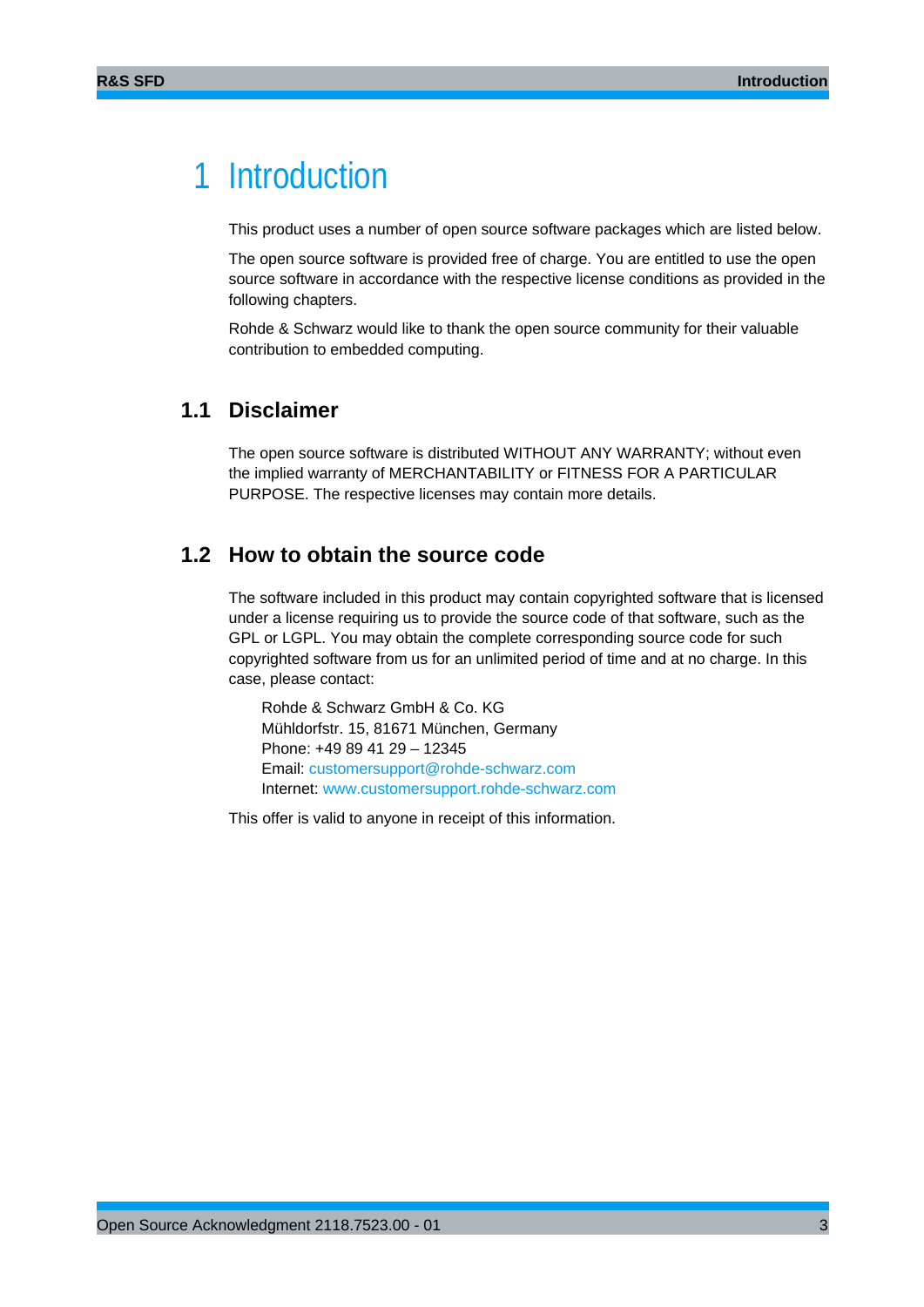# 2 Software packages

The software contained in this product makes use of the following open source software packages.

| Package                            | License                                   |
|------------------------------------|-------------------------------------------|
| u-boot (version 2009.08)           | <b>GPL Version 2.0</b>                    |
| Linux kernel(version 3.0.35)       | <b>GPL Version 2.0</b>                    |
| BusyBox (version 1.22.1)           | <b>GPL Version 2.0</b>                    |
| OpenSSL (1.0.1g)                   | <b>OpenSSL Licence</b>                    |
| OpenSSH (6.6p1)                    | <b>OpenSSH Licence</b>                    |
| libdes $(4.01a)$                   | <b>Libdes Licence</b>                     |
| libfec (3.01)                      | <b>LGPL Version 2.1</b>                   |
| libmicrohttpd (0.9.36)             | <b>LGPL Version 2.1</b>                   |
| jQuery (1.11.1)                    | <b>MIT Licence</b>                        |
| Tablesorter (2.15.9)               | <b>MIT Licence</b>                        |
| jQuery blockUI plugin (2.65)       | <b>MIT Licence</b>                        |
| jQuery Form plugin (3.50.0)        | <b>MIT Licence</b>                        |
| jQuery Gradient plugin (1.0.1-pre) | <b>MIT Licence</b>                        |
| jQuery Validation plugin (1.12.0)  | <b>MIT Licence</b>                        |
| Plupload (2.1.2)                   | <b>MIT Licence</b>                        |
| jsTree (3.0.0)                     | <b>MIT Licence</b>                        |
| MooTools (1.5.0-core)              | <b>MIT Licence</b>                        |
| SNMP++ (3.2.25)                    | <b>SNMP++ Licence</b>                     |
| Boost (1.55.0)                     | <b>Boost Software Licence Version 1.0</b> |
| Json Spirit (4.04)                 | <b>MIT Licence</b>                        |
| uClibc (0.9.33.2)                  | <b>LGPL Version 2.1</b>                   |
| Tar (1.27.1)                       | <b>GPL Version 3.0</b>                    |
| Avahi (0.6.31)                     | <b>LGPL Version 2.1</b>                   |
| I2ctools (version 3.1.0)           | <b>GPL Version 2.0</b>                    |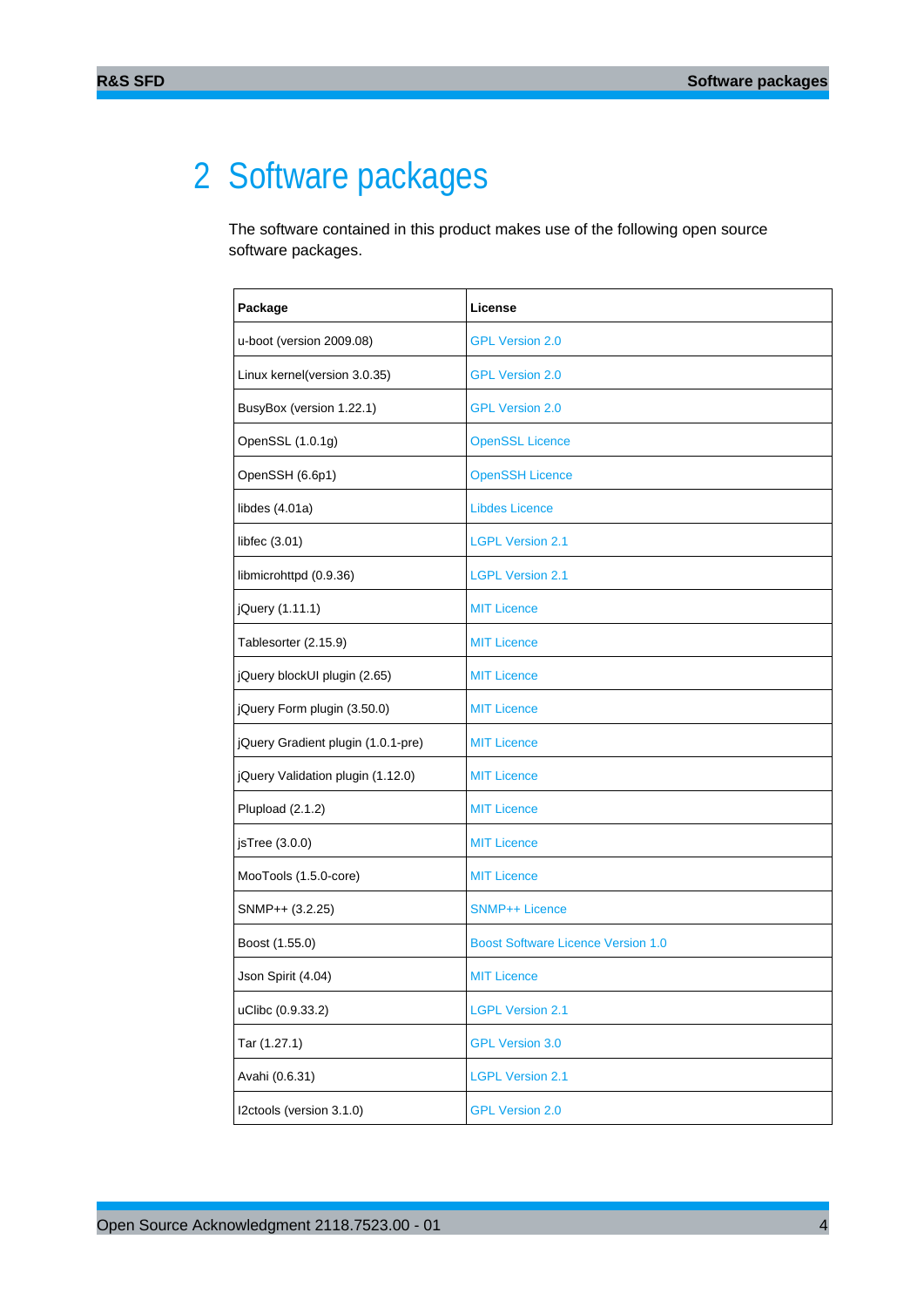| Package                                              | License                |
|------------------------------------------------------|------------------------|
| Valgrind (version 3.9.0)                             | <b>GPL Version 2.0</b> |
| Gdb (version 7.5.1)                                  | <b>GPL Version 2.0</b> |
| Wpa Supplicant (version 2.1)                         | <b>BSD Licence</b>     |
| SED Common PCI Driver (version 1054) GPL Version 2.0 |                        |

Linux® is the registered trademark of Linus Torvalds in the U.S. and other countries.

This product includes software developed by the OpenSSL Project for use in the OpenSSL Toolkit (http://www.openssl.org/). This product includes cryptographic software written by Eric Young (eay@cryptsoft.com) and software written by Tim Hudson (tjh@cryptsoft.com).

This product includes software developed by the University of California, Berkeley and its contributors.

The operating system CentOS Linux is issued by the CentOS Project (http://wiki.centos.org). It is built from publicly available source code provided by Red Hat®, Inc., the publisher of Red Hat® Enterprise Linux.

This product includes software developed by the Apache Software Foundation (http://www.apache.org/).

This product includes software developed by the Indiana University Extreme! Lab (http://www.extreme.indiana.edu/).

This product includes software developed by the JDOM Project (http://www.jdom.org/).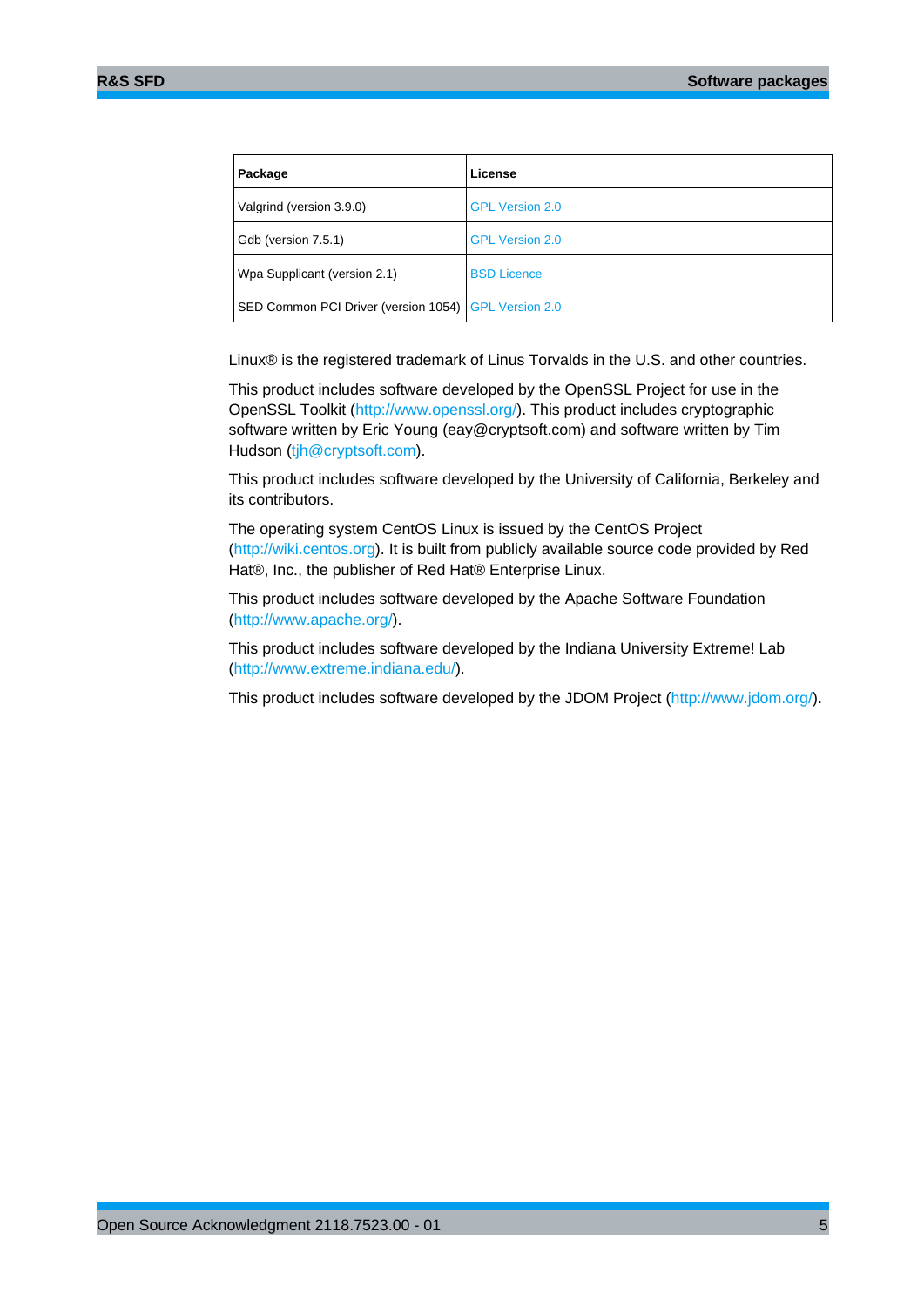# 3 Verbatim license texts

### **3.1 GPL Version 2.0**

 GNU GENERAL PUBLIC LICENSE Version 2, June 1991

 Copyright (C) 1989, 1991 Free Software Foundation, Inc. 51 Franklin St, Fifth Floor, Boston, MA 02110-1301 USA Everyone is permitted to copy and distribute verbatim copies of this license document, but changing it is not allowed.

#### Preamble

 The licenses for most software are designed to take away your freedom to share and change it. By contrast, the GNU General Public License is intended to guarantee your freedom to share and change free software--to make sure the software is free for all its users. This General Public License applies to most of the Free Software Foundation's software and to any other program whose authors commit to using it. (Some other Free Software Foundation software is covered by the GNU Library General Public License instead.) You can apply it to your programs, too.

 When we speak of free software, we are referring to freedom, not price. Our General Public Licenses are designed to make sure that you have the freedom to distribute copies of free software (and charge for this service if you wish), that you receive source code or can get it if you want it, that you can change the software or use pieces of it in new free programs; and that you know you can do these things.

 To protect your rights, we need to make restrictions that forbid anyone to deny you these rights or to ask you to surrender the rights.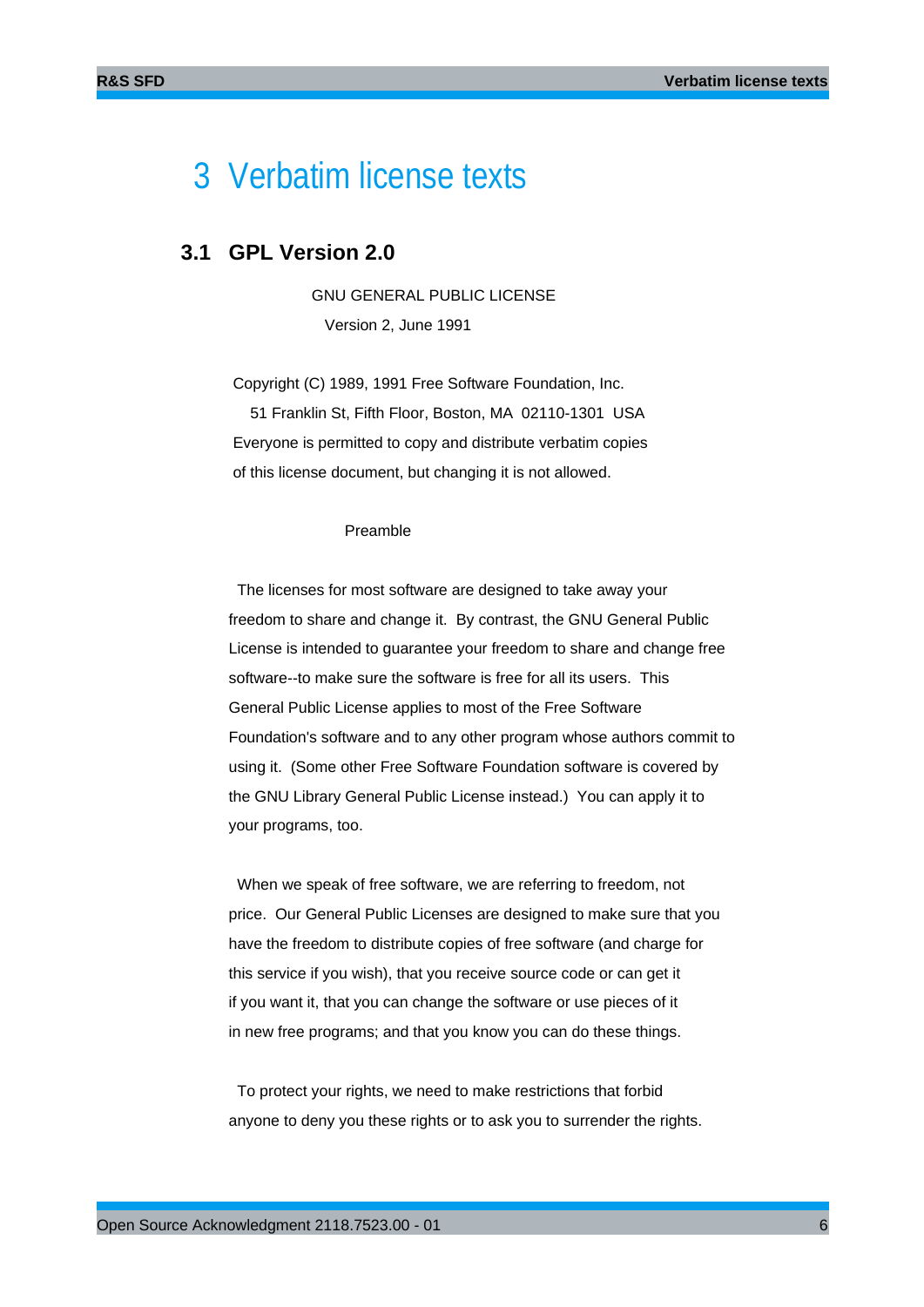These restrictions translate to certain responsibilities for you if you distribute copies of the software, or if you modify it.

 For example, if you distribute copies of such a program, whether gratis or for a fee, you must give the recipients all the rights that you have. You must make sure that they, too, receive or can get the source code. And you must show them these terms so they know their rights.

 We protect your rights with two steps: (1) copyright the software, and (2) offer you this license which gives you legal permission to copy, distribute and/or modify the software.

 Also, for each author's protection and ours, we want to make certain that everyone understands that there is no warranty for this free software. If the software is modified by someone else and passed on, we want its recipients to know that what they have is not the original, so that any problems introduced by others will not reflect on the original authors' reputations.

 Finally, any free program is threatened constantly by software patents. We wish to avoid the danger that redistributors of a free program will individually obtain patent licenses, in effect making the program proprietary. To prevent this, we have made it clear that any patent must be licensed for everyone's free use or not licensed at all.

 The precise terms and conditions for copying, distribution and modification follow.

## GNU GENERAL PUBLIC LICENSE TERMS AND CONDITIONS FOR COPYING, DISTRIBUTION AND MODIFICATION

 0. This License applies to any program or other work which contains a notice placed by the copyright holder saying it may be distributed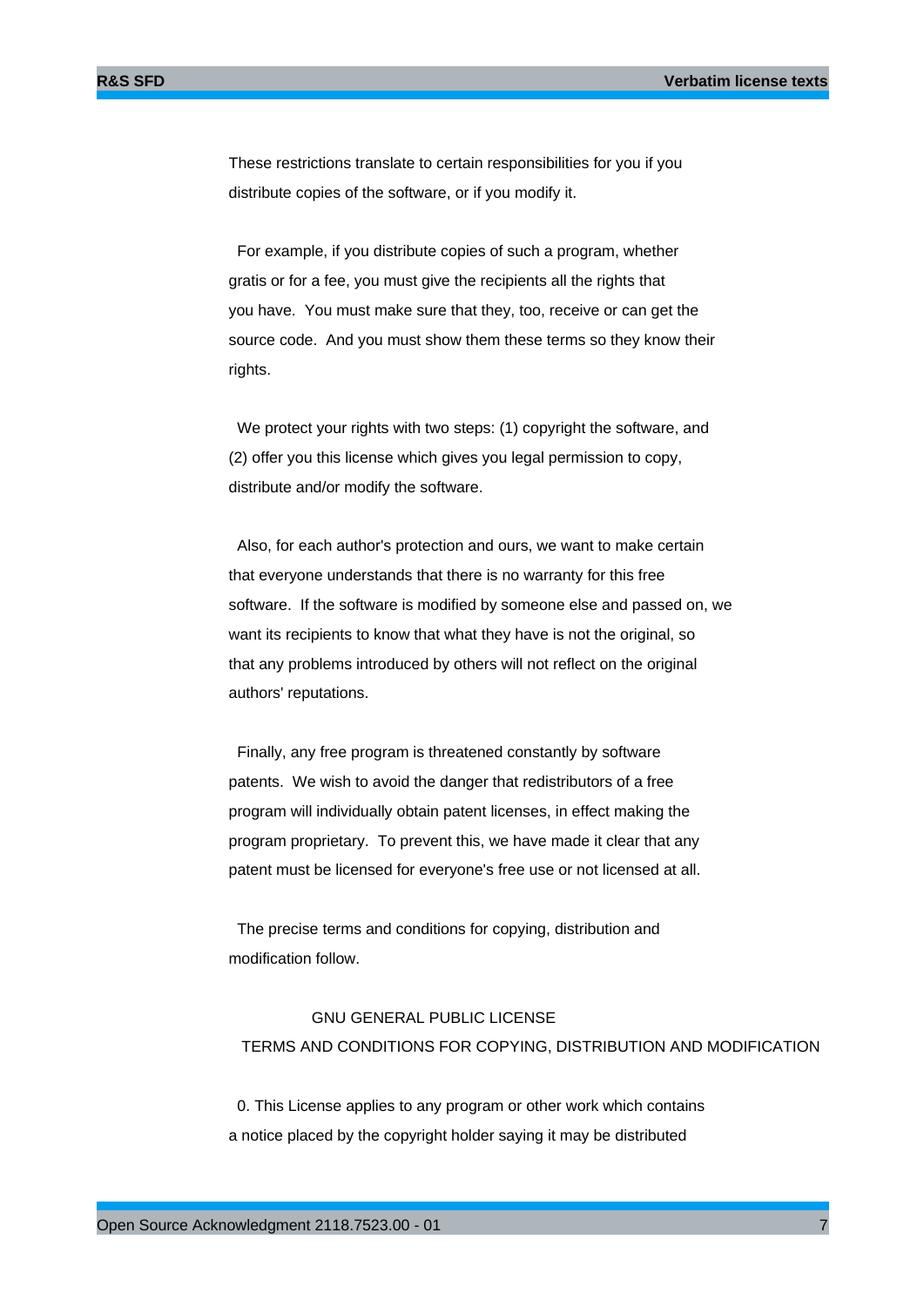under the terms of this General Public License. The "Program", below, refers to any such program or work, and a "work based on the Program" means either the Program or any derivative work under copyright law: that is to say, a work containing the Program or a portion of it, either verbatim or with modifications and/or translated into another language. (Hereinafter, translation is included without limitation in the term "modification".) Each licensee is addressed as "you".

Activities other than copying, distribution and modification are not covered by this License; they are outside its scope. The act of running the Program is not restricted, and the output from the Program is covered only if its contents constitute a work based on the Program (independent of having been made by running the Program). Whether that is true depends on what the Program does.

 1. You may copy and distribute verbatim copies of the Program's source code as you receive it, in any medium, provided that you conspicuously and appropriately publish on each copy an appropriate copyright notice and disclaimer of warranty; keep intact all the notices that refer to this License and to the absence of any warranty; and give any other recipients of the Program a copy of this License along with the Program.

You may charge a fee for the physical act of transferring a copy, and you may at your option offer warranty protection in exchange for a fee.

 2. You may modify your copy or copies of the Program or any portion of it, thus forming a work based on the Program, and copy and distribute such modifications or work under the terms of Section 1 above, provided that you also meet all of these conditions:

 a) You must cause the modified files to carry prominent notices stating that you changed the files and the date of any change.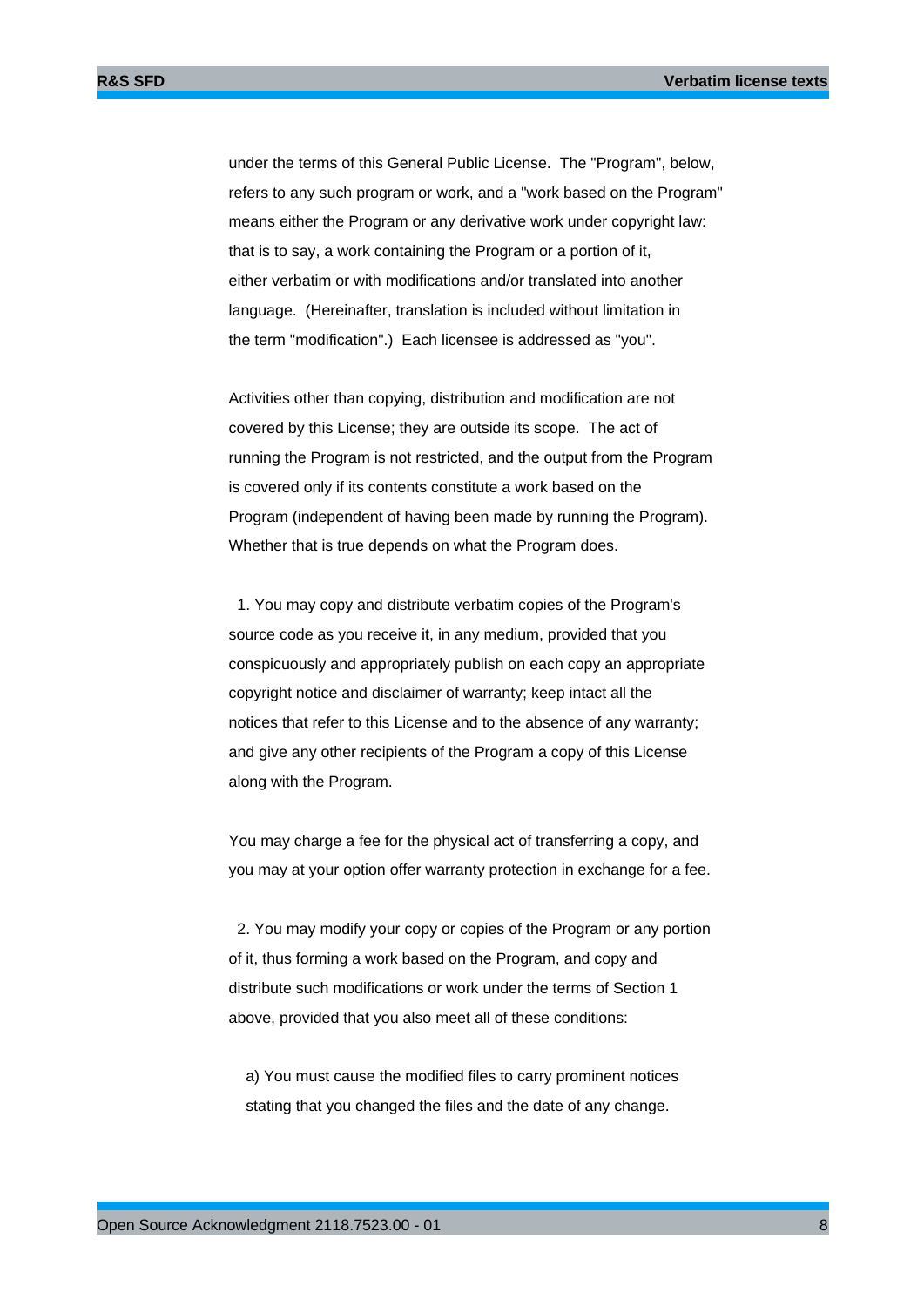b) You must cause any work that you distribute or publish, that in whole or in part contains or is derived from the Program or any part thereof, to be licensed as a whole at no charge to all third parties under the terms of this License.

 c) If the modified program normally reads commands interactively when run, you must cause it, when started running for such interactive use in the most ordinary way, to print or display an announcement including an appropriate copyright notice and a notice that there is no warranty (or else, saying that you provide a warranty) and that users may redistribute the program under these conditions, and telling the user how to view a copy of this License. (Exception: if the Program itself is interactive but does not normally print such an announcement, your work based on the Program is not required to print an announcement.)

These requirements apply to the modified work as a whole. If identifiable sections of that work are not derived from the Program, and can be reasonably considered independent and separate works in themselves, then this License, and its terms, do not apply to those sections when you distribute them as separate works. But when you distribute the same sections as part of a whole which is a work based on the Program, the distribution of the whole must be on the terms of this License, whose permissions for other licensees extend to the entire whole, and thus to each and every part regardless of who wrote it.

Thus, it is not the intent of this section to claim rights or contest your rights to work written entirely by you; rather, the intent is to exercise the right to control the distribution of derivative or collective works based on the Program.

In addition, mere aggregation of another work not based on the Program with the Program (or with a work based on the Program) on a volume of a storage or distribution medium does not bring the other work under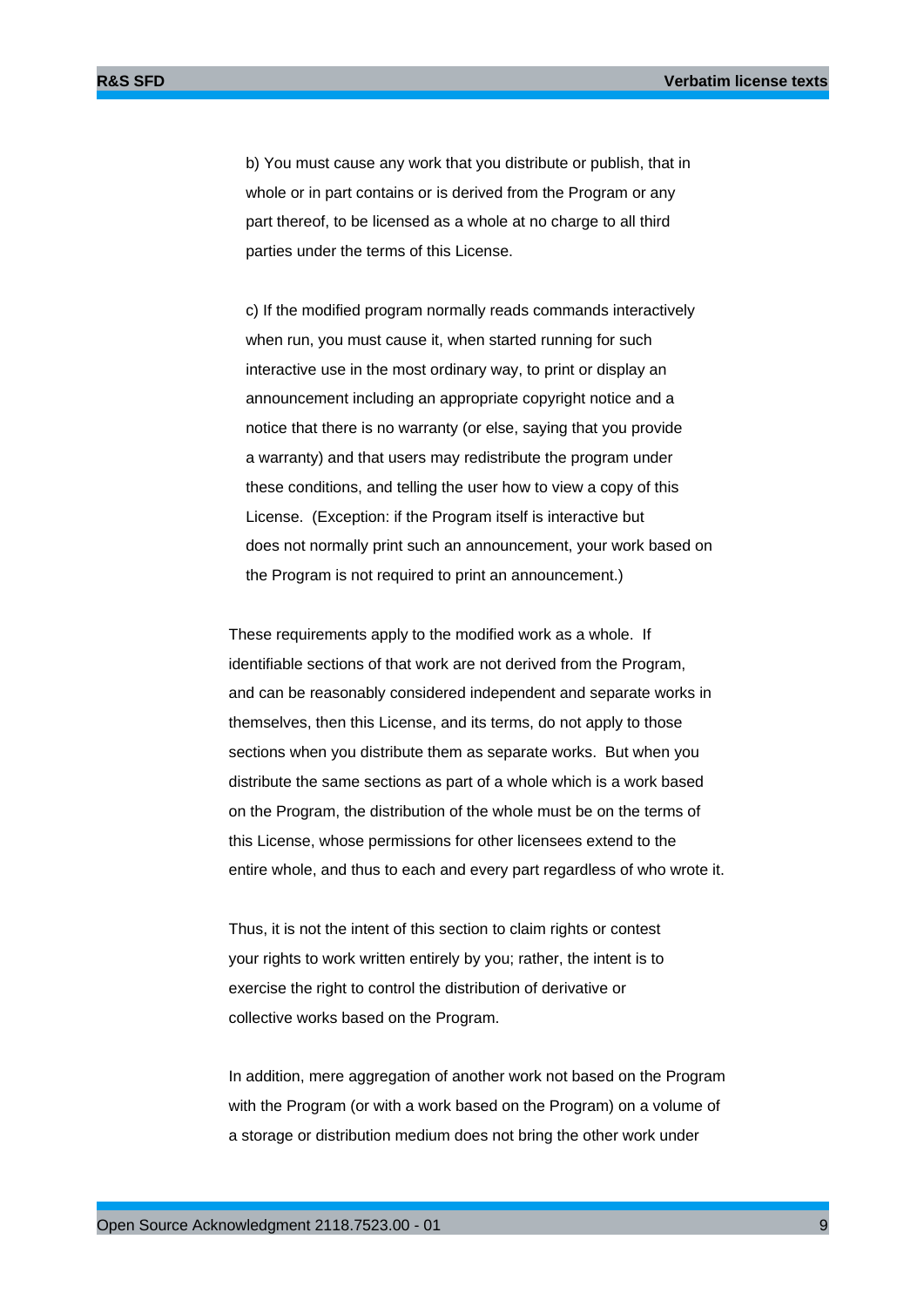the scope of this License.

 3. You may copy and distribute the Program (or a work based on it, under Section 2) in object code or executable form under the terms of Sections 1 and 2 above provided that you also do one of the following:

 a) Accompany it with the complete corresponding machine-readable source code, which must be distributed under the terms of Sections 1 and 2 above on a medium customarily used for software interchange; or,

 b) Accompany it with a written offer, valid for at least three years, to give any third party, for a charge no more than your cost of physically performing source distribution, a complete machine-readable copy of the corresponding source code, to be distributed under the terms of Sections 1 and 2 above on a medium customarily used for software interchange; or,

 c) Accompany it with the information you received as to the offer to distribute corresponding source code. (This alternative is allowed only for noncommercial distribution and only if you received the program in object code or executable form with such an offer, in accord with Subsection b above.)

The source code for a work means the preferred form of the work for making modifications to it. For an executable work, complete source code means all the source code for all modules it contains, plus any associated interface definition files, plus the scripts used to control compilation and installation of the executable. However, as a special exception, the source code distributed need not include anything that is normally distributed (in either source or binary form) with the major components (compiler, kernel, and so on) of the operating system on which the executable runs, unless that component itself accompanies the executable.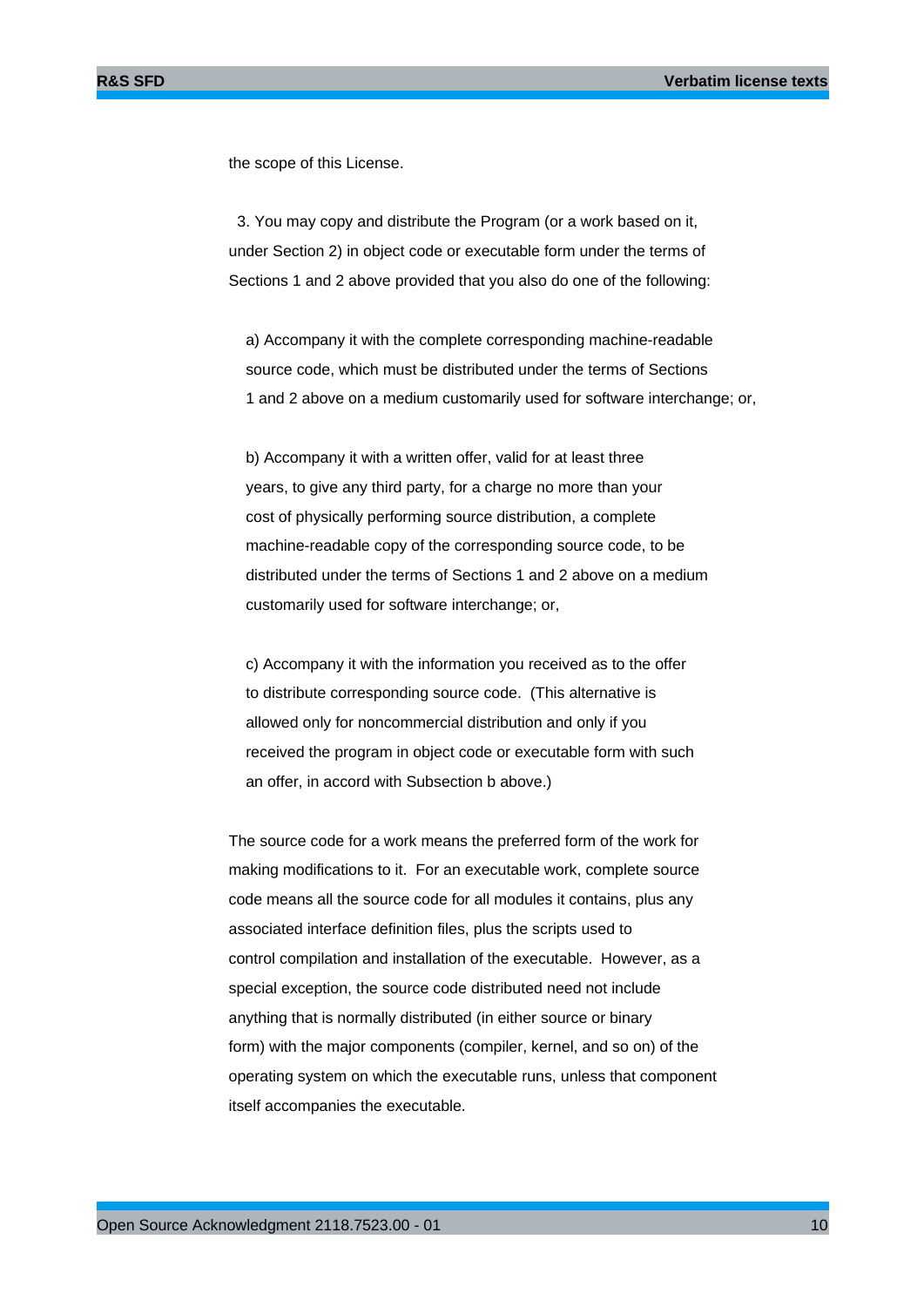If distribution of executable or object code is made by offering access to copy from a designated place, then offering equivalent access to copy the source code from the same place counts as distribution of the source code, even though third parties are not compelled to copy the source along with the object code.

 4. You may not copy, modify, sublicense, or distribute the Program except as expressly provided under this License. Any attempt otherwise to copy, modify, sublicense or distribute the Program is void, and will automatically terminate your rights under this License. However, parties who have received copies, or rights, from you under this License will not have their licenses terminated so long as such parties remain in full compliance.

 5. You are not required to accept this License, since you have not signed it. However, nothing else grants you permission to modify or distribute the Program or its derivative works. These actions are prohibited by law if you do not accept this License. Therefore, by modifying or distributing the Program (or any work based on the Program), you indicate your acceptance of this License to do so, and all its terms and conditions for copying, distributing or modifying the Program or works based on it.

 6. Each time you redistribute the Program (or any work based on the Program), the recipient automatically receives a license from the original licensor to copy, distribute or modify the Program subject to these terms and conditions. You may not impose any further restrictions on the recipients' exercise of the rights granted herein. You are not responsible for enforcing compliance by third parties to this License.

 7. If, as a consequence of a court judgment or allegation of patent infringement or for any other reason (not limited to patent issues), conditions are imposed on you (whether by court order, agreement or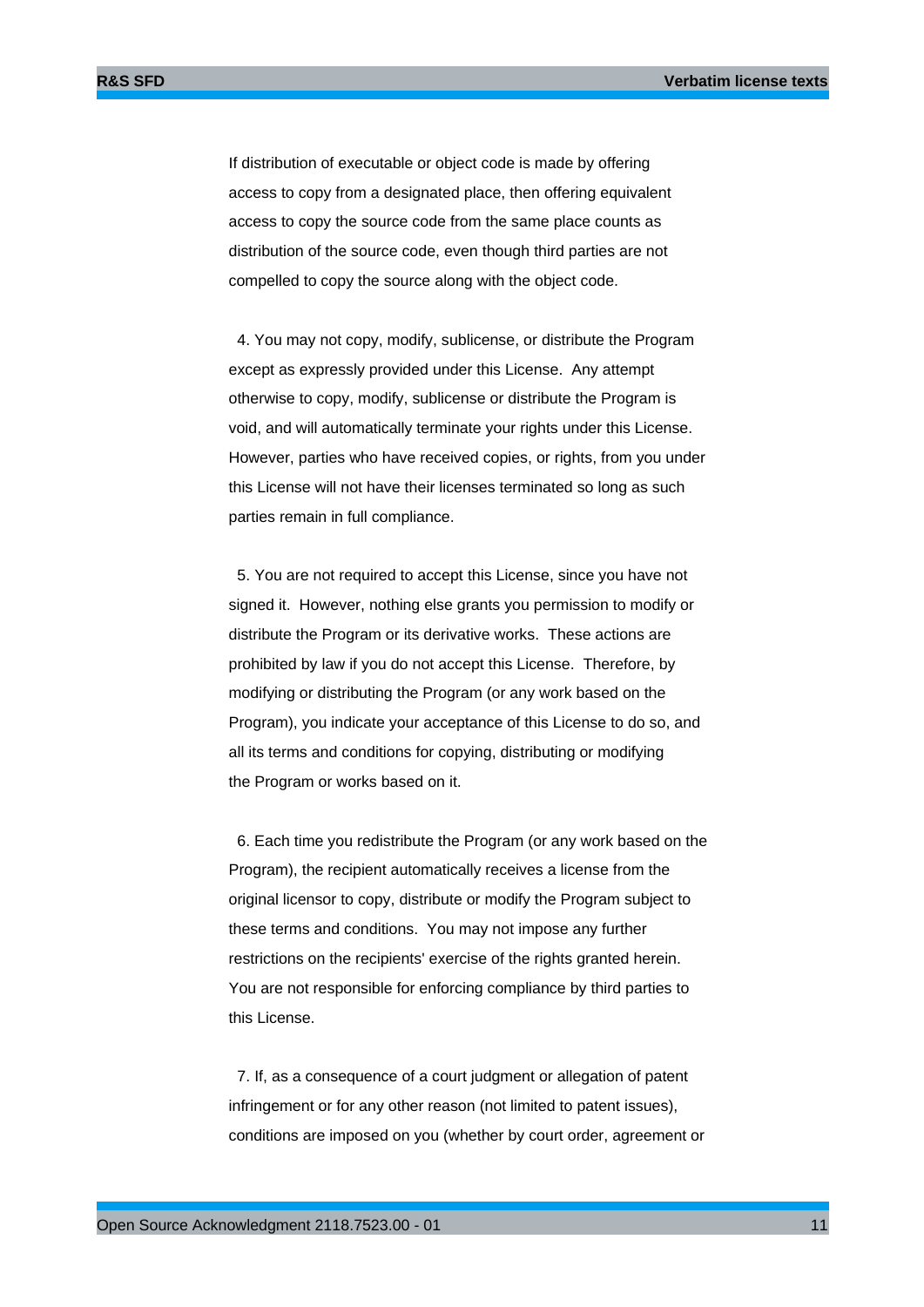otherwise) that contradict the conditions of this License, they do not excuse you from the conditions of this License. If you cannot distribute so as to satisfy simultaneously your obligations under this License and any other pertinent obligations, then as a consequence you may not distribute the Program at all. For example, if a patent license would not permit royalty-free redistribution of the Program by all those who receive copies directly or indirectly through you, then the only way you could satisfy both it and this License would be to refrain entirely from distribution of the Program.

If any portion of this section is held invalid or unenforceable under any particular circumstance, the balance of the section is intended to apply and the section as a whole is intended to apply in other circumstances.

It is not the purpose of this section to induce you to infringe any patents or other property right claims or to contest validity of any such claims; this section has the sole purpose of protecting the integrity of the free software distribution system, which is implemented by public license practices. Many people have made generous contributions to the wide range of software distributed through that system in reliance on consistent application of that system; it is up to the author/donor to decide if he or she is willing to distribute software through any other system and a licensee cannot impose that choice.

This section is intended to make thoroughly clear what is believed to be a consequence of the rest of this License.

 8. If the distribution and/or use of the Program is restricted in certain countries either by patents or by copyrighted interfaces, the original copyright holder who places the Program under this License may add an explicit geographical distribution limitation excluding those countries, so that distribution is permitted only in or among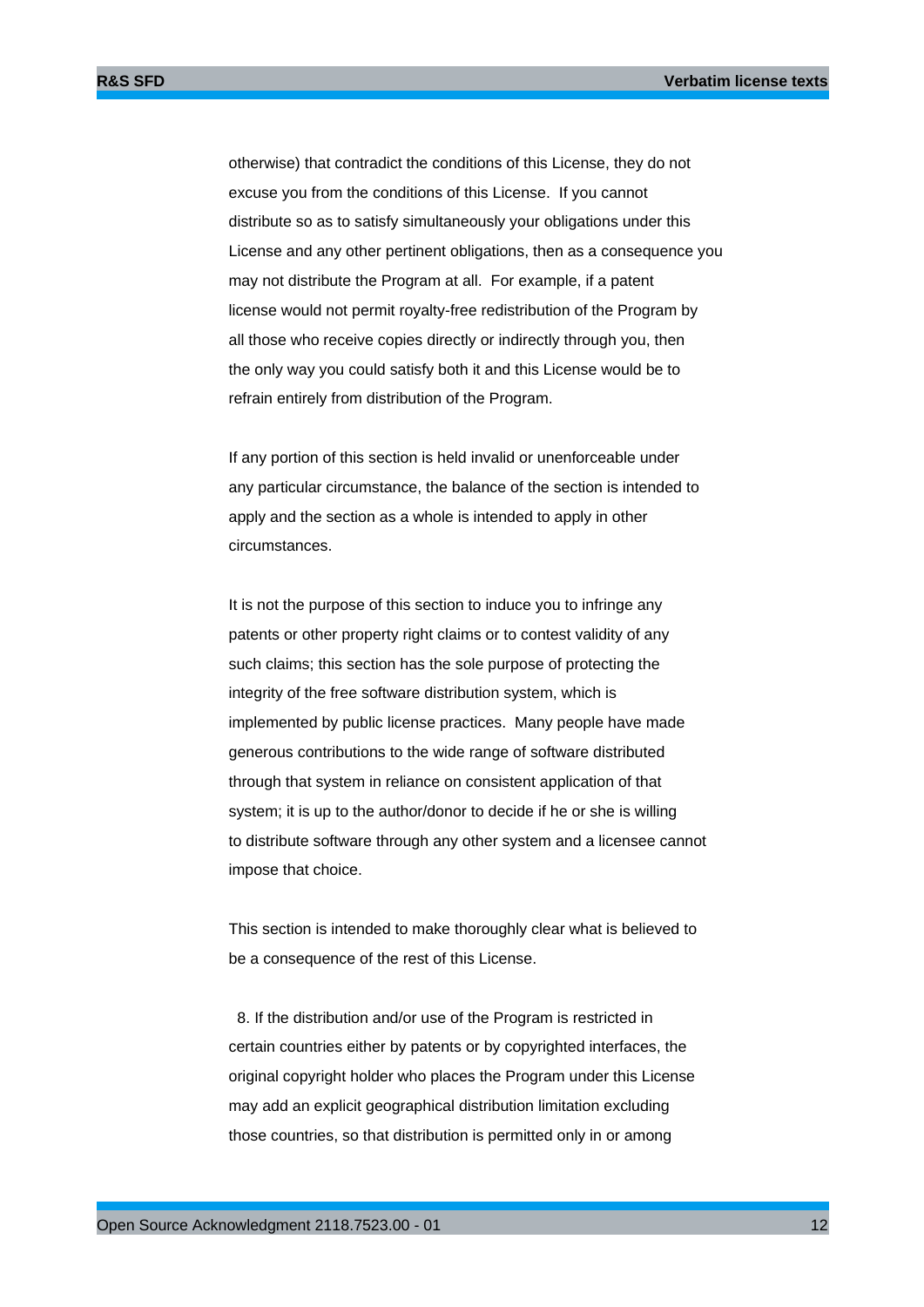countries not thus excluded. In such case, this License incorporates the limitation as if written in the body of this License.

 9. The Free Software Foundation may publish revised and/or new versions of the General Public License from time to time. Such new versions will be similar in spirit to the present version, but may differ in detail to address new problems or concerns.

Each version is given a distinguishing version number. If the Program specifies a version number of this License which applies to it and "any later version", you have the option of following the terms and conditions either of that version or of any later version published by the Free Software Foundation. If the Program does not specify a version number of this License, you may choose any version ever published by the Free Software Foundation.

 10. If you wish to incorporate parts of the Program into other free programs whose distribution conditions are different, write to the author to ask for permission. For software which is copyrighted by the Free Software Foundation, write to the Free Software Foundation; we sometimes make exceptions for this. Our decision will be guided by the two goals of preserving the free status of all derivatives of our free software and of promoting the sharing and reuse of software generally.

#### NO WARRANTY

 11. BECAUSE THE PROGRAM IS LICENSED FREE OF CHARGE, THERE IS NO WARRANTY

FOR THE PROGRAM, TO THE EXTENT PERMITTED BY APPLICABLE LAW. EXCEPT WHEN

OTHERWISE STATED IN WRITING THE COPYRIGHT HOLDERS AND/OR OTHER PARTIES

PROVIDE THE PROGRAM "AS IS" WITHOUT WARRANTY OF ANY KIND, EITHER EXPRESSED

OR IMPLIED, INCLUDING, BUT NOT LIMITED TO, THE IMPLIED WARRANTIES OF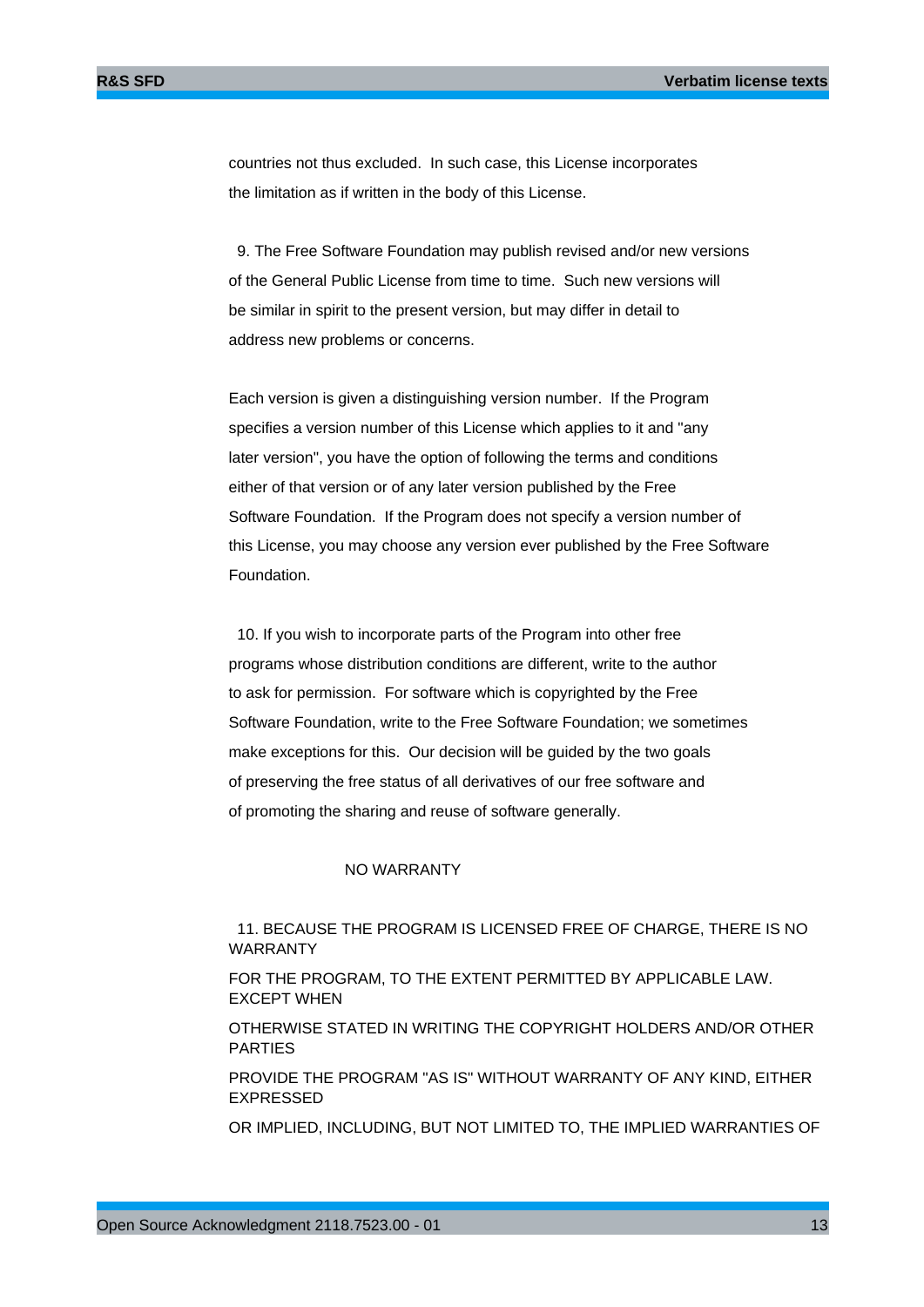MERCHANTABILITY AND FITNESS FOR A PARTICULAR PURPOSE. THE ENTIRE RISK AS

TO THE QUALITY AND PERFORMANCE OF THE PROGRAM IS WITH YOU. SHOULD THE

PROGRAM PROVE DEFECTIVE, YOU ASSUME THE COST OF ALL NECESSARY SERVICING,

REPAIR OR CORRECTION.

 12. IN NO EVENT UNLESS REQUIRED BY APPLICABLE LAW OR AGREED TO IN WRITING

WILL ANY COPYRIGHT HOLDER, OR ANY OTHER PARTY WHO MAY MODIFY AND/OR

REDISTRIBUTE THE PROGRAM AS PERMITTED ABOVE, BE LIABLE TO YOU FOR DAMAGES,

INCLUDING ANY GENERAL, SPECIAL, INCIDENTAL OR CONSEQUENTIAL DAMAGES ARISING

OUT OF THE USE OR INABILITY TO USE THE PROGRAM (INCLUDING BUT NOT LIMITED

TO LOSS OF DATA OR DATA BEING RENDERED INACCURATE OR LOSSES SUSTAINED BY

YOU OR THIRD PARTIES OR A FAILURE OF THE PROGRAM TO OPERATE WITH ANY OTHER

PROGRAMS), EVEN IF SUCH HOLDER OR OTHER PARTY HAS BEEN ADVISED OF THE

POSSIBILITY OF SUCH DAMAGES.

#### END OF TERMS AND CONDITIONS

How to Apply These Terms to Your New Programs

 If you develop a new program, and you want it to be of the greatest possible use to the public, the best way to achieve this is to make it free software which everyone can redistribute and change under these terms.

 To do so, attach the following notices to the program. It is safest to attach them to the start of each source file to most effectively convey the exclusion of warranty; and each file should have at least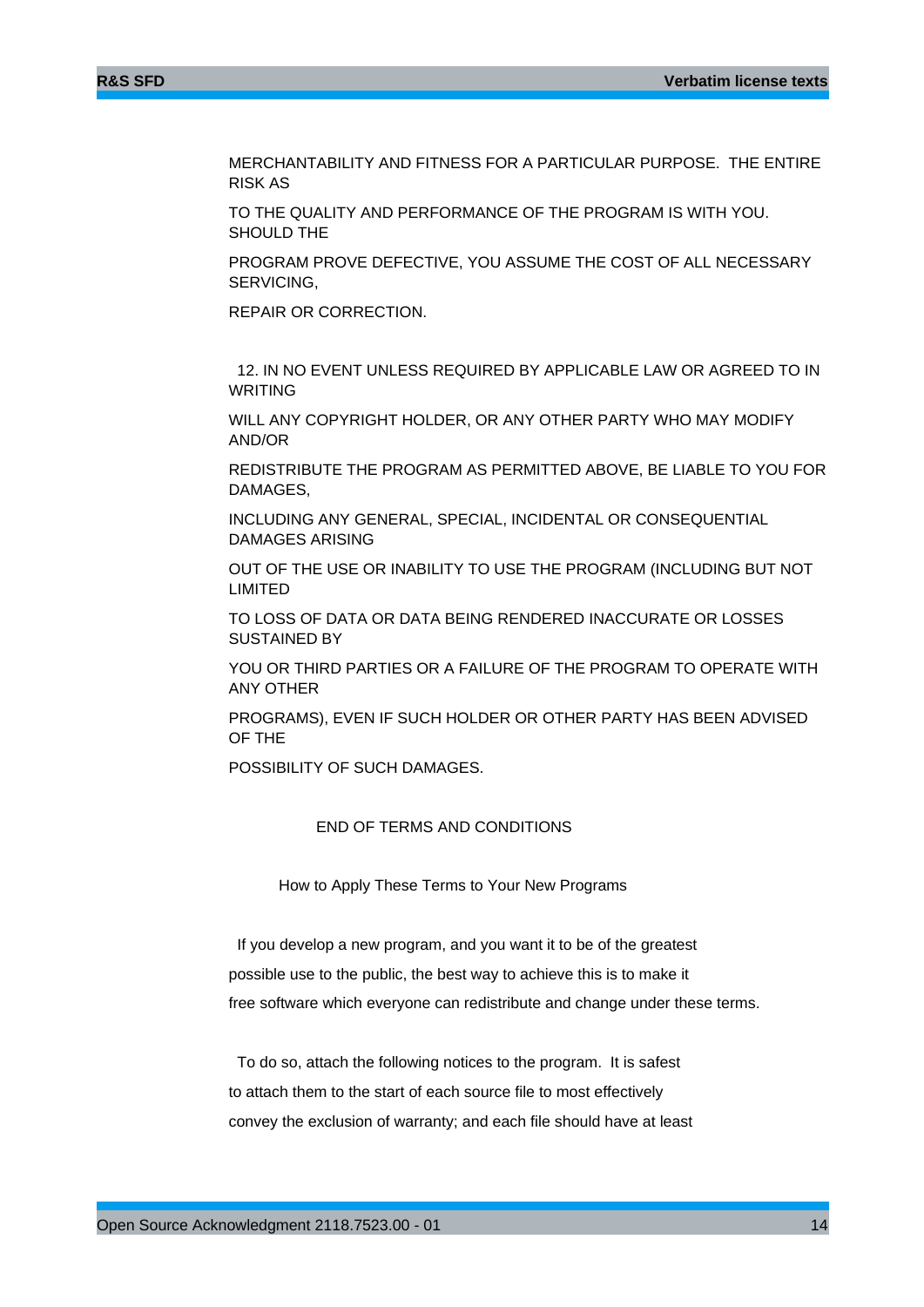the "copyright" line and a pointer to where the full notice is found.

 <one line to give the program's name and a brief idea of what it does.> Copyright (C) <year> <name of author>

 This program is free software; you can redistribute it and/or modify it under the terms of the GNU General Public License as published by the Free Software Foundation; either version 2 of the License, or (at your option) any later version.

 This program is distributed in the hope that it will be useful, but WITHOUT ANY WARRANTY; without even the implied warranty of MERCHANTABILITY or FITNESS FOR A PARTICULAR PURPOSE. See the GNU General Public License for more details.

 You should have received a copy of the GNU General Public License along with this program; if not, write to the Free Software Foundation, Inc., 51 Franklin St, Fifth Floor, Boston, MA 02110-1301 USA

Also add information on how to contact you by electronic and paper mail.

If the program is interactive, make it output a short notice like this when it starts in an interactive mode:

 Gnomovision version 69, Copyright (C) year name of author Gnomovision comes with ABSOLUTELY NO WARRANTY; for details type `show w'. This is free software, and you are welcome to redistribute it under certain conditions; type `show c' for details.

The hypothetical commands `show w' and `show c' should show the appropriate parts of the General Public License. Of course, the commands you use may be called something other than `show w' and `show c'; they could even be mouse-clicks or menu items--whatever suits your program.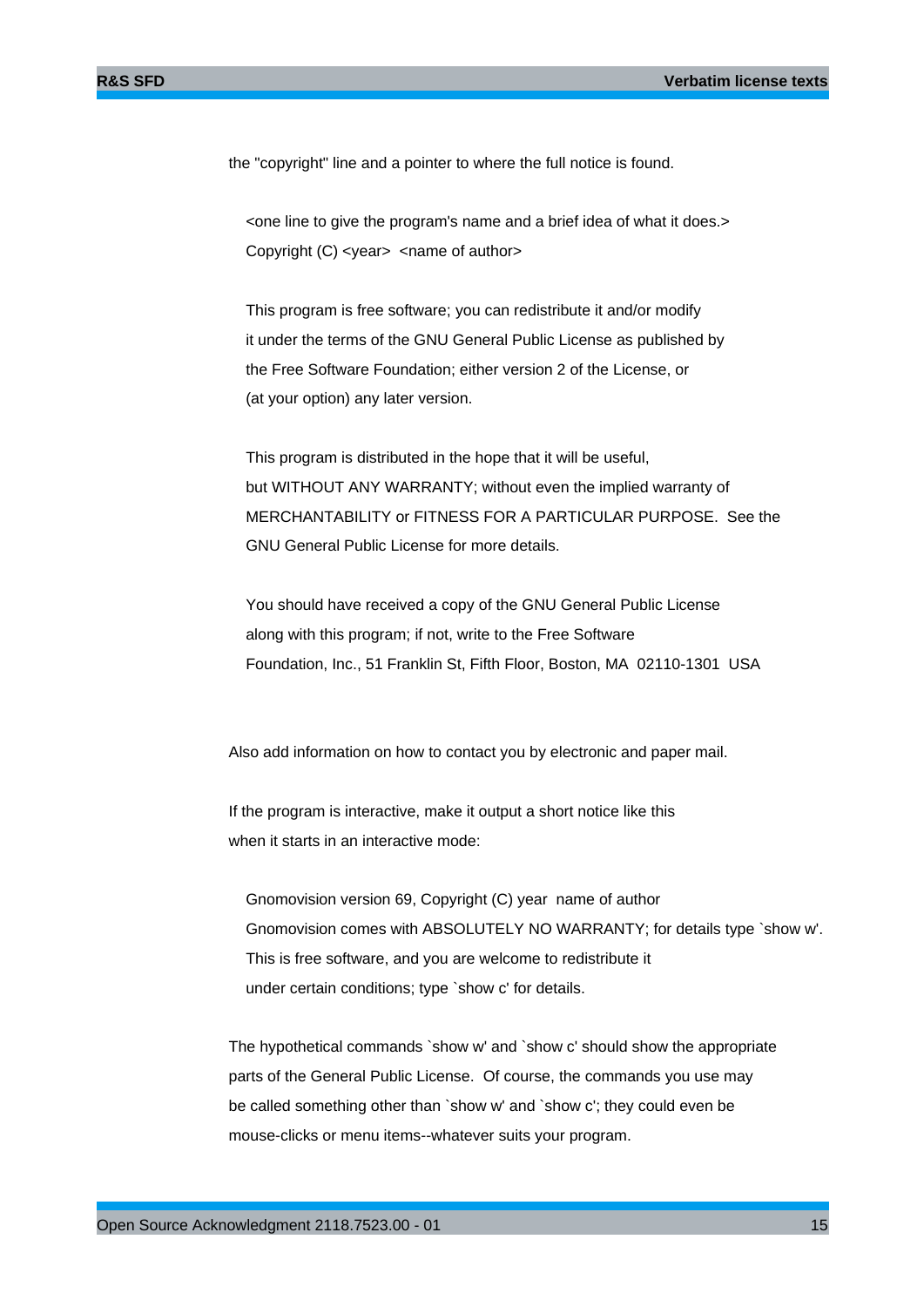You should also get your employer (if you work as a programmer) or your school, if any, to sign a "copyright disclaimer" for the program, if necessary. Here is a sample; alter the names:

 Yoyodyne, Inc., hereby disclaims all copyright interest in the program `Gnomovision' (which makes passes at compilers) written by James Hacker.

 <signature of Ty Coon>, 1 April 1989 Ty Coon, President of Vice

This General Public License does not permit incorporating your program into proprietary programs. If your program is a subroutine library, you may consider it more useful to permit linking proprietary applications with the library. If this is what you want to do, use the GNU Library General Public License instead of this License.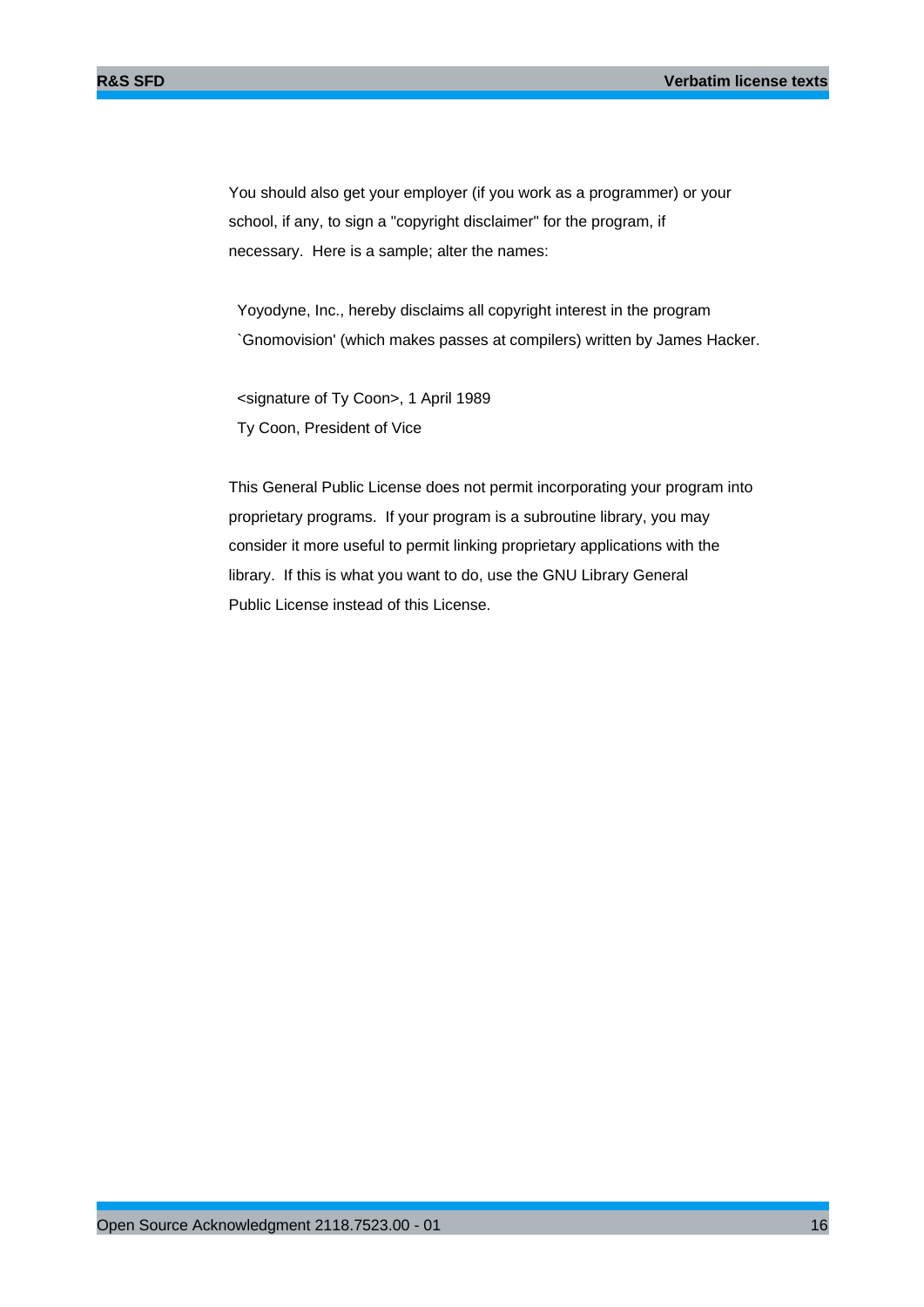### **3.2 GPL Version 3.0**

 GNU GENERAL PUBLIC LICENSE Version 3, 29 June 2007

 Copyright (C) 2007 Free Software Foundation, Inc. <http://fsf.org/> Everyone is permitted to copy and distribute verbatim copies of this license document, but changing it is not allowed.

#### Preamble

 The GNU General Public License is a free, copyleft license for software and other kinds of works.

 The licenses for most software and other practical works are designed to take away your freedom to share and change the works. By contrast, the GNU General Public License is intended to guarantee your freedom to share and change all versions of a program--to make sure it remains free software for all its users. We, the Free Software Foundation, use the GNU General Public License for most of our software; it applies also to any other work released this way by its authors. You can apply it to your programs, too.

 When we speak of free software, we are referring to freedom, not price. Our General Public Licenses are designed to make sure that you have the freedom to distribute copies of free software (and charge for them if you wish), that you receive source code or can get it if you want it, that you can change the software or use pieces of it in new free programs, and that you know you can do these things.

 To protect your rights, we need to prevent others from denying you these rights or asking you to surrender the rights. Therefore, you have certain responsibilities if you distribute copies of the software, or if you modify it: responsibilities to respect the freedom of others.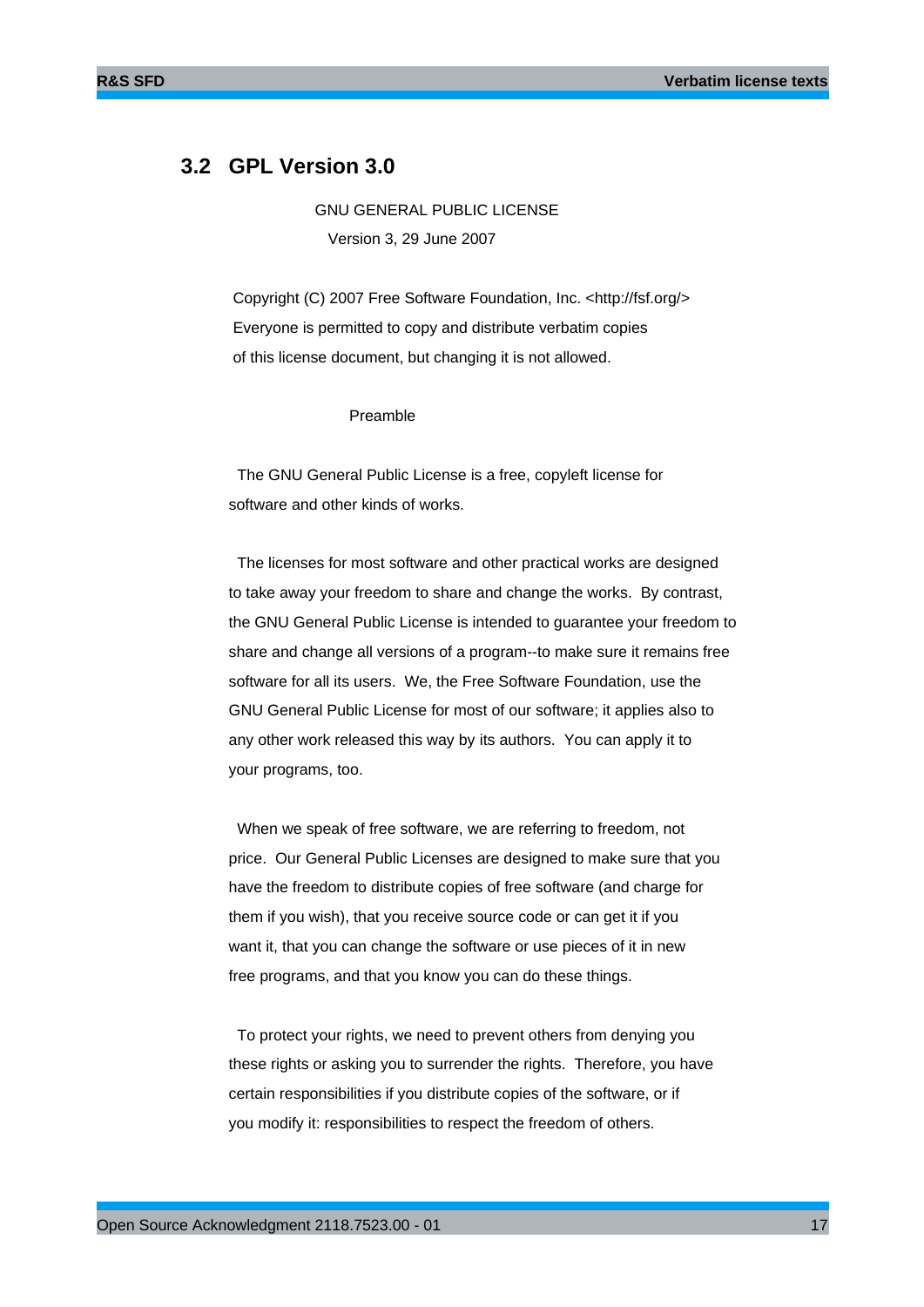For example, if you distribute copies of such a program, whether gratis or for a fee, you must pass on to the recipients the same freedoms that you received. You must make sure that they, too, receive or can get the source code. And you must show them these terms so they know their rights.

 Developers that use the GNU GPL protect your rights with two steps: (1) assert copyright on the software, and (2) offer you this License giving you legal permission to copy, distribute and/or modify it.

 For the developers' and authors' protection, the GPL clearly explains that there is no warranty for this free software. For both users' and authors' sake, the GPL requires that modified versions be marked as changed, so that their problems will not be attributed erroneously to authors of previous versions.

 Some devices are designed to deny users access to install or run modified versions of the software inside them, although the manufacturer can do so. This is fundamentally incompatible with the aim of protecting users' freedom to change the software. The systematic pattern of such abuse occurs in the area of products for individuals to use, which is precisely where it is most unacceptable. Therefore, we have designed this version of the GPL to prohibit the practice for those products. If such problems arise substantially in other domains, we stand ready to extend this provision to those domains in future versions of the GPL, as needed to protect the freedom of users.

 Finally, every program is threatened constantly by software patents. States should not allow patents to restrict development and use of software on general-purpose computers, but in those that do, we wish to avoid the special danger that patents applied to a free program could make it effectively proprietary. To prevent this, the GPL assures that patents cannot be used to render the program non-free.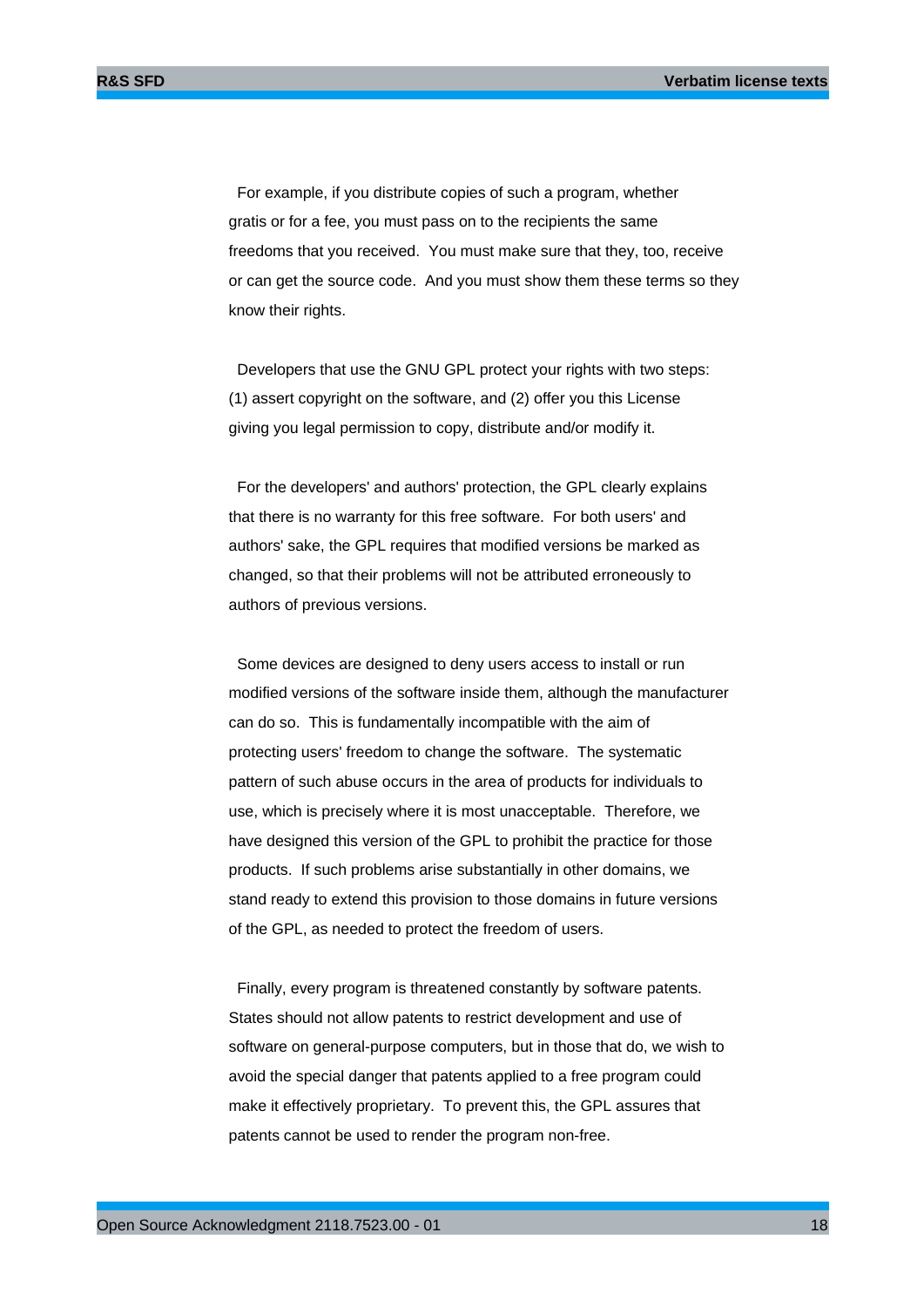The precise terms and conditions for copying, distribution and modification follow.

#### TERMS AND CONDITIONS

0. Definitions.

"This License" refers to version 3 of the GNU General Public License.

 "Copyright" also means copyright-like laws that apply to other kinds of works, such as semiconductor masks.

 "The Program" refers to any copyrightable work licensed under this License. Each licensee is addressed as "you". "Licensees" and "recipients" may be individuals or organizations.

 To "modify" a work means to copy from or adapt all or part of the work in a fashion requiring copyright permission, other than the making of an exact copy. The resulting work is called a "modified version" of the earlier work or a work "based on" the earlier work.

 A "covered work" means either the unmodified Program or a work based on the Program.

 To "propagate" a work means to do anything with it that, without permission, would make you directly or secondarily liable for infringement under applicable copyright law, except executing it on a computer or modifying a private copy. Propagation includes copying, distribution (with or without modification), making available to the public, and in some countries other activities as well.

 To "convey" a work means any kind of propagation that enables other parties to make or receive copies. Mere interaction with a user through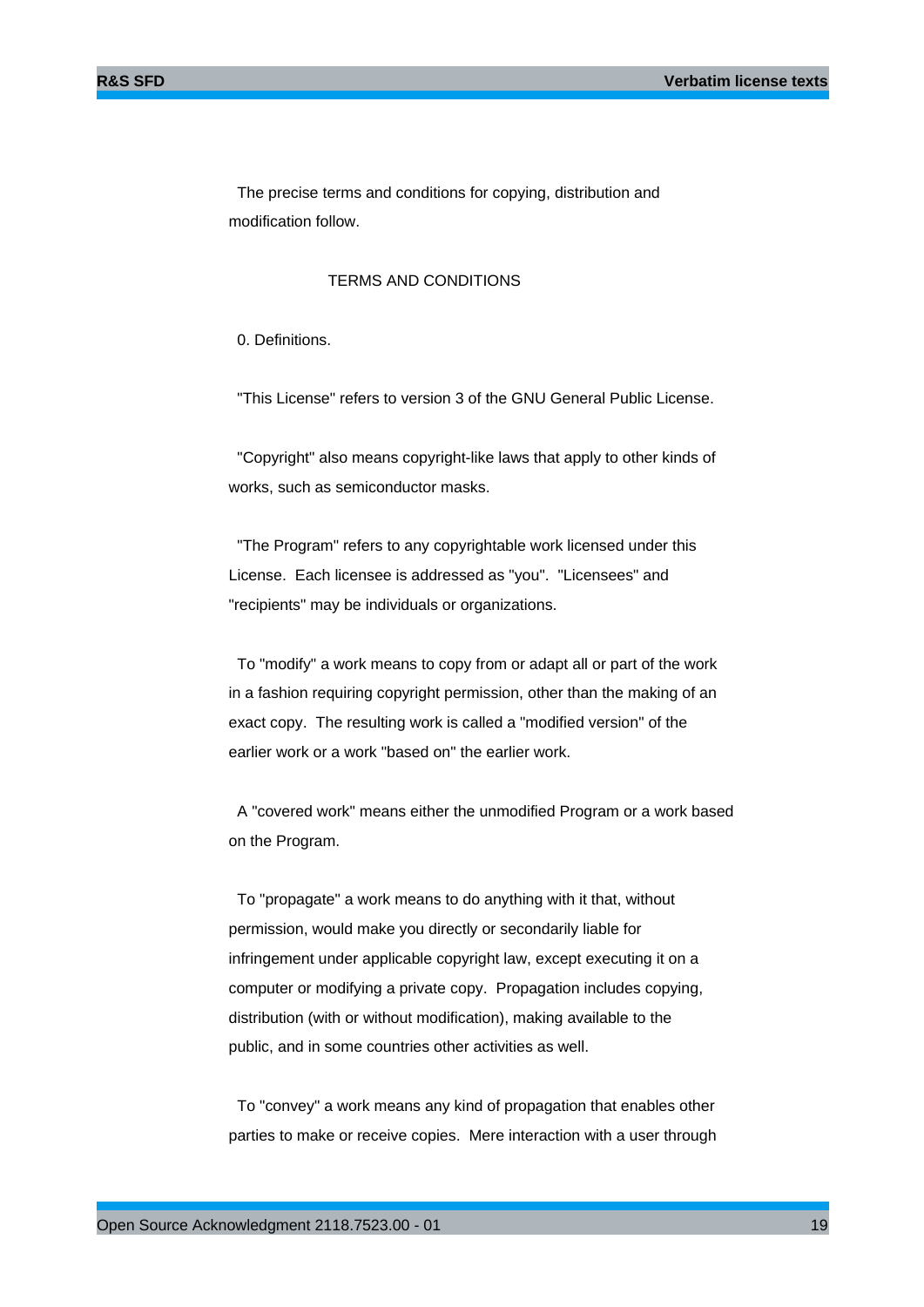a computer network, with no transfer of a copy, is not conveying.

 An interactive user interface displays "Appropriate Legal Notices" to the extent that it includes a convenient and prominently visible feature that (1) displays an appropriate copyright notice, and (2) tells the user that there is no warranty for the work (except to the extent that warranties are provided), that licensees may convey the work under this License, and how to view a copy of this License. If the interface presents a list of user commands or options, such as a menu, a prominent item in the list meets this criterion.

1. Source Code.

 The "source code" for a work means the preferred form of the work for making modifications to it. "Object code" means any non-source form of a work.

 A "Standard Interface" means an interface that either is an official standard defined by a recognized standards body, or, in the case of interfaces specified for a particular programming language, one that is widely used among developers working in that language.

 The "System Libraries" of an executable work include anything, other than the work as a whole, that (a) is included in the normal form of packaging a Major Component, but which is not part of that Major Component, and (b) serves only to enable use of the work with that Major Component, or to implement a Standard Interface for which an implementation is available to the public in source code form. A "Major Component", in this context, means a major essential component (kernel, window system, and so on) of the specific operating system (if any) on which the executable work runs, or a compiler used to produce the work, or an object code interpreter used to run it.

The "Corresponding Source" for a work in object code form means all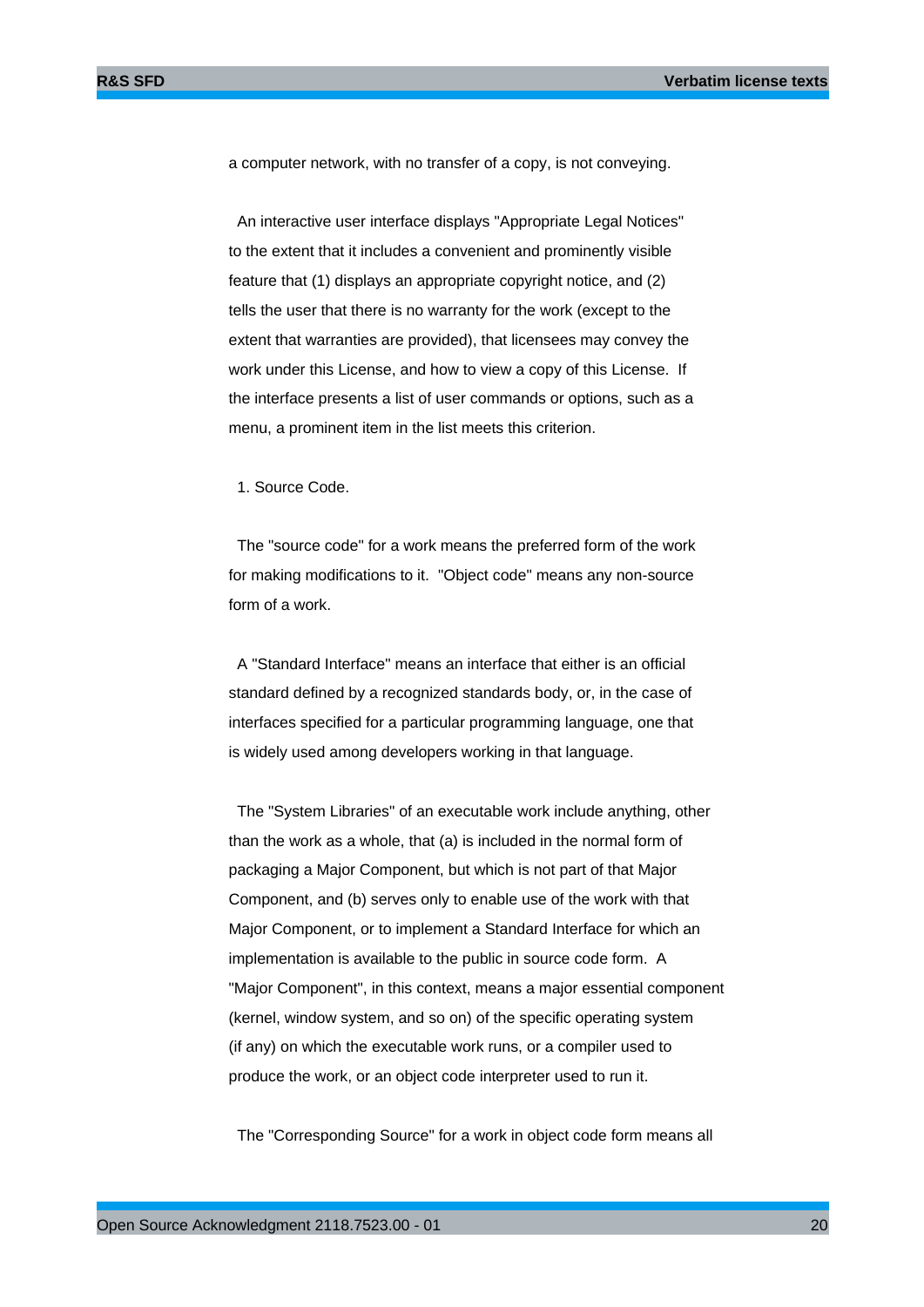the source code needed to generate, install, and (for an executable work) run the object code and to modify the work, including scripts to control those activities. However, it does not include the work's System Libraries, or general-purpose tools or generally available free programs which are used unmodified in performing those activities but which are not part of the work. For example, Corresponding Source includes interface definition files associated with source files for the work, and the source code for shared libraries and dynamically linked subprograms that the work is specifically designed to require, such as by intimate data communication or control flow between those subprograms and other parts of the work.

 The Corresponding Source need not include anything that users can regenerate automatically from other parts of the Corresponding Source.

 The Corresponding Source for a work in source code form is that same work.

#### 2. Basic Permissions.

 All rights granted under this License are granted for the term of copyright on the Program, and are irrevocable provided the stated conditions are met. This License explicitly affirms your unlimited permission to run the unmodified Program. The output from running a covered work is covered by this License only if the output, given its content, constitutes a covered work. This License acknowledges your rights of fair use or other equivalent, as provided by copyright law.

 You may make, run and propagate covered works that you do not convey, without conditions so long as your license otherwise remains in force. You may convey covered works to others for the sole purpose of having them make modifications exclusively for you, or provide you with facilities for running those works, provided that you comply with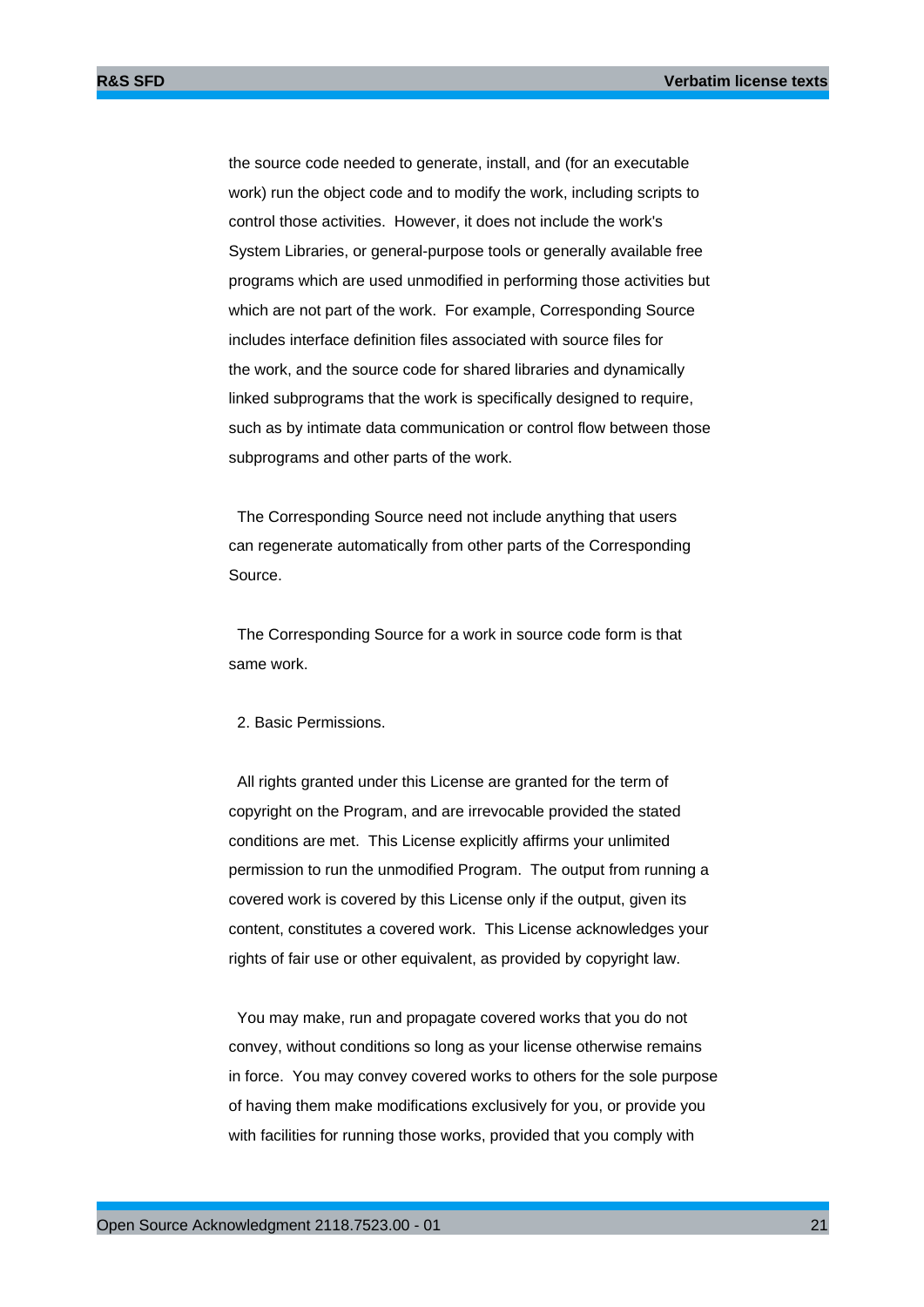the terms of this License in conveying all material for which you do not control copyright. Those thus making or running the covered works for you must do so exclusively on your behalf, under your direction and control, on terms that prohibit them from making any copies of your copyrighted material outside their relationship with you.

 Conveying under any other circumstances is permitted solely under the conditions stated below. Sublicensing is not allowed; section 10 makes it unnecessary.

3. Protecting Users' Legal Rights From Anti-Circumvention Law.

 No covered work shall be deemed part of an effective technological measure under any applicable law fulfilling obligations under article 11 of the WIPO copyright treaty adopted on 20 December 1996, or similar laws prohibiting or restricting circumvention of such measures.

 When you convey a covered work, you waive any legal power to forbid circumvention of technological measures to the extent such circumvention is effected by exercising rights under this License with respect to the covered work, and you disclaim any intention to limit operation or modification of the work as a means of enforcing, against the work's users, your or third parties' legal rights to forbid circumvention of technological measures.

#### 4. Conveying Verbatim Copies.

 You may convey verbatim copies of the Program's source code as you receive it, in any medium, provided that you conspicuously and appropriately publish on each copy an appropriate copyright notice; keep intact all notices stating that this License and any non-permissive terms added in accord with section 7 apply to the code; keep intact all notices of the absence of any warranty; and give all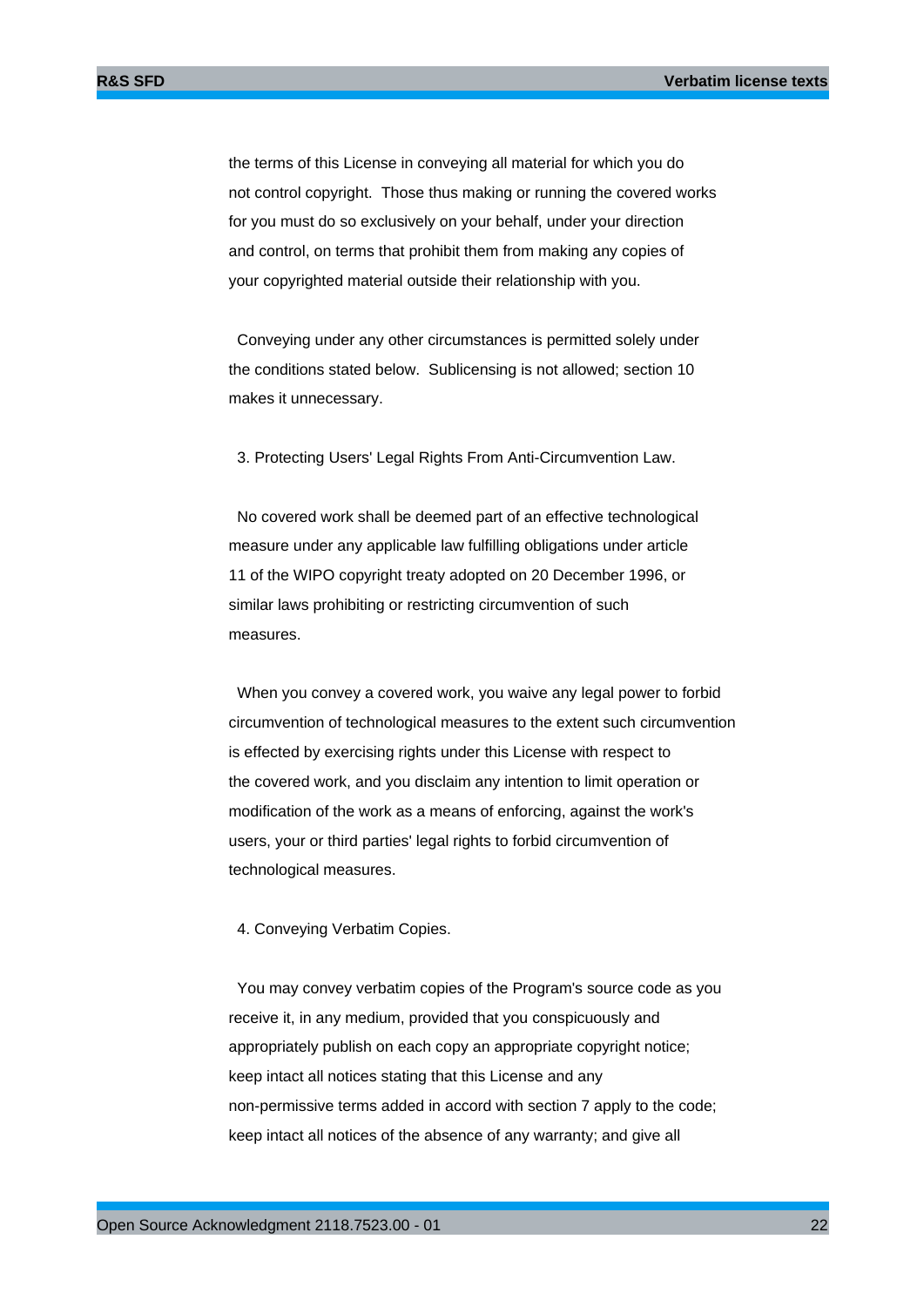recipients a copy of this License along with the Program.

 You may charge any price or no price for each copy that you convey, and you may offer support or warranty protection for a fee.

5. Conveying Modified Source Versions.

 You may convey a work based on the Program, or the modifications to produce it from the Program, in the form of source code under the terms of section 4, provided that you also meet all of these conditions:

 a) The work must carry prominent notices stating that you modified it, and giving a relevant date.

 b) The work must carry prominent notices stating that it is released under this License and any conditions added under section 7. This requirement modifies the requirement in section 4 to "keep intact all notices".

 c) You must license the entire work, as a whole, under this License to anyone who comes into possession of a copy. This License will therefore apply, along with any applicable section 7 additional terms, to the whole of the work, and all its parts, regardless of how they are packaged. This License gives no permission to license the work in any other way, but it does not invalidate such permission if you have separately received it.

 d) If the work has interactive user interfaces, each must display Appropriate Legal Notices; however, if the Program has interactive interfaces that do not display Appropriate Legal Notices, your work need not make them do so.

 A compilation of a covered work with other separate and independent works, which are not by their nature extensions of the covered work,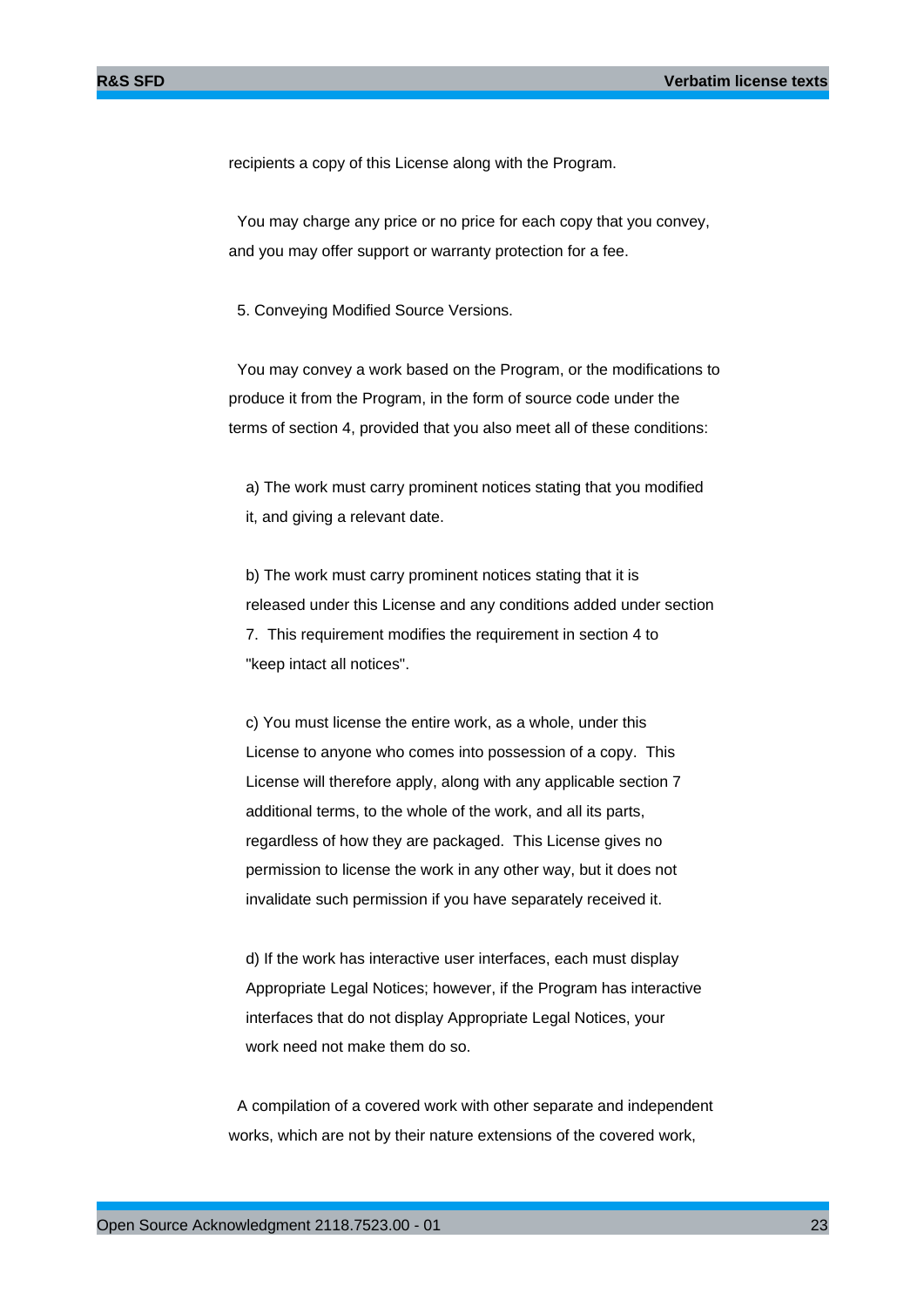and which are not combined with it such as to form a larger program, in or on a volume of a storage or distribution medium, is called an "aggregate" if the compilation and its resulting copyright are not used to limit the access or legal rights of the compilation's users beyond what the individual works permit. Inclusion of a covered work in an aggregate does not cause this License to apply to the other parts of the aggregate.

6. Conveying Non-Source Forms.

 You may convey a covered work in object code form under the terms of sections 4 and 5, provided that you also convey the machine-readable Corresponding Source under the terms of this License, in one of these ways:

 a) Convey the object code in, or embodied in, a physical product (including a physical distribution medium), accompanied by the Corresponding Source fixed on a durable physical medium customarily used for software interchange.

 b) Convey the object code in, or embodied in, a physical product (including a physical distribution medium), accompanied by a written offer, valid for at least three years and valid for as long as you offer spare parts or customer support for that product model, to give anyone who possesses the object code either (1) a copy of the Corresponding Source for all the software in the product that is covered by this License, on a durable physical medium customarily used for software interchange, for a price no more than your reasonable cost of physically performing this conveying of source, or (2) access to copy the Corresponding Source from a network server at no charge.

 c) Convey individual copies of the object code with a copy of the written offer to provide the Corresponding Source. This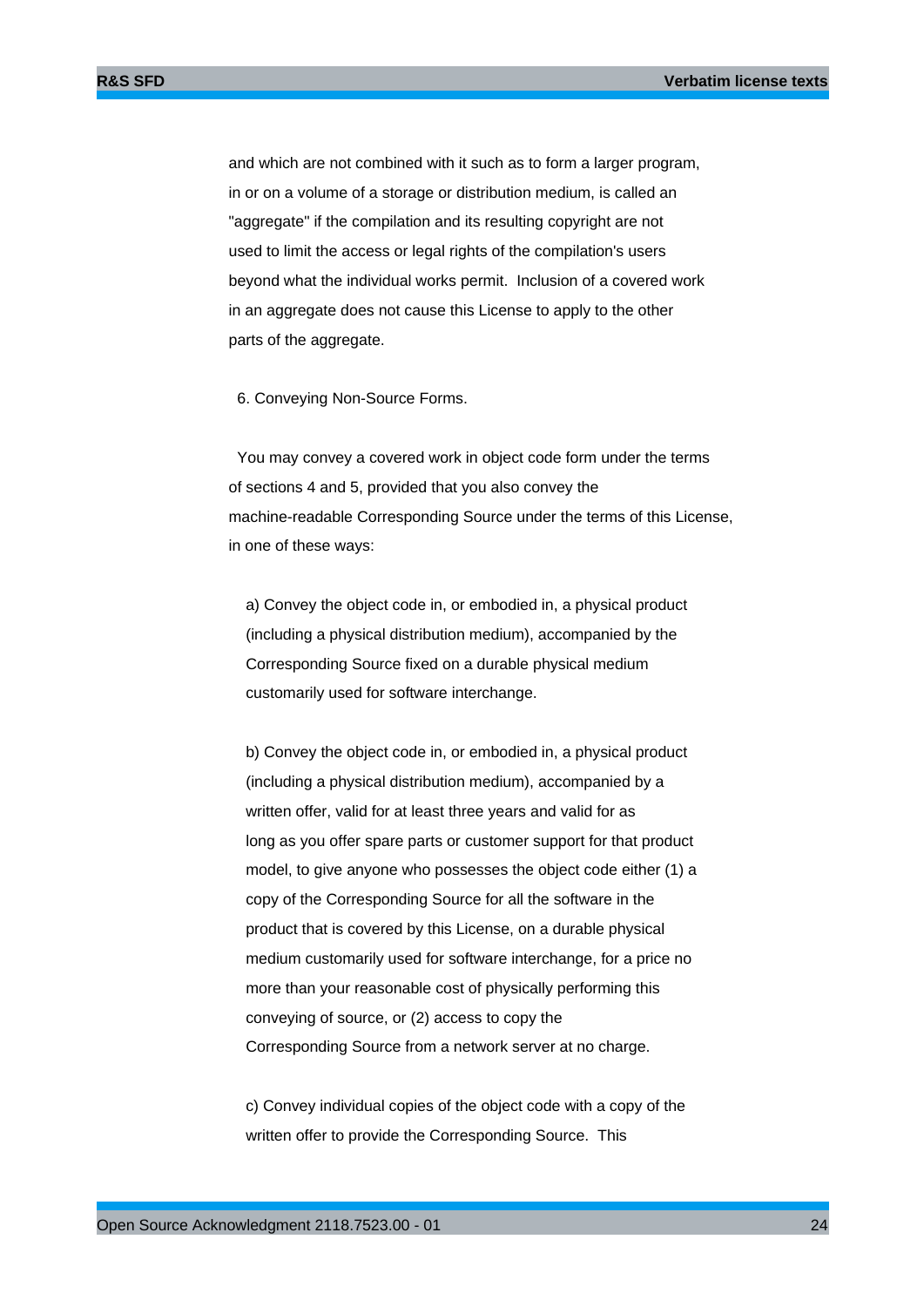alternative is allowed only occasionally and noncommercially, and only if you received the object code with such an offer, in accord with subsection 6b.

 d) Convey the object code by offering access from a designated place (gratis or for a charge), and offer equivalent access to the Corresponding Source in the same way through the same place at no further charge. You need not require recipients to copy the Corresponding Source along with the object code. If the place to copy the object code is a network server, the Corresponding Source may be on a different server (operated by you or a third party) that supports equivalent copying facilities, provided you maintain clear directions next to the object code saying where to find the Corresponding Source. Regardless of what server hosts the Corresponding Source, you remain obligated to ensure that it is available for as long as needed to satisfy these requirements.

 e) Convey the object code using peer-to-peer transmission, provided you inform other peers where the object code and Corresponding Source of the work are being offered to the general public at no charge under subsection 6d.

 A separable portion of the object code, whose source code is excluded from the Corresponding Source as a System Library, need not be included in conveying the object code work.

 A "User Product" is either (1) a "consumer product", which means any tangible personal property which is normally used for personal, family, or household purposes, or (2) anything designed or sold for incorporation into a dwelling. In determining whether a product is a consumer product, doubtful cases shall be resolved in favor of coverage. For a particular product received by a particular user, "normally used" refers to a typical or common use of that class of product, regardless of the status of the particular user or of the way in which the particular user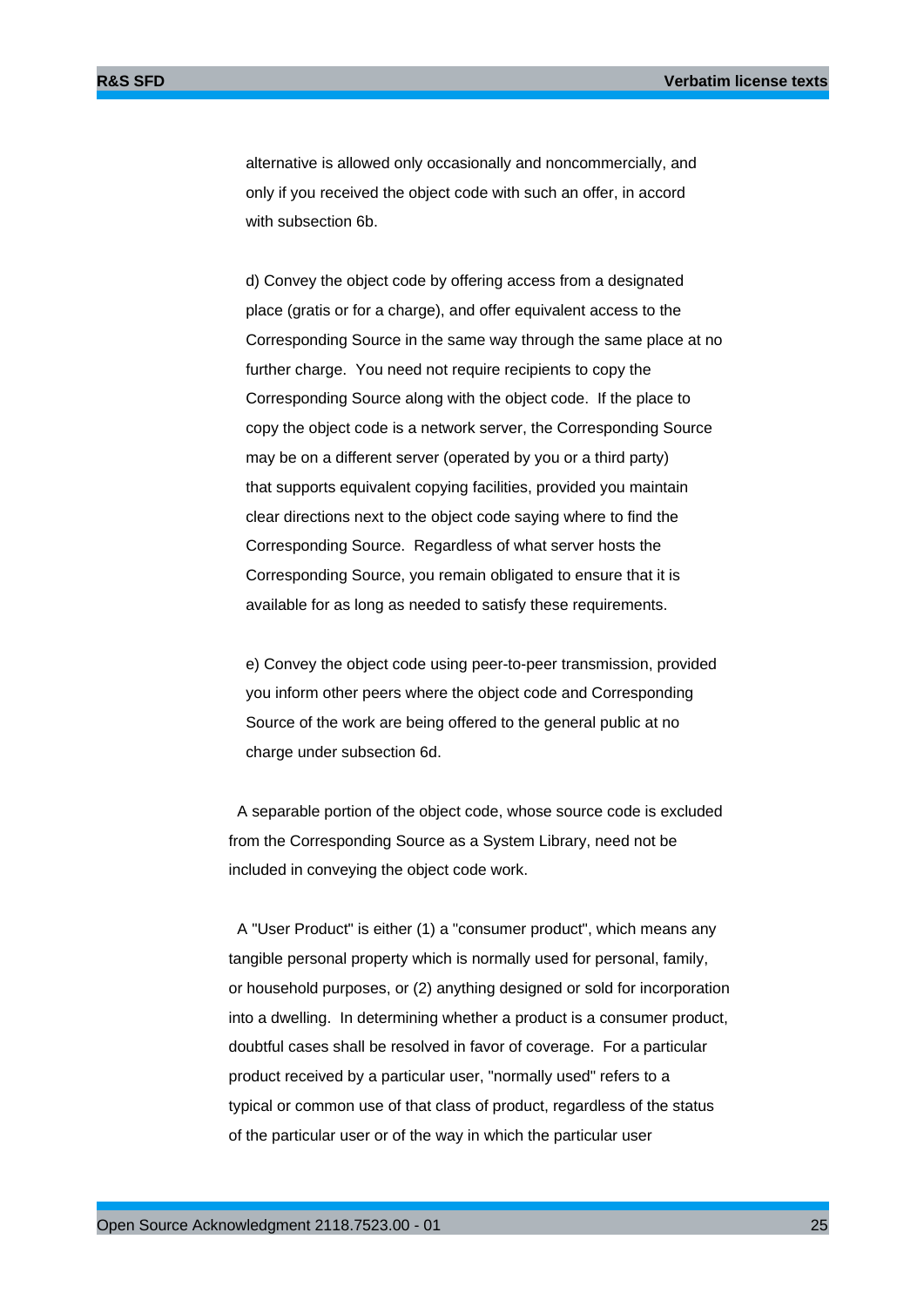actually uses, or expects or is expected to use, the product. A product is a consumer product regardless of whether the product has substantial commercial, industrial or non-consumer uses, unless such uses represent the only significant mode of use of the product.

 "Installation Information" for a User Product means any methods, procedures, authorization keys, or other information required to install and execute modified versions of a covered work in that User Product from a modified version of its Corresponding Source. The information must suffice to ensure that the continued functioning of the modified object code is in no case prevented or interfered with solely because modification has been made.

 If you convey an object code work under this section in, or with, or specifically for use in, a User Product, and the conveying occurs as part of a transaction in which the right of possession and use of the User Product is transferred to the recipient in perpetuity or for a fixed term (regardless of how the transaction is characterized), the Corresponding Source conveyed under this section must be accompanied by the Installation Information. But this requirement does not apply if neither you nor any third party retains the ability to install modified object code on the User Product (for example, the work has been installed in ROM).

 The requirement to provide Installation Information does not include a requirement to continue to provide support service, warranty, or updates for a work that has been modified or installed by the recipient, or for the User Product in which it has been modified or installed. Access to a network may be denied when the modification itself materially and adversely affects the operation of the network or violates the rules and protocols for communication across the network.

 Corresponding Source conveyed, and Installation Information provided, in accord with this section must be in a format that is publicly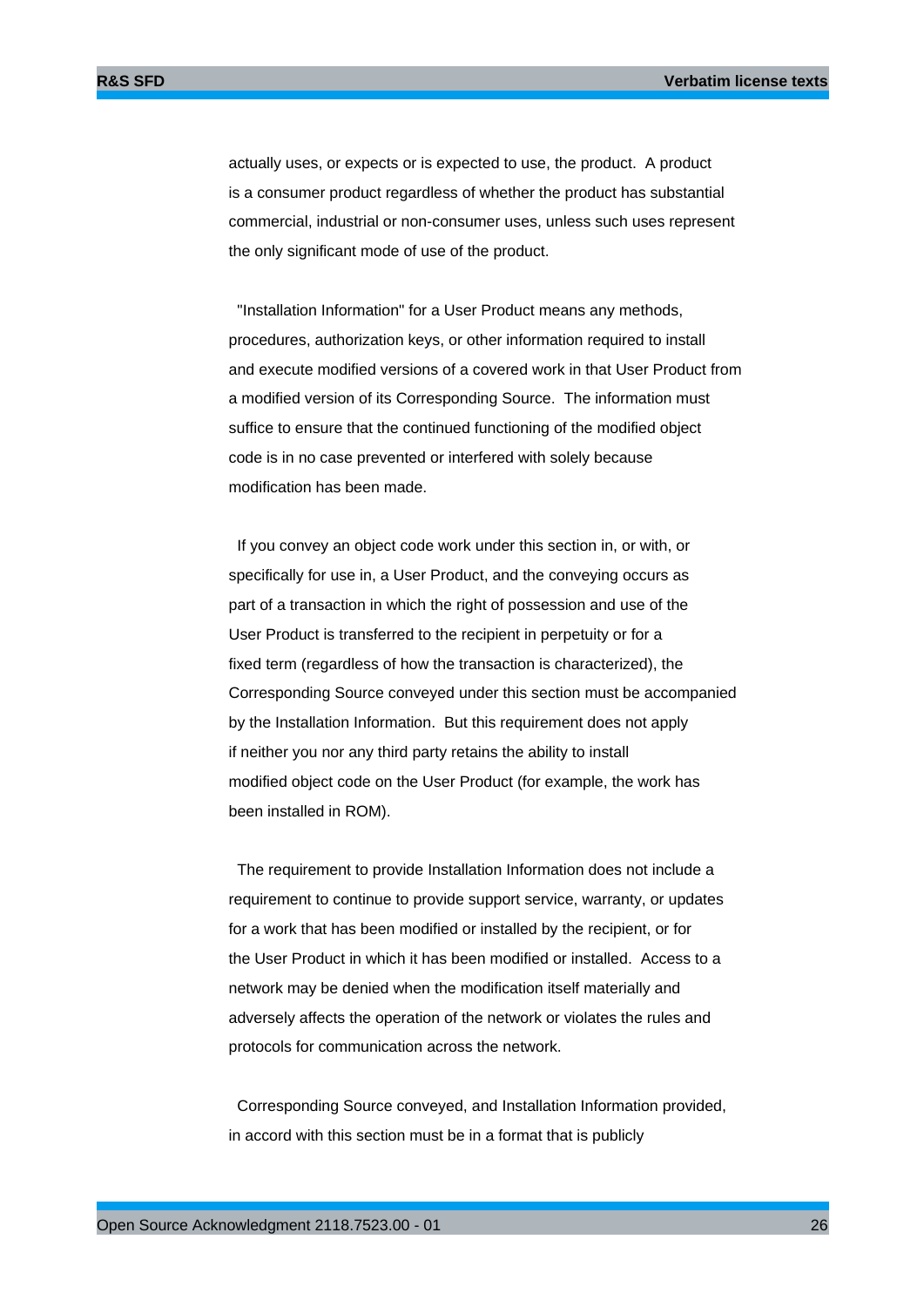documented (and with an implementation available to the public in source code form), and must require no special password or key for unpacking, reading or copying.

#### 7. Additional Terms.

 "Additional permissions" are terms that supplement the terms of this License by making exceptions from one or more of its conditions. Additional permissions that are applicable to the entire Program shall be treated as though they were included in this License, to the extent that they are valid under applicable law. If additional permissions apply only to part of the Program, that part may be used separately under those permissions, but the entire Program remains governed by this License without regard to the additional permissions.

 When you convey a copy of a covered work, you may at your option remove any additional permissions from that copy, or from any part of it. (Additional permissions may be written to require their own removal in certain cases when you modify the work.) You may place additional permissions on material, added by you to a covered work, for which you have or can give appropriate copyright permission.

 Notwithstanding any other provision of this License, for material you add to a covered work, you may (if authorized by the copyright holders of that material) supplement the terms of this License with terms:

 a) Disclaiming warranty or limiting liability differently from the terms of sections 15 and 16 of this License; or

 b) Requiring preservation of specified reasonable legal notices or author attributions in that material or in the Appropriate Legal Notices displayed by works containing it; or

c) Prohibiting misrepresentation of the origin of that material, or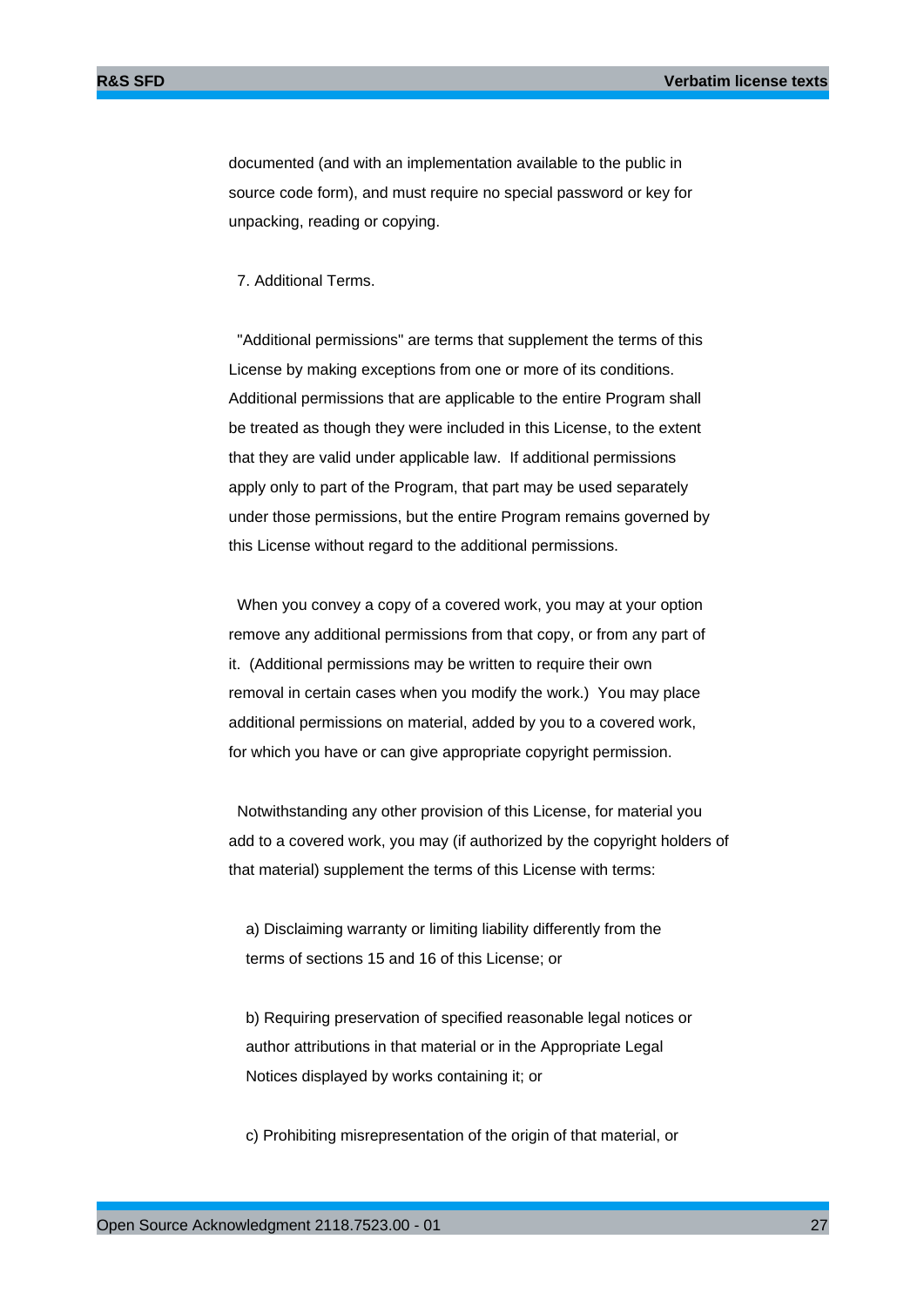requiring that modified versions of such material be marked in reasonable ways as different from the original version; or

 d) Limiting the use for publicity purposes of names of licensors or authors of the material; or

 e) Declining to grant rights under trademark law for use of some trade names, trademarks, or service marks; or

 f) Requiring indemnification of licensors and authors of that material by anyone who conveys the material (or modified versions of it) with contractual assumptions of liability to the recipient, for any liability that these contractual assumptions directly impose on those licensors and authors.

 All other non-permissive additional terms are considered "further restrictions" within the meaning of section 10. If the Program as you received it, or any part of it, contains a notice stating that it is governed by this License along with a term that is a further restriction, you may remove that term. If a license document contains a further restriction but permits relicensing or conveying under this License, you may add to a covered work material governed by the terms of that license document, provided that the further restriction does not survive such relicensing or conveying.

 If you add terms to a covered work in accord with this section, you must place, in the relevant source files, a statement of the additional terms that apply to those files, or a notice indicating where to find the applicable terms.

 Additional terms, permissive or non-permissive, may be stated in the form of a separately written license, or stated as exceptions; the above requirements apply either way.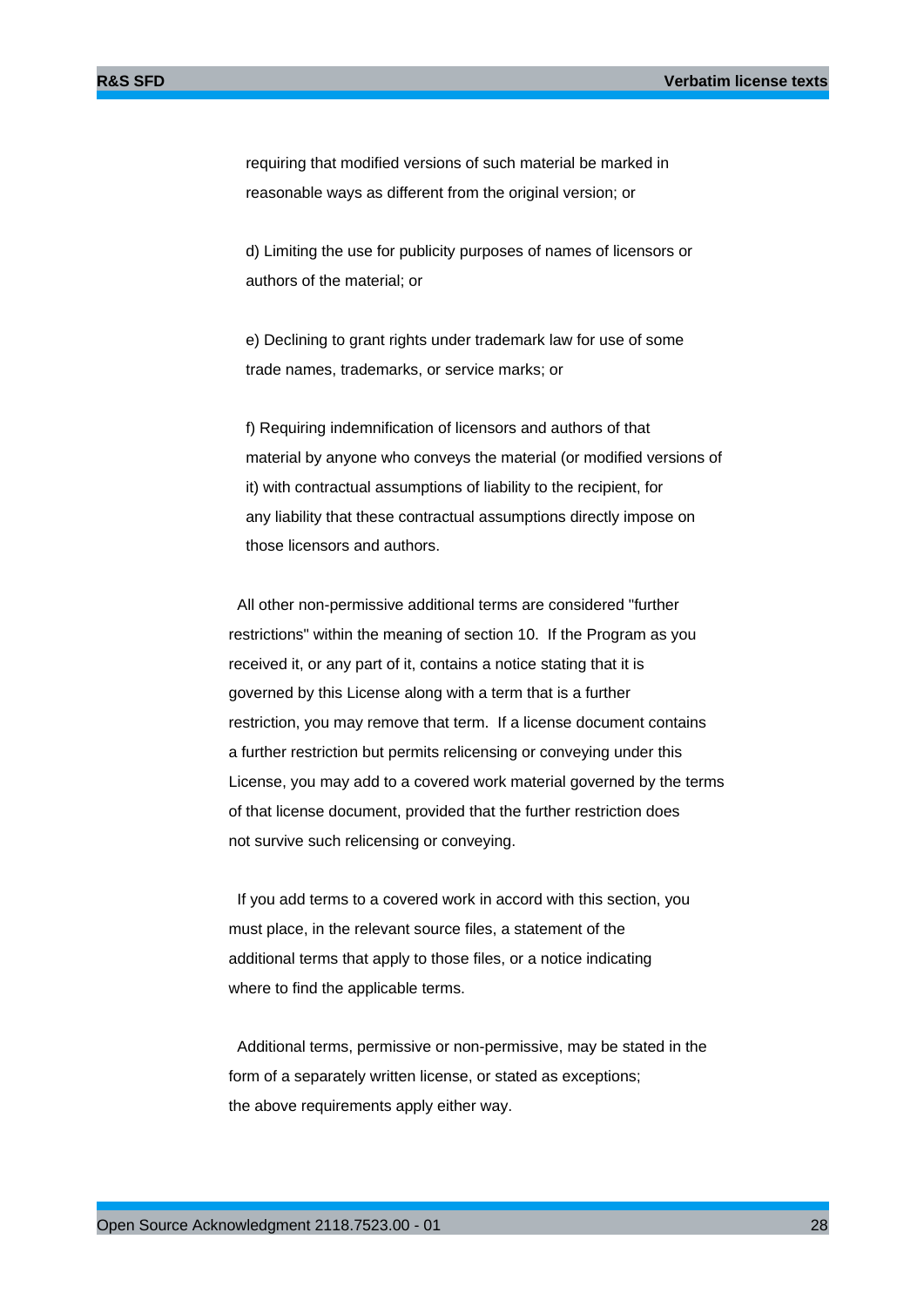8. Termination.

 You may not propagate or modify a covered work except as expressly provided under this License. Any attempt otherwise to propagate or modify it is void, and will automatically terminate your rights under this License (including any patent licenses granted under the third paragraph of section 11).

 However, if you cease all violation of this License, then your license from a particular copyright holder is reinstated (a) provisionally, unless and until the copyright holder explicitly and finally terminates your license, and (b) permanently, if the copyright holder fails to notify you of the violation by some reasonable means prior to 60 days after the cessation.

 Moreover, your license from a particular copyright holder is reinstated permanently if the copyright holder notifies you of the violation by some reasonable means, this is the first time you have received notice of violation of this License (for any work) from that copyright holder, and you cure the violation prior to 30 days after your receipt of the notice.

 Termination of your rights under this section does not terminate the licenses of parties who have received copies or rights from you under this License. If your rights have been terminated and not permanently reinstated, you do not qualify to receive new licenses for the same material under section 10.

9. Acceptance Not Required for Having Copies.

 You are not required to accept this License in order to receive or run a copy of the Program. Ancillary propagation of a covered work occurring solely as a consequence of using peer-to-peer transmission to receive a copy likewise does not require acceptance. However,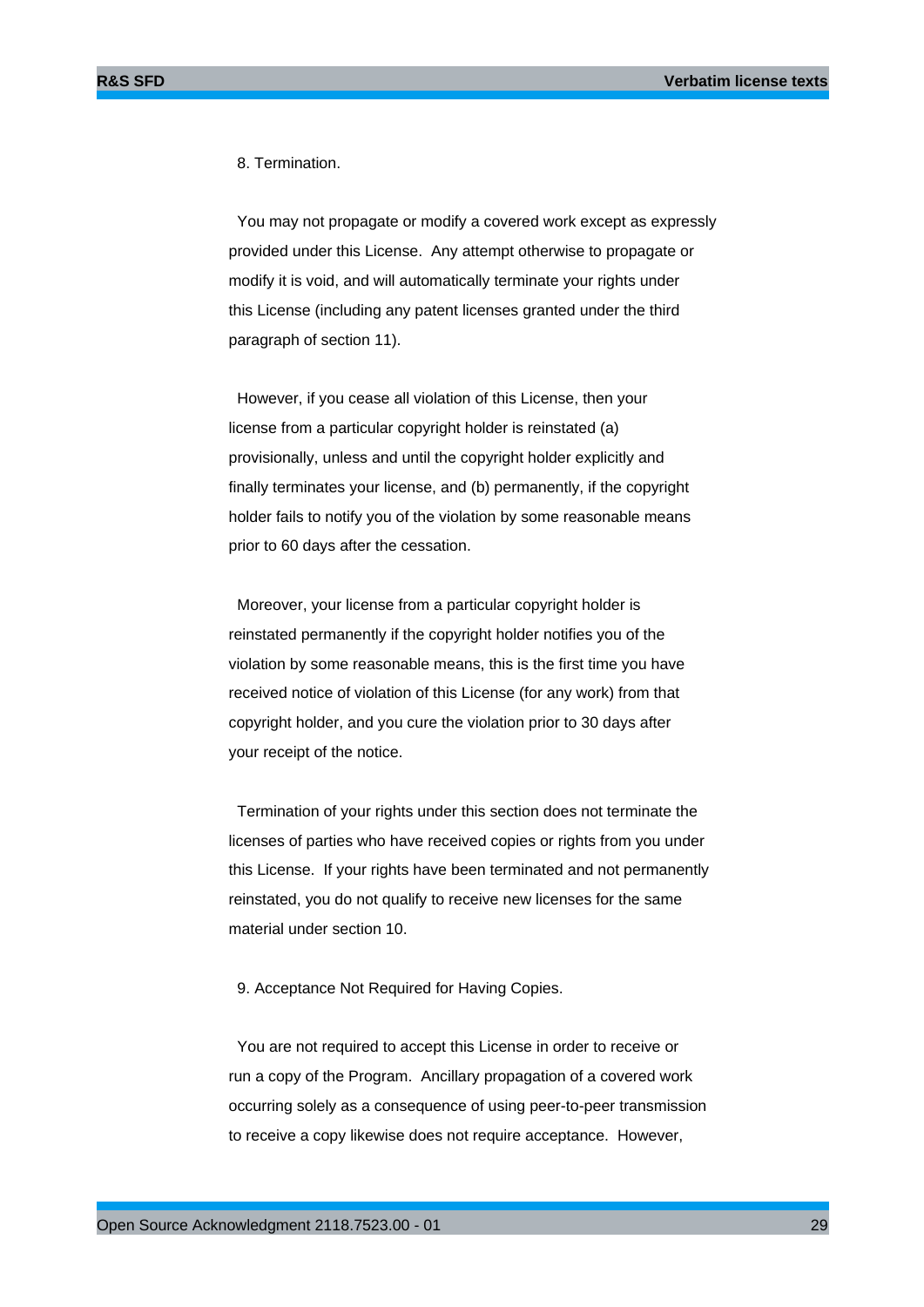nothing other than this License grants you permission to propagate or modify any covered work. These actions infringe copyright if you do not accept this License. Therefore, by modifying or propagating a covered work, you indicate your acceptance of this License to do so.

10. Automatic Licensing of Downstream Recipients.

 Each time you convey a covered work, the recipient automatically receives a license from the original licensors, to run, modify and propagate that work, subject to this License. You are not responsible for enforcing compliance by third parties with this License.

 An "entity transaction" is a transaction transferring control of an organization, or substantially all assets of one, or subdividing an organization, or merging organizations. If propagation of a covered work results from an entity transaction, each party to that transaction who receives a copy of the work also receives whatever licenses to the work the party's predecessor in interest had or could give under the previous paragraph, plus a right to possession of the Corresponding Source of the work from the predecessor in interest, if the predecessor has it or can get it with reasonable efforts.

 You may not impose any further restrictions on the exercise of the rights granted or affirmed under this License. For example, you may not impose a license fee, royalty, or other charge for exercise of rights granted under this License, and you may not initiate litigation (including a cross-claim or counterclaim in a lawsuit) alleging that any patent claim is infringed by making, using, selling, offering for sale, or importing the Program or any portion of it.

#### 11. Patents.

 A "contributor" is a copyright holder who authorizes use under this License of the Program or a work on which the Program is based. The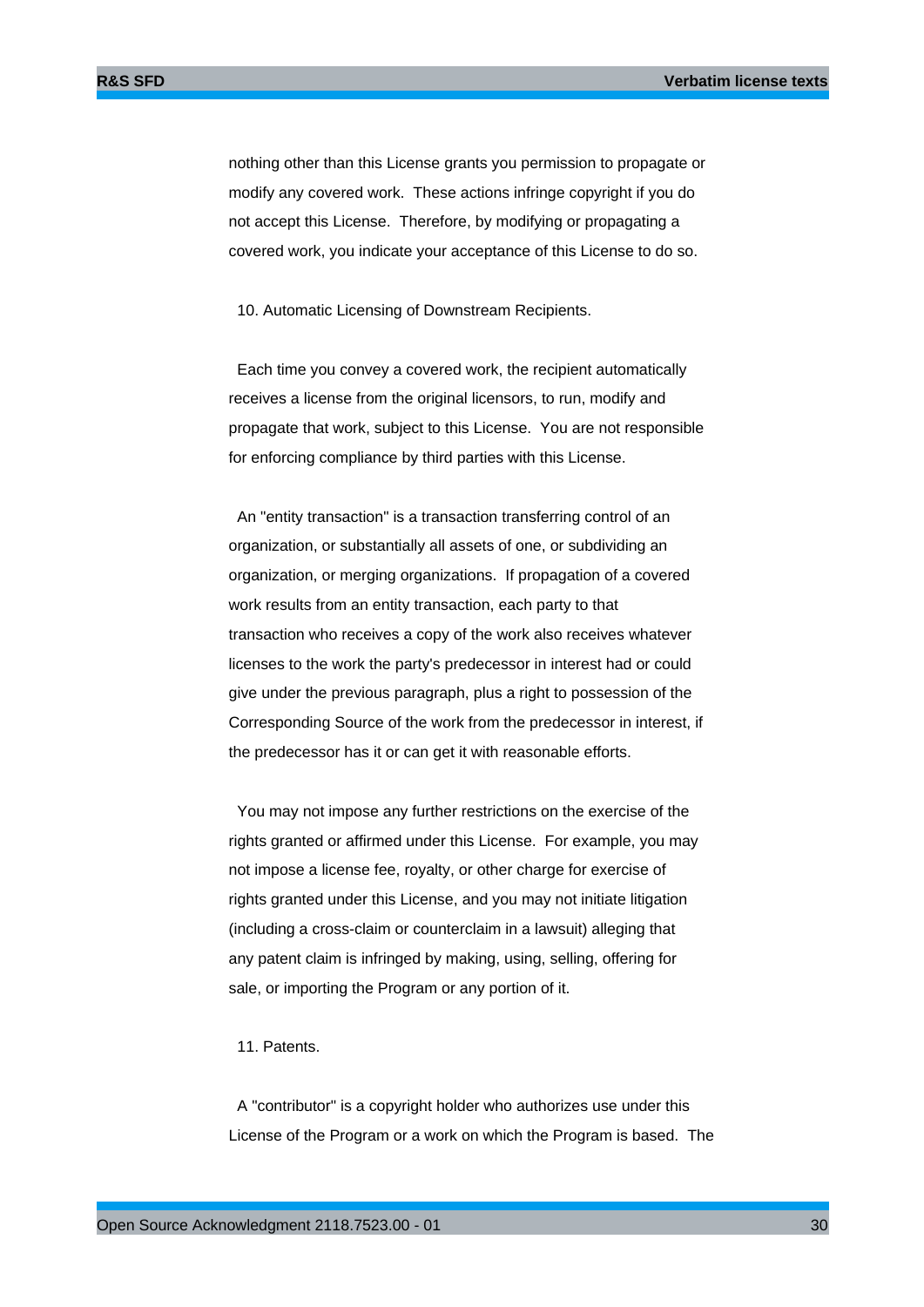work thus licensed is called the contributor's "contributor version".

 A contributor's "essential patent claims" are all patent claims owned or controlled by the contributor, whether already acquired or hereafter acquired, that would be infringed by some manner, permitted by this License, of making, using, or selling its contributor version, but do not include claims that would be infringed only as a consequence of further modification of the contributor version. For purposes of this definition, "control" includes the right to grant patent sublicenses in a manner consistent with the requirements of this License.

 Each contributor grants you a non-exclusive, worldwide, royalty-free patent license under the contributor's essential patent claims, to make, use, sell, offer for sale, import and otherwise run, modify and propagate the contents of its contributor version.

 In the following three paragraphs, a "patent license" is any express agreement or commitment, however denominated, not to enforce a patent (such as an express permission to practice a patent or covenant not to sue for patent infringement). To "grant" such a patent license to a party means to make such an agreement or commitment not to enforce a patent against the party.

 If you convey a covered work, knowingly relying on a patent license, and the Corresponding Source of the work is not available for anyone to copy, free of charge and under the terms of this License, through a publicly available network server or other readily accessible means, then you must either (1) cause the Corresponding Source to be so available, or (2) arrange to deprive yourself of the benefit of the patent license for this particular work, or (3) arrange, in a manner consistent with the requirements of this License, to extend the patent license to downstream recipients. "Knowingly relying" means you have actual knowledge that, but for the patent license, your conveying the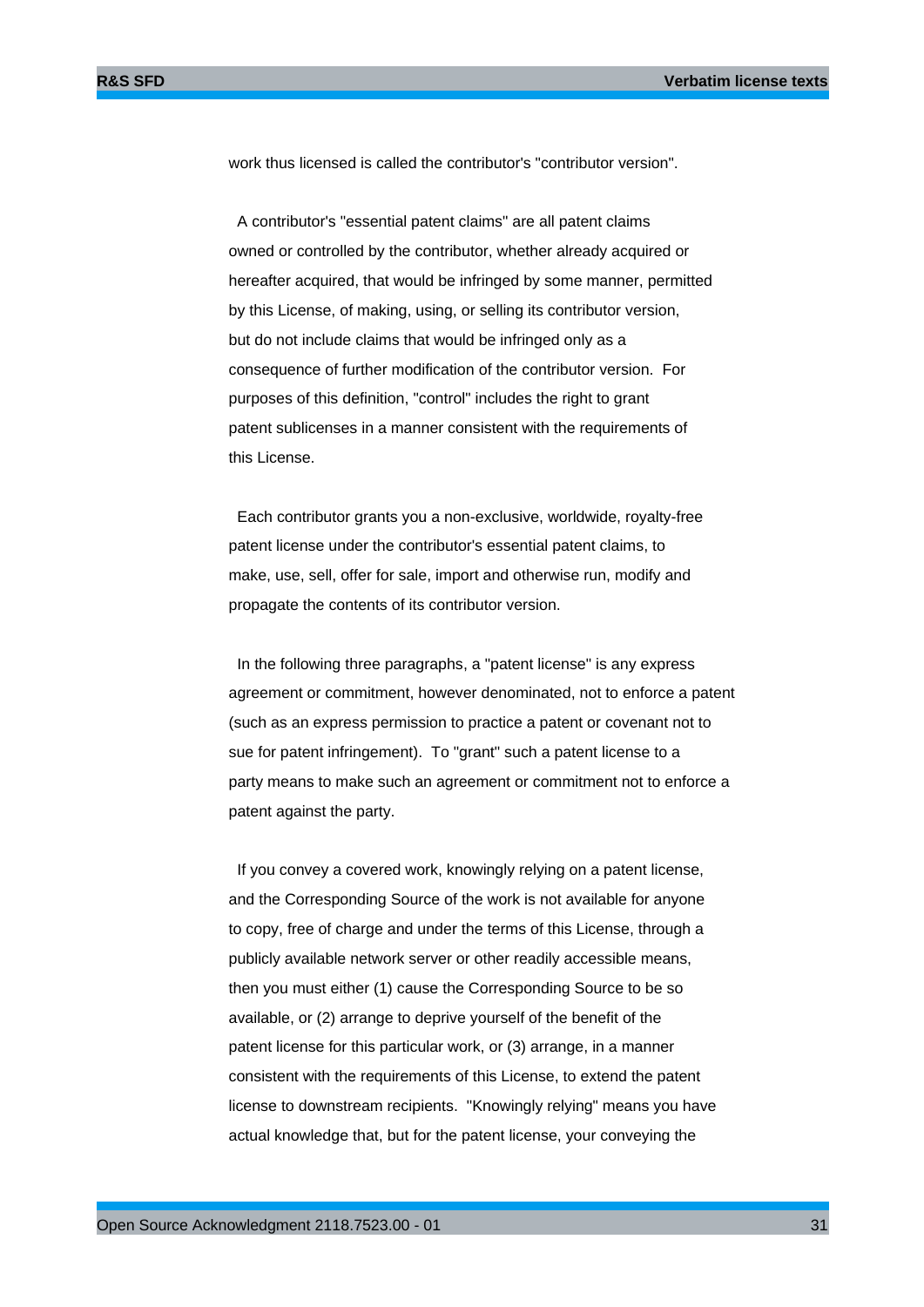covered work in a country, or your recipient's use of the covered work in a country, would infringe one or more identifiable patents in that country that you have reason to believe are valid.

 If, pursuant to or in connection with a single transaction or arrangement, you convey, or propagate by procuring conveyance of, a covered work, and grant a patent license to some of the parties receiving the covered work authorizing them to use, propagate, modify or convey a specific copy of the covered work, then the patent license you grant is automatically extended to all recipients of the covered work and works based on it.

 A patent license is "discriminatory" if it does not include within the scope of its coverage, prohibits the exercise of, or is conditioned on the non-exercise of one or more of the rights that are specifically granted under this License. You may not convey a covered work if you are a party to an arrangement with a third party that is in the business of distributing software, under which you make payment to the third party based on the extent of your activity of conveying the work, and under which the third party grants, to any of the parties who would receive the covered work from you, a discriminatory patent license (a) in connection with copies of the covered work conveyed by you (or copies made from those copies), or (b) primarily for and in connection with specific products or compilations that contain the covered work, unless you entered into that arrangement, or that patent license was granted, prior to 28 March 2007.

 Nothing in this License shall be construed as excluding or limiting any implied license or other defenses to infringement that may otherwise be available to you under applicable patent law.

12. No Surrender of Others' Freedom.

If conditions are imposed on you (whether by court order, agreement or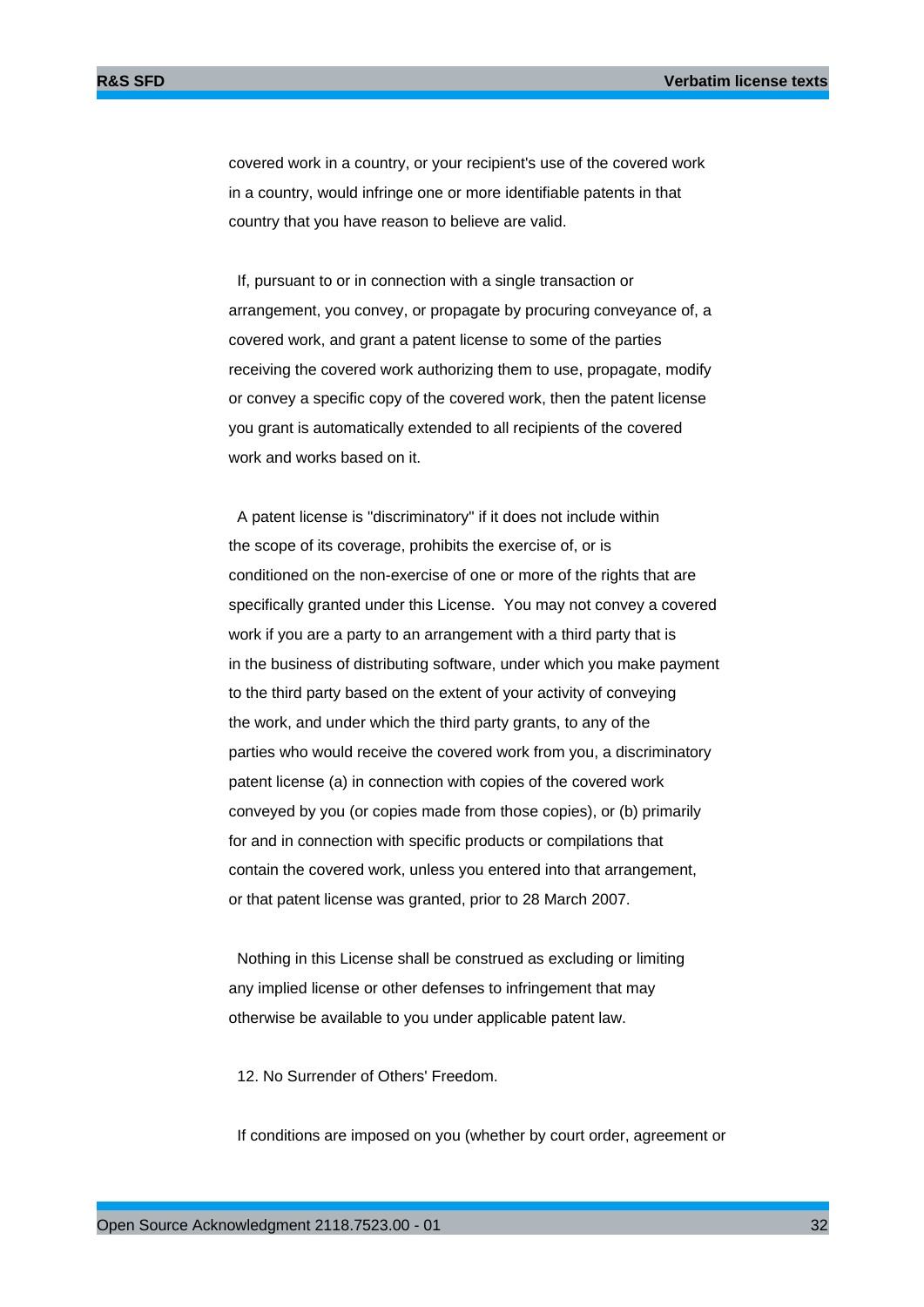otherwise) that contradict the conditions of this License, they do not excuse you from the conditions of this License. If you cannot convey a covered work so as to satisfy simultaneously your obligations under this License and any other pertinent obligations, then as a consequence you may not convey it at all. For example, if you agree to terms that obligate you to collect a royalty for further conveying from those to whom you convey the Program, the only way you could satisfy both those terms and this License would be to refrain entirely from conveying the Program.

13. Use with the GNU Affero General Public License.

 Notwithstanding any other provision of this License, you have permission to link or combine any covered work with a work licensed under version 3 of the GNU Affero General Public License into a single combined work, and to convey the resulting work. The terms of this License will continue to apply to the part which is the covered work, but the special requirements of the GNU Affero General Public License, section 13, concerning interaction through a network will apply to the combination as such.

14. Revised Versions of this License.

 The Free Software Foundation may publish revised and/or new versions of the GNU General Public License from time to time. Such new versions will be similar in spirit to the present version, but may differ in detail to address new problems or concerns.

 Each version is given a distinguishing version number. If the Program specifies that a certain numbered version of the GNU General Public License "or any later version" applies to it, you have the option of following the terms and conditions either of that numbered version or of any later version published by the Free Software Foundation. If the Program does not specify a version number of the GNU General Public License, you may choose any version ever published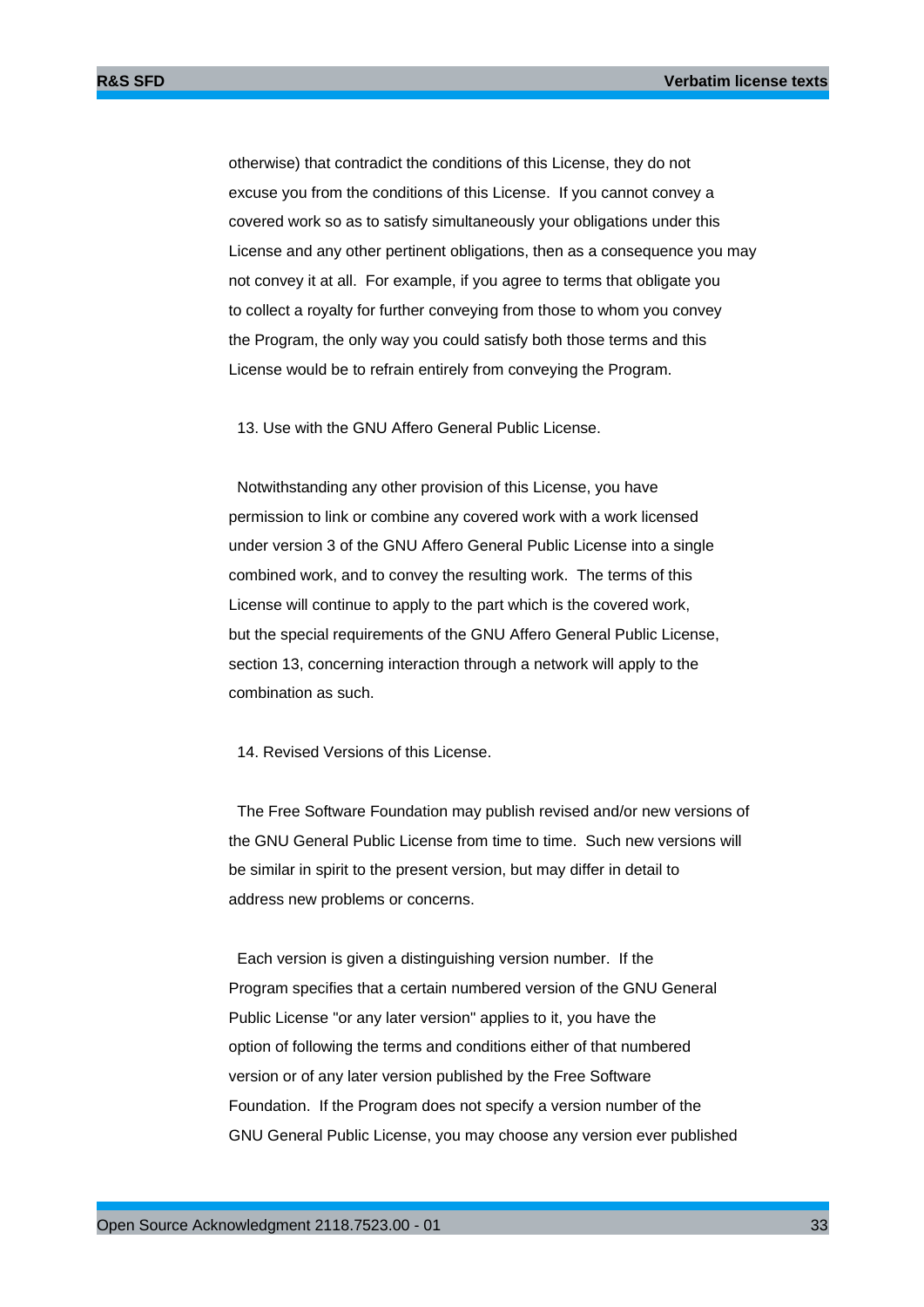by the Free Software Foundation.

 If the Program specifies that a proxy can decide which future versions of the GNU General Public License can be used, that proxy's public statement of acceptance of a version permanently authorizes you to choose that version for the Program.

 Later license versions may give you additional or different permissions. However, no additional obligations are imposed on any author or copyright holder as a result of your choosing to follow a later version.

15. Disclaimer of Warranty.

 THERE IS NO WARRANTY FOR THE PROGRAM, TO THE EXTENT PERMITTED **BY** 

APPLICABLE LAW. EXCEPT WHEN OTHERWISE STATED IN WRITING THE COPYRIGHT

HOLDERS AND/OR OTHER PARTIES PROVIDE THE PROGRAM "AS IS" WITHOUT WARRANTY

OF ANY KIND, EITHER EXPRESSED OR IMPLIED, INCLUDING, BUT NOT LIMITED TO,

THE IMPLIED WARRANTIES OF MERCHANTABILITY AND FITNESS FOR A PARTICULAR

PURPOSE. THE ENTIRE RISK AS TO THE QUALITY AND PERFORMANCE OF THE PROGRAM

IS WITH YOU. SHOULD THE PROGRAM PROVE DEFECTIVE, YOU ASSUME THE COST OF

ALL NECESSARY SERVICING, REPAIR OR CORRECTION.

16. Limitation of Liability.

 IN NO EVENT UNLESS REQUIRED BY APPLICABLE LAW OR AGREED TO IN WRITING

WILL ANY COPYRIGHT HOLDER, OR ANY OTHER PARTY WHO MODIFIES AND/OR CONVEYS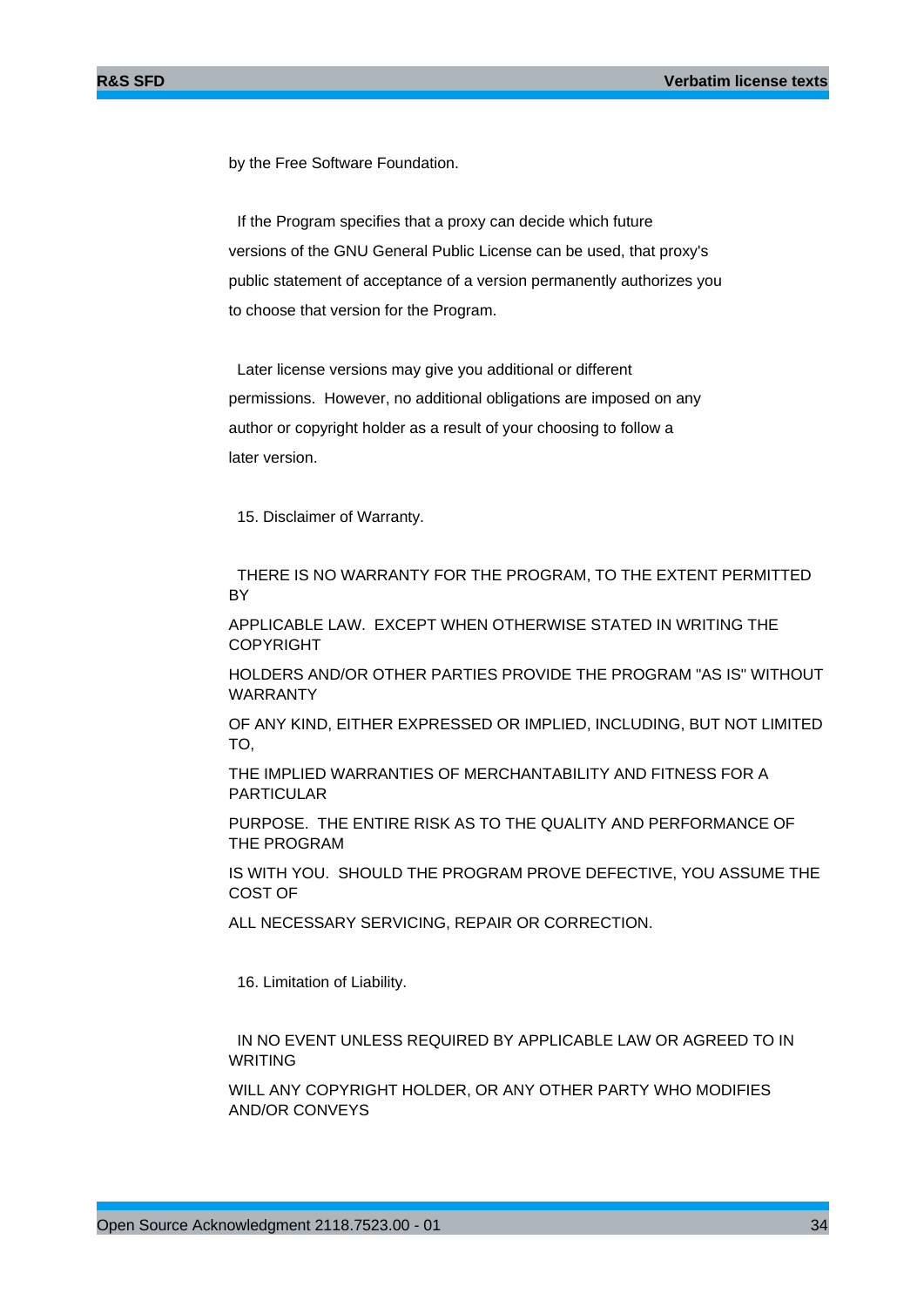THE PROGRAM AS PERMITTED ABOVE, BE LIABLE TO YOU FOR DAMAGES, INCLUDING ANY

GENERAL, SPECIAL, INCIDENTAL OR CONSEQUENTIAL DAMAGES ARISING OUT OF THE

USE OR INABILITY TO USE THE PROGRAM (INCLUDING BUT NOT LIMITED TO LOSS OF

DATA OR DATA BEING RENDERED INACCURATE OR LOSSES SUSTAINED BY YOU OR THIRD

PARTIES OR A FAILURE OF THE PROGRAM TO OPERATE WITH ANY OTHER PROGRAMS),

EVEN IF SUCH HOLDER OR OTHER PARTY HAS BEEN ADVISED OF THE POSSIBILITY OF

SUCH DAMAGES.

17. Interpretation of Sections 15 and 16.

 If the disclaimer of warranty and limitation of liability provided above cannot be given local legal effect according to their terms, reviewing courts shall apply local law that most closely approximates an absolute waiver of all civil liability in connection with the Program, unless a warranty or assumption of liability accompanies a copy of the Program in return for a fee.

#### END OF TERMS AND CONDITIONS

How to Apply These Terms to Your New Programs

 If you develop a new program, and you want it to be of the greatest possible use to the public, the best way to achieve this is to make it free software which everyone can redistribute and change under these terms.

 To do so, attach the following notices to the program. It is safest to attach them to the start of each source file to most effectively state the exclusion of warranty; and each file should have at least the "copyright" line and a pointer to where the full notice is found.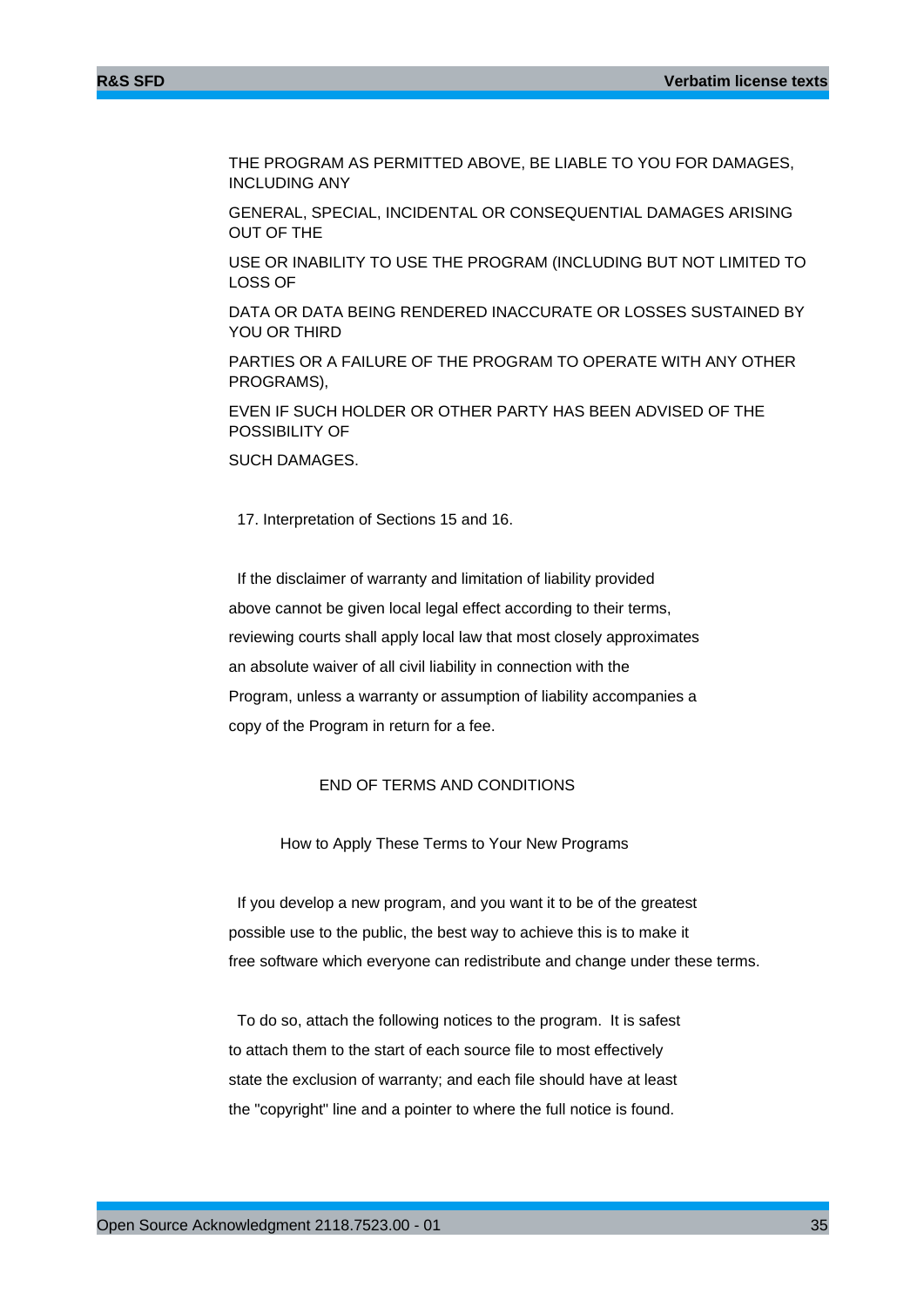<one line to give the program's name and a brief idea of what it does.> Copyright (C) <year> <name of author>

 This program is free software: you can redistribute it and/or modify it under the terms of the GNU General Public License as published by the Free Software Foundation, either version 3 of the License, or (at your option) any later version.

 This program is distributed in the hope that it will be useful, but WITHOUT ANY WARRANTY; without even the implied warranty of MERCHANTABILITY or FITNESS FOR A PARTICULAR PURPOSE. See the GNU General Public License for more details.

 You should have received a copy of the GNU General Public License along with this program. If not, see <http://www.gnu.org/licenses/>.

Also add information on how to contact you by electronic and paper mail.

 If the program does terminal interaction, make it output a short notice like this when it starts in an interactive mode:

 <program> Copyright (C) <year> <name of author> This program comes with ABSOLUTELY NO WARRANTY; for details type `show w'. This is free software, and you are welcome to redistribute it under certain conditions; type `show c' for details.

The hypothetical commands `show w' and `show c' should show the appropriate parts of the General Public License. Of course, your program's commands might be different; for a GUI interface, you would use an "about box".

 You should also get your employer (if you work as a programmer) or school, if any, to sign a "copyright disclaimer" for the program, if necessary. For more information on this, and how to apply and follow the GNU GPL, see <http://www.gnu.org/licenses/>.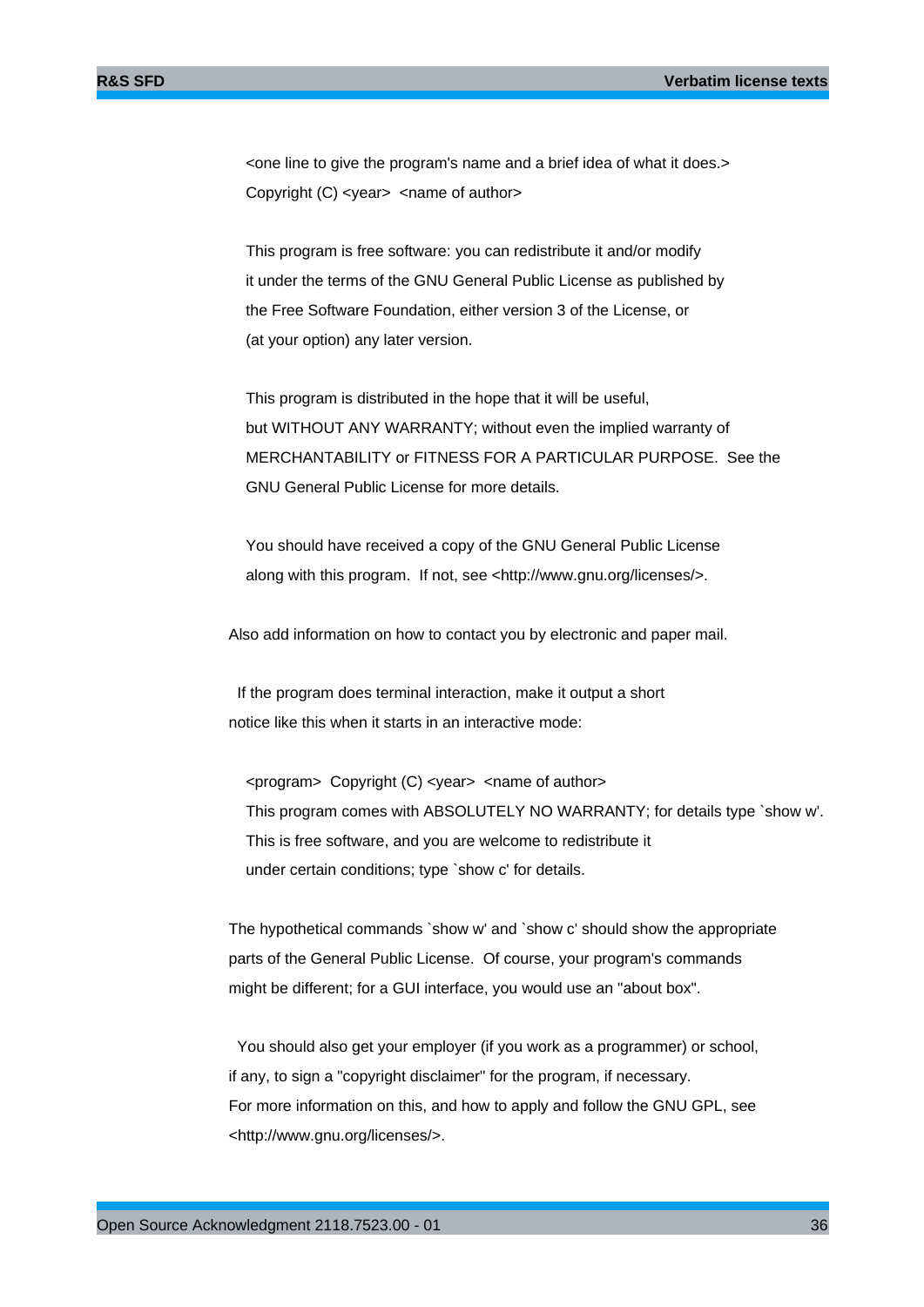The GNU General Public License does not permit incorporating your program into proprietary programs. If your program is a subroutine library, you may consider it more useful to permit linking proprietary applications with the library. If this is what you want to do, use the GNU Lesser General Public License instead of this License. But first, please read <http://www.gnu.org/philosophy/why-not-lgpl.html>.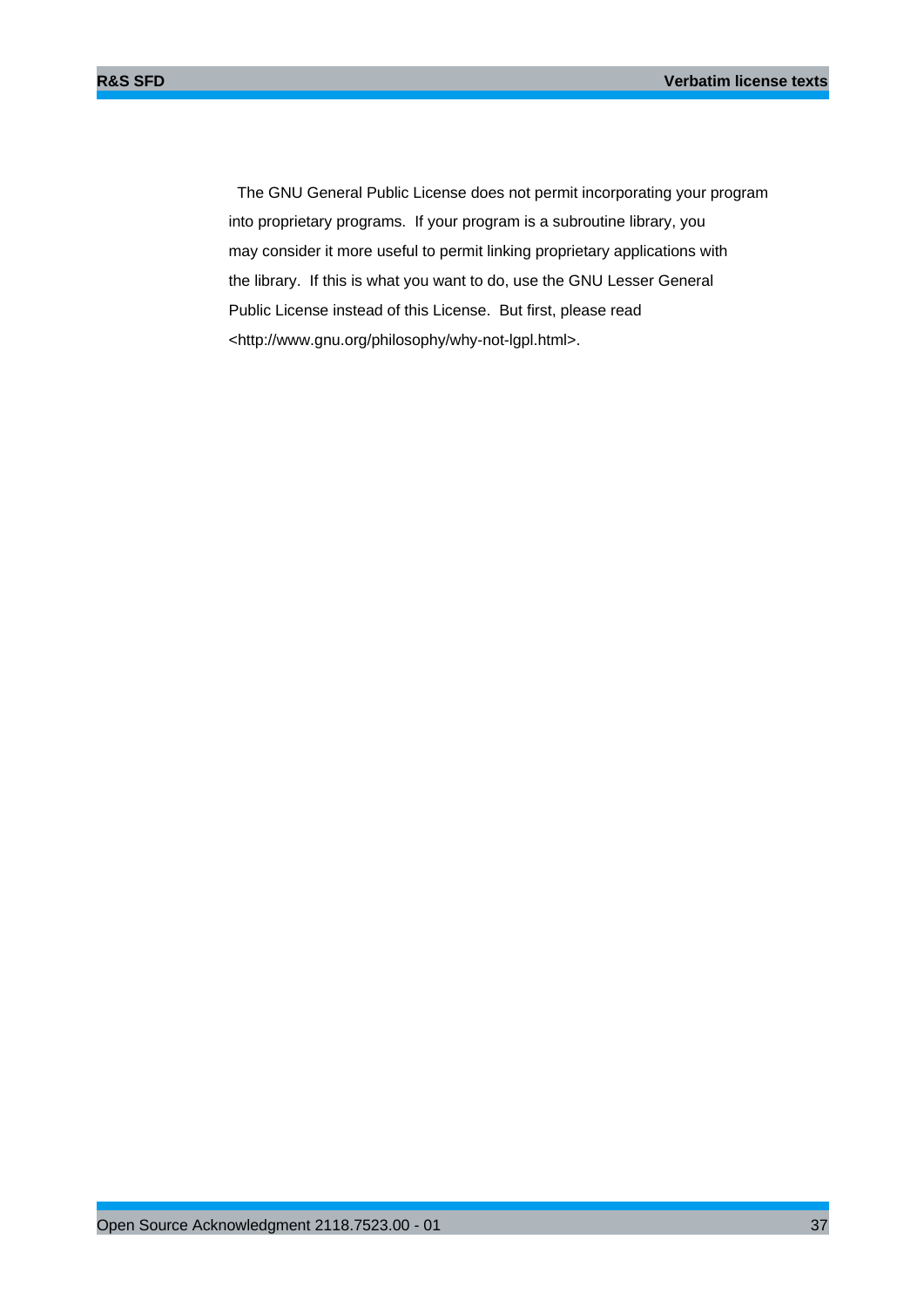# **3.3 LGPL Version 2.1**

 GNU LESSER GENERAL PUBLIC LICENSE Version 2.1, February 1999

 Copyright (C) 1991, 1999 Free Software Foundation, Inc. 51 Franklin St, Fifth Floor, Boston, MA 02110-1301 USA Everyone is permitted to copy and distribute verbatim copies of this license document, but changing it is not allowed.

[This is the first released version of the Lesser GPL. It also counts as the successor of the GNU Library Public License, version 2, hence the version number 2.1.]

#### Preamble

 The licenses for most software are designed to take away your freedom to share and change it. By contrast, the GNU General Public Licenses are intended to guarantee your freedom to share and change free software--to make sure the software is free for all its users.

 This license, the Lesser General Public License, applies to some specially designated software packages--typically libraries--of the Free Software Foundation and other authors who decide to use it. You can use it too, but we suggest you first think carefully about whether this license or the ordinary General Public License is the better strategy to use in any particular case, based on the explanations below.

 When we speak of free software, we are referring to freedom of use, not price. Our General Public Licenses are designed to make sure that you have the freedom to distribute copies of free software (and charge for this service if you wish); that you receive source code or can get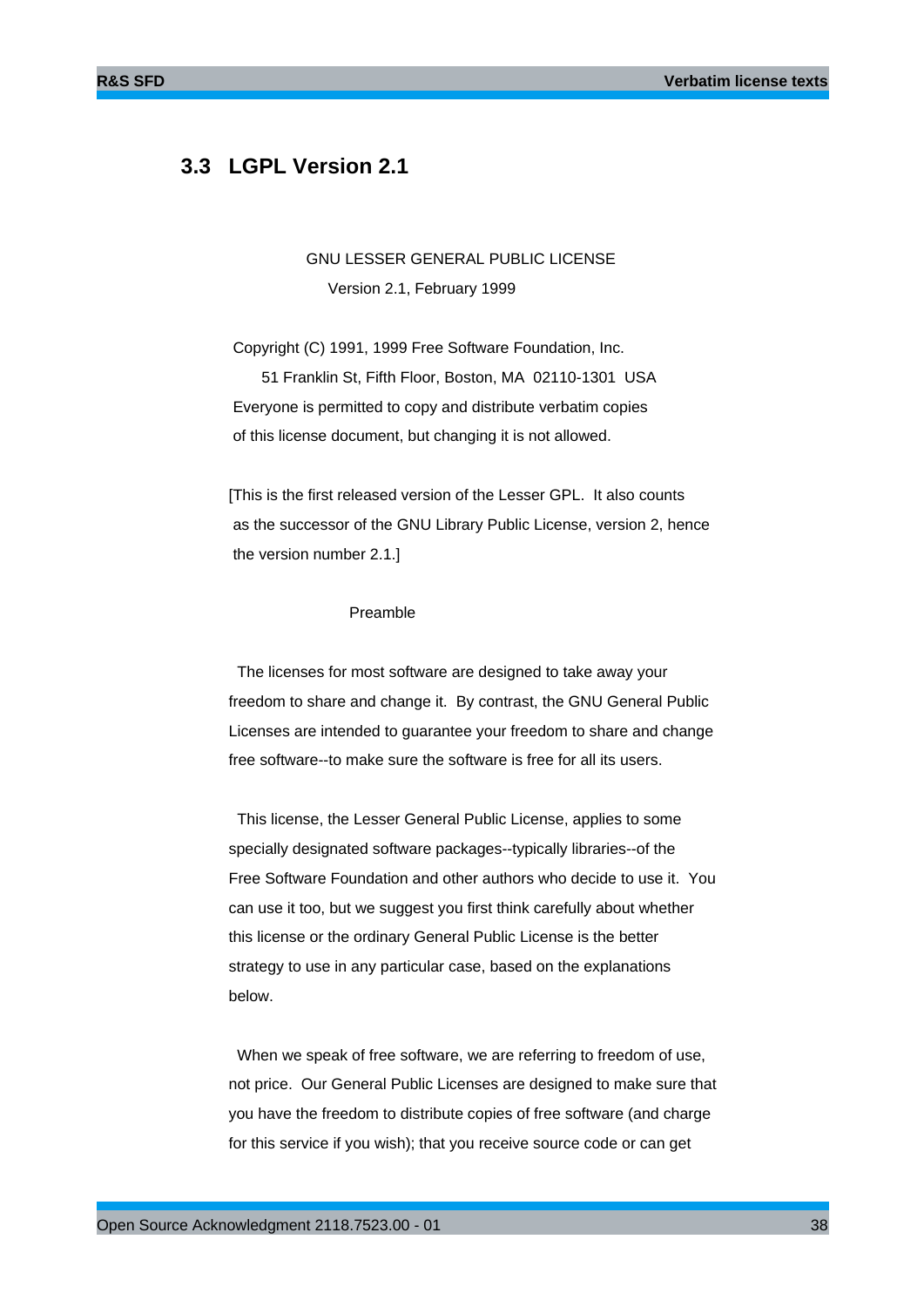it if you want it; that you can change the software and use pieces of it in new free programs; and that you are informed that you can do these things.

 To protect your rights, we need to make restrictions that forbid distributors to deny you these rights or to ask you to surrender these rights. These restrictions translate to certain responsibilities for you if you distribute copies of the library or if you modify it.

 For example, if you distribute copies of the library, whether gratis or for a fee, you must give the recipients all the rights that we gave you. You must make sure that they, too, receive or can get the source code. If you link other code with the library, you must provide complete object files to the recipients, so that they can relink them with the library after making changes to the library and recompiling it. And you must show them these terms so they know their rights.

 We protect your rights with a two-step method: (1) we copyright the library, and (2) we offer you this license, which gives you legal permission to copy, distribute and/or modify the library.

 To protect each distributor, we want to make it very clear that there is no warranty for the free library. Also, if the library is modified by someone else and passed on, the recipients should know that what they have is not the original version, so that the original author's reputation will not be affected by problems that might be introduced by others.

 Finally, software patents pose a constant threat to the existence of any free program. We wish to make sure that a company cannot effectively restrict the users of a free program by obtaining a restrictive license from a patent holder. Therefore, we insist that any patent license obtained for a version of the library must be consistent with the full freedom of use specified in this license.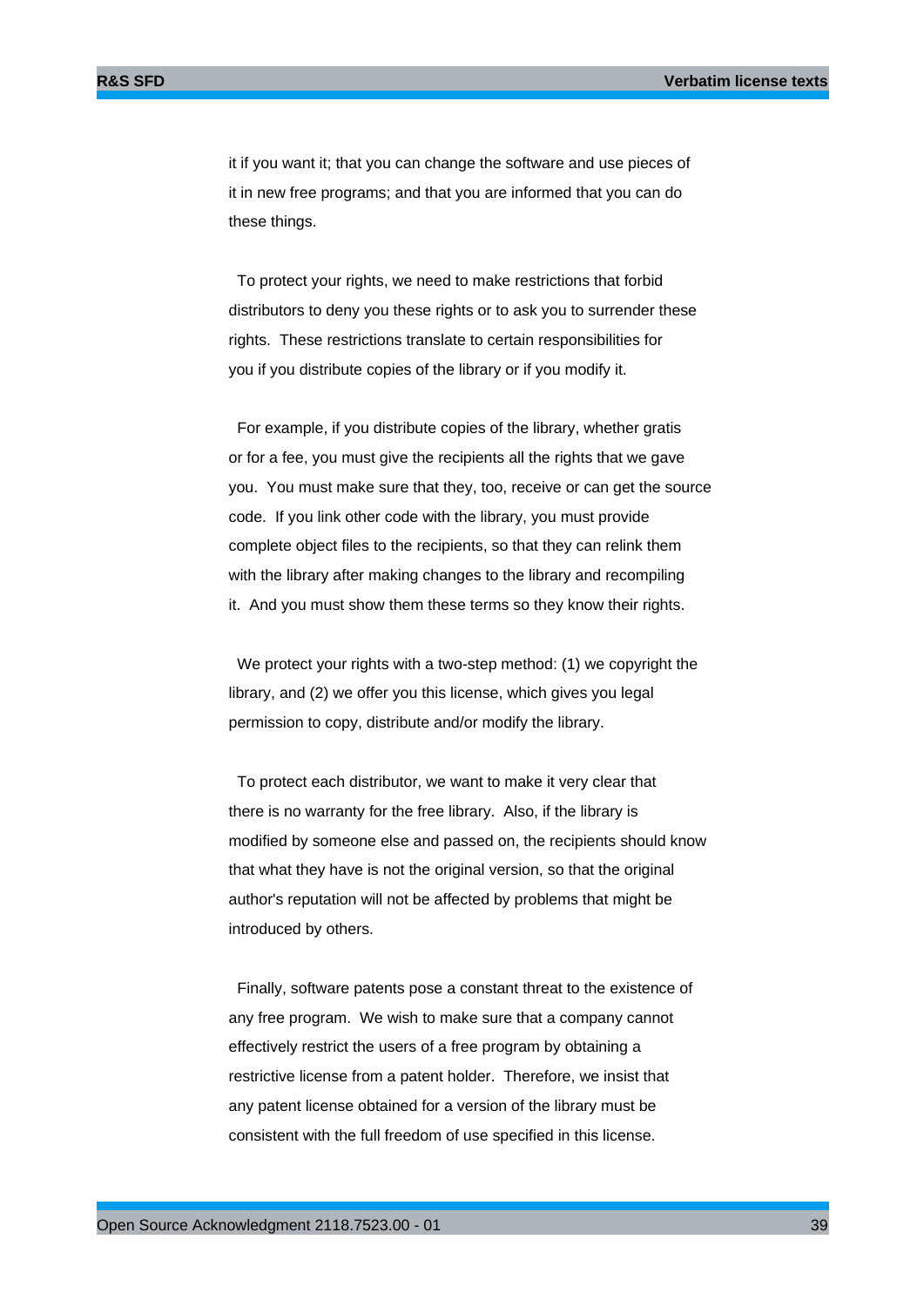Most GNU software, including some libraries, is covered by the ordinary GNU General Public License. This license, the GNU Lesser General Public License, applies to certain designated libraries, and is quite different from the ordinary General Public License. We use this license for certain libraries in order to permit linking those libraries into non-free programs.

 When a program is linked with a library, whether statically or using a shared library, the combination of the two is legally speaking a combined work, a derivative of the original library. The ordinary General Public License therefore permits such linking only if the entire combination fits its criteria of freedom. The Lesser General Public License permits more lax criteria for linking other code with the library.

 We call this license the "Lesser" General Public License because it does Less to protect the user's freedom than the ordinary General Public License. It also provides other free software developers Less of an advantage over competing non-free programs. These disadvantages are the reason we use the ordinary General Public License for many libraries. However, the Lesser license provides advantages in certain special circumstances.

 For example, on rare occasions, there may be a special need to encourage the widest possible use of a certain library, so that it becomes a de-facto standard. To achieve this, non-free programs must be allowed to use the library. A more frequent case is that a free library does the same job as widely used non-free libraries. In this case, there is little to gain by limiting the free library to free software only, so we use the Lesser General Public License.

 In other cases, permission to use a particular library in non-free programs enables a greater number of people to use a large body of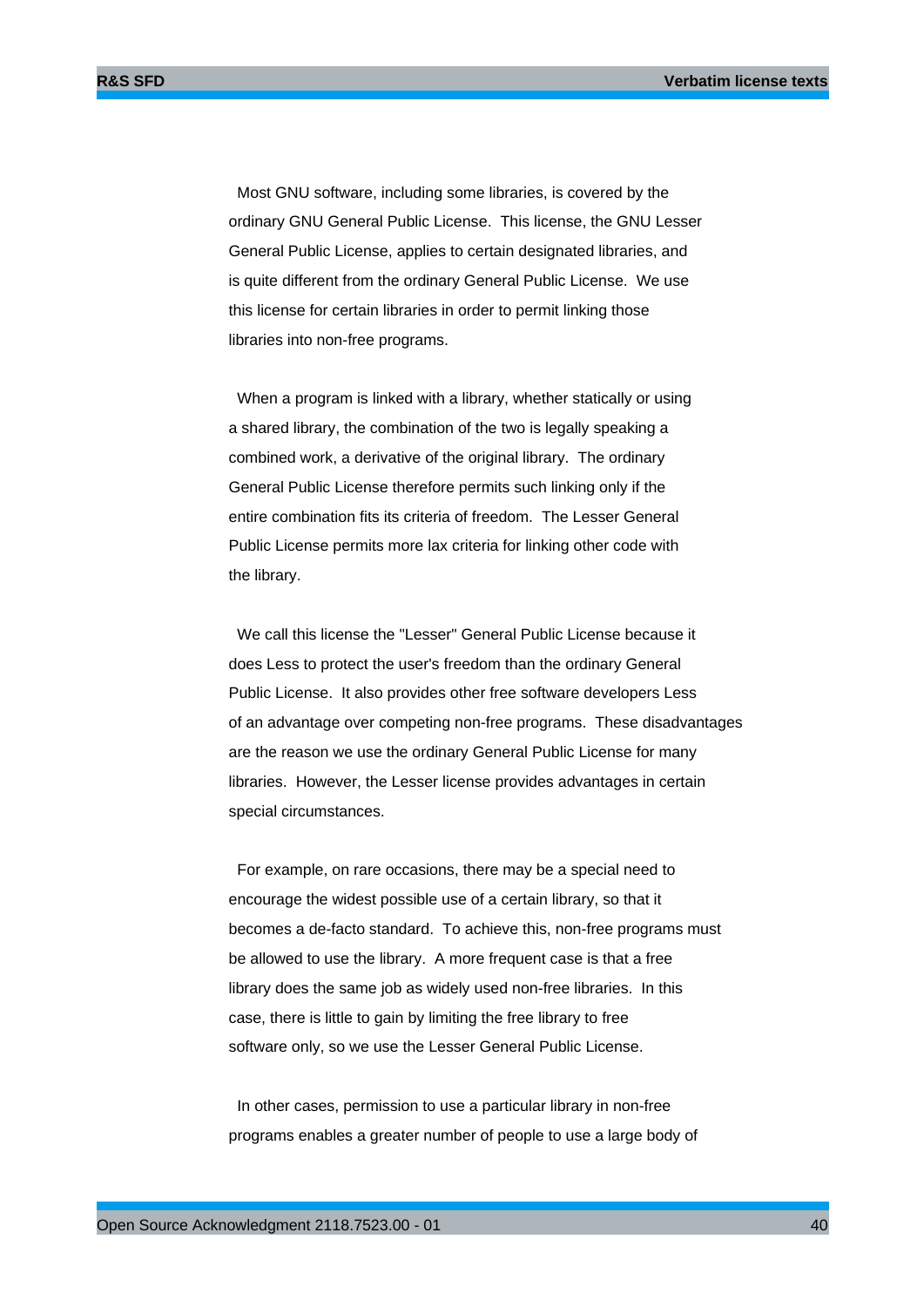free software. For example, permission to use the GNU C Library in non-free programs enables many more people to use the whole GNU operating system, as well as its variant, the GNU/Linux operating system.

 Although the Lesser General Public License is Less protective of the users' freedom, it does ensure that the user of a program that is linked with the Library has the freedom and the wherewithal to run that program using a modified version of the Library.

 The precise terms and conditions for copying, distribution and modification follow. Pay close attention to the difference between a "work based on the library" and a "work that uses the library". The former contains code derived from the library, whereas the latter must be combined with the library in order to run.

## GNU LESSER GENERAL PUBLIC LICENSE TERMS AND CONDITIONS FOR COPYING, DISTRIBUTION AND MODIFICATION

 0. This License Agreement applies to any software library or other program which contains a notice placed by the copyright holder or other authorized party saying it may be distributed under the terms of this Lesser General Public License (also called "this License"). Each licensee is addressed as "you".

 A "library" means a collection of software functions and/or data prepared so as to be conveniently linked with application programs (which use some of those functions and data) to form executables.

 The "Library", below, refers to any such software library or work which has been distributed under these terms. A "work based on the Library" means either the Library or any derivative work under copyright law: that is to say, a work containing the Library or a portion of it, either verbatim or with modifications and/or translated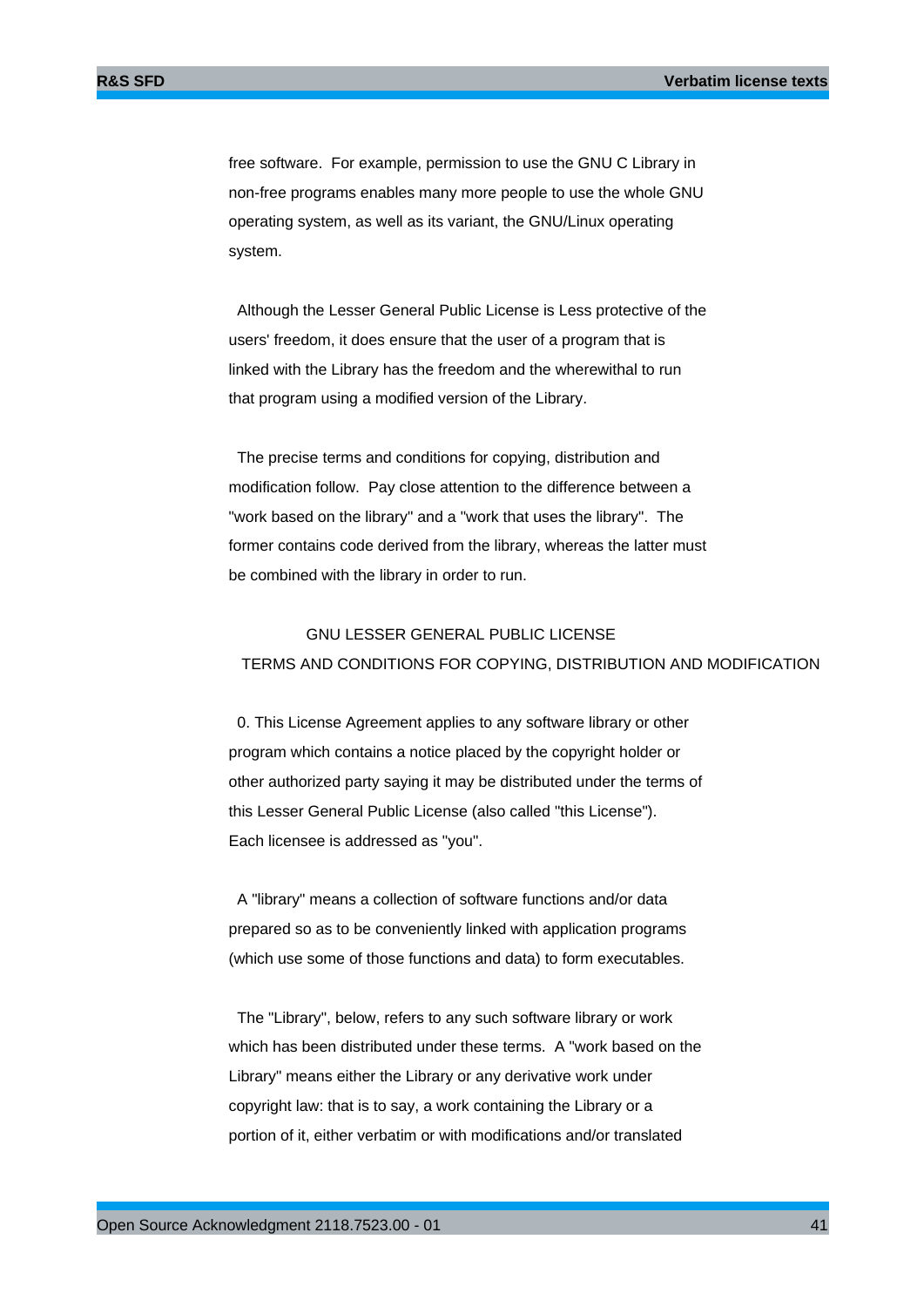straightforwardly into another language. (Hereinafter, translation is included without limitation in the term "modification".)

 "Source code" for a work means the preferred form of the work for making modifications to it. For a library, complete source code means all the source code for all modules it contains, plus any associated interface definition files, plus the scripts used to control compilation and installation of the library.

 Activities other than copying, distribution and modification are not covered by this License; they are outside its scope. The act of running a program using the Library is not restricted, and output from such a program is covered only if its contents constitute a work based on the Library (independent of the use of the Library in a tool for writing it). Whether that is true depends on what the Library does and what the program that uses the Library does.

 1. You may copy and distribute verbatim copies of the Library's complete source code as you receive it, in any medium, provided that you conspicuously and appropriately publish on each copy an appropriate copyright notice and disclaimer of warranty; keep intact all the notices that refer to this License and to the absence of any warranty; and distribute a copy of this License along with the Library.

 You may charge a fee for the physical act of transferring a copy, and you may at your option offer warranty protection in exchange for a fee.

 2. You may modify your copy or copies of the Library or any portion of it, thus forming a work based on the Library, and copy and distribute such modifications or work under the terms of Section 1 above, provided that you also meet all of these conditions: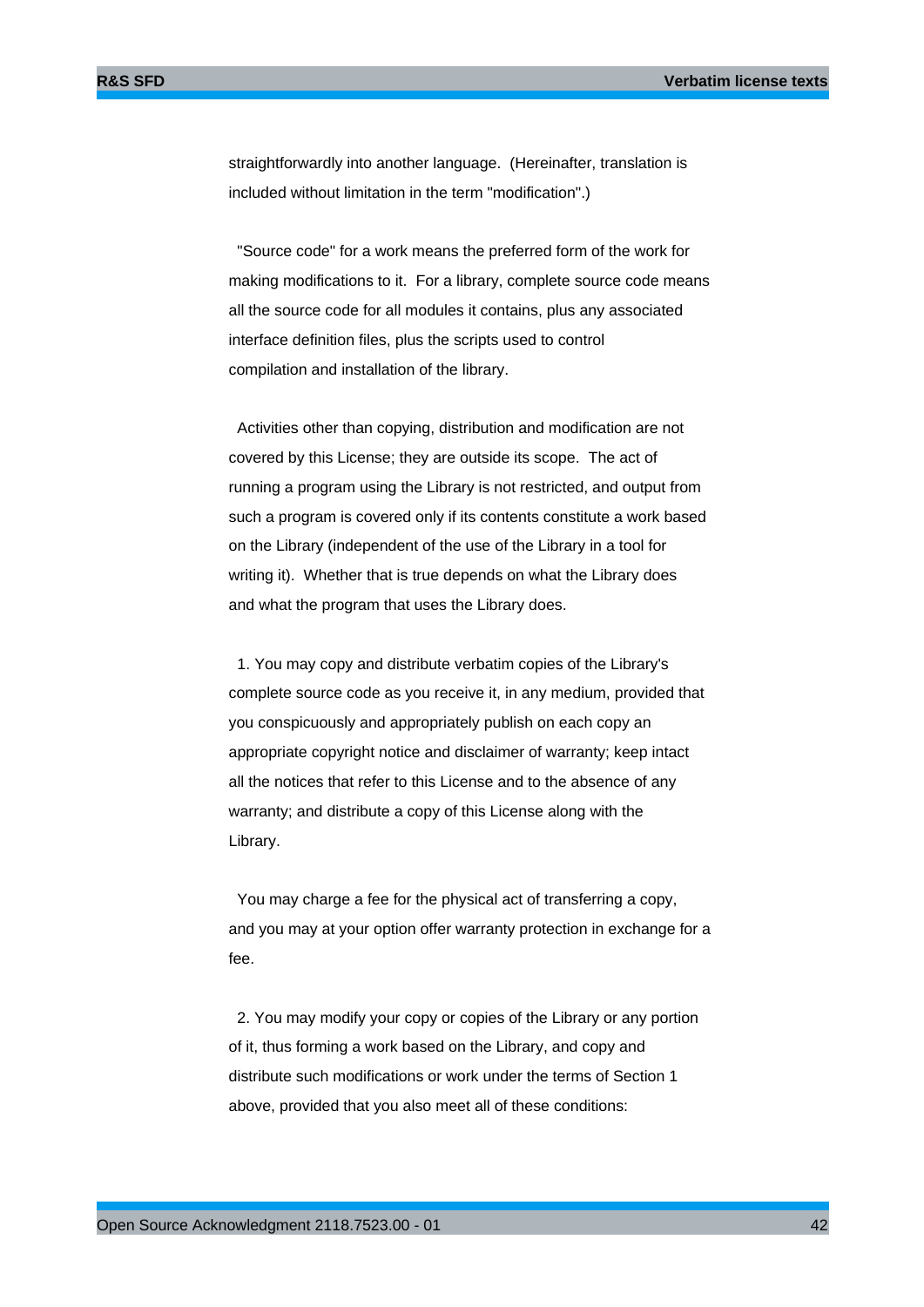a) The modified work must itself be a software library.

 b) You must cause the files modified to carry prominent notices stating that you changed the files and the date of any change.

 c) You must cause the whole of the work to be licensed at no charge to all third parties under the terms of this License.

 d) If a facility in the modified Library refers to a function or a table of data to be supplied by an application program that uses the facility, other than as an argument passed when the facility is invoked, then you must make a good faith effort to ensure that, in the event an application does not supply such function or table, the facility still operates, and performs whatever part of its purpose remains meaningful.

 (For example, a function in a library to compute square roots has a purpose that is entirely well-defined independent of the application. Therefore, Subsection 2d requires that any application-supplied function or table used by this function must be optional: if the application does not supply it, the square root function must still compute square roots.)

These requirements apply to the modified work as a whole. If identifiable sections of that work are not derived from the Library, and can be reasonably considered independent and separate works in themselves, then this License, and its terms, do not apply to those sections when you distribute them as separate works. But when you distribute the same sections as part of a whole which is a work based on the Library, the distribution of the whole must be on the terms of this License, whose permissions for other licensees extend to the entire whole, and thus to each and every part regardless of who wrote it.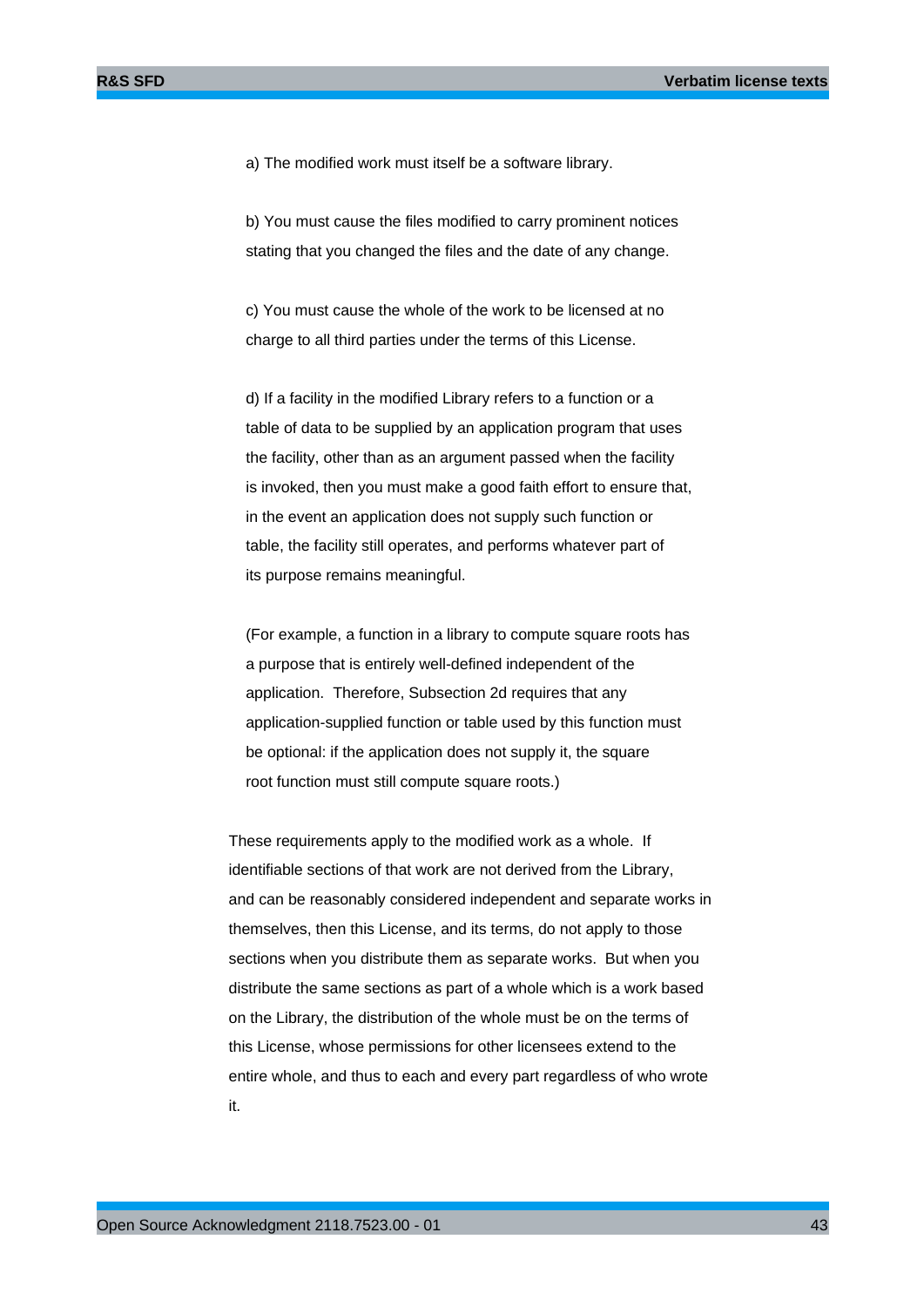Thus, it is not the intent of this section to claim rights or contest your rights to work written entirely by you; rather, the intent is to exercise the right to control the distribution of derivative or collective works based on the Library.

In addition, mere aggregation of another work not based on the Library with the Library (or with a work based on the Library) on a volume of a storage or distribution medium does not bring the other work under the scope of this License.

 3. You may opt to apply the terms of the ordinary GNU General Public License instead of this License to a given copy of the Library. To do this, you must alter all the notices that refer to this License, so that they refer to the ordinary GNU General Public License, version 2, instead of to this License. (If a newer version than version 2 of the ordinary GNU General Public License has appeared, then you can specify that version instead if you wish.) Do not make any other change in these notices.

 Once this change is made in a given copy, it is irreversible for that copy, so the ordinary GNU General Public License applies to all subsequent copies and derivative works made from that copy.

 This option is useful when you wish to copy part of the code of the Library into a program that is not a library.

 4. You may copy and distribute the Library (or a portion or derivative of it, under Section 2) in object code or executable form under the terms of Sections 1 and 2 above provided that you accompany it with the complete corresponding machine-readable source code, which must be distributed under the terms of Sections 1 and 2 above on a medium customarily used for software interchange.

If distribution of object code is made by offering access to copy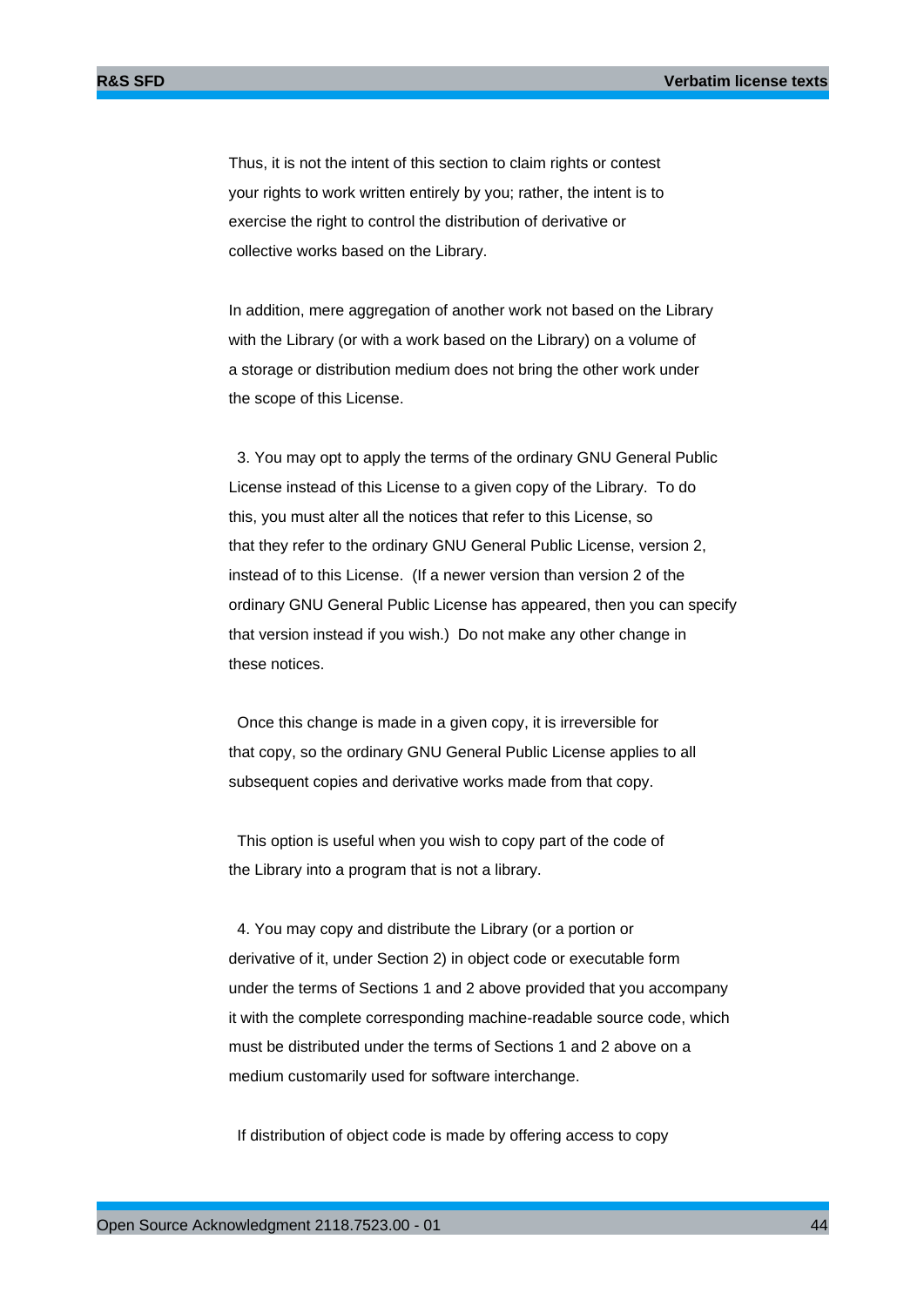from a designated place, then offering equivalent access to copy the source code from the same place satisfies the requirement to distribute the source code, even though third parties are not compelled to copy the source along with the object code.

 5. A program that contains no derivative of any portion of the Library, but is designed to work with the Library by being compiled or linked with it, is called a "work that uses the Library". Such a work, in isolation, is not a derivative work of the Library, and therefore falls outside the scope of this License.

 However, linking a "work that uses the Library" with the Library creates an executable that is a derivative of the Library (because it contains portions of the Library), rather than a "work that uses the library". The executable is therefore covered by this License. Section 6 states terms for distribution of such executables.

 When a "work that uses the Library" uses material from a header file that is part of the Library, the object code for the work may be a derivative work of the Library even though the source code is not. Whether this is true is especially significant if the work can be linked without the Library, or if the work is itself a library. The threshold for this to be true is not precisely defined by law.

 If such an object file uses only numerical parameters, data structure layouts and accessors, and small macros and small inline functions (ten lines or less in length), then the use of the object file is unrestricted, regardless of whether it is legally a derivative work. (Executables containing this object code plus portions of the Library will still fall under Section 6.)

 Otherwise, if the work is a derivative of the Library, you may distribute the object code for the work under the terms of Section 6. Any executables containing that work also fall under Section 6,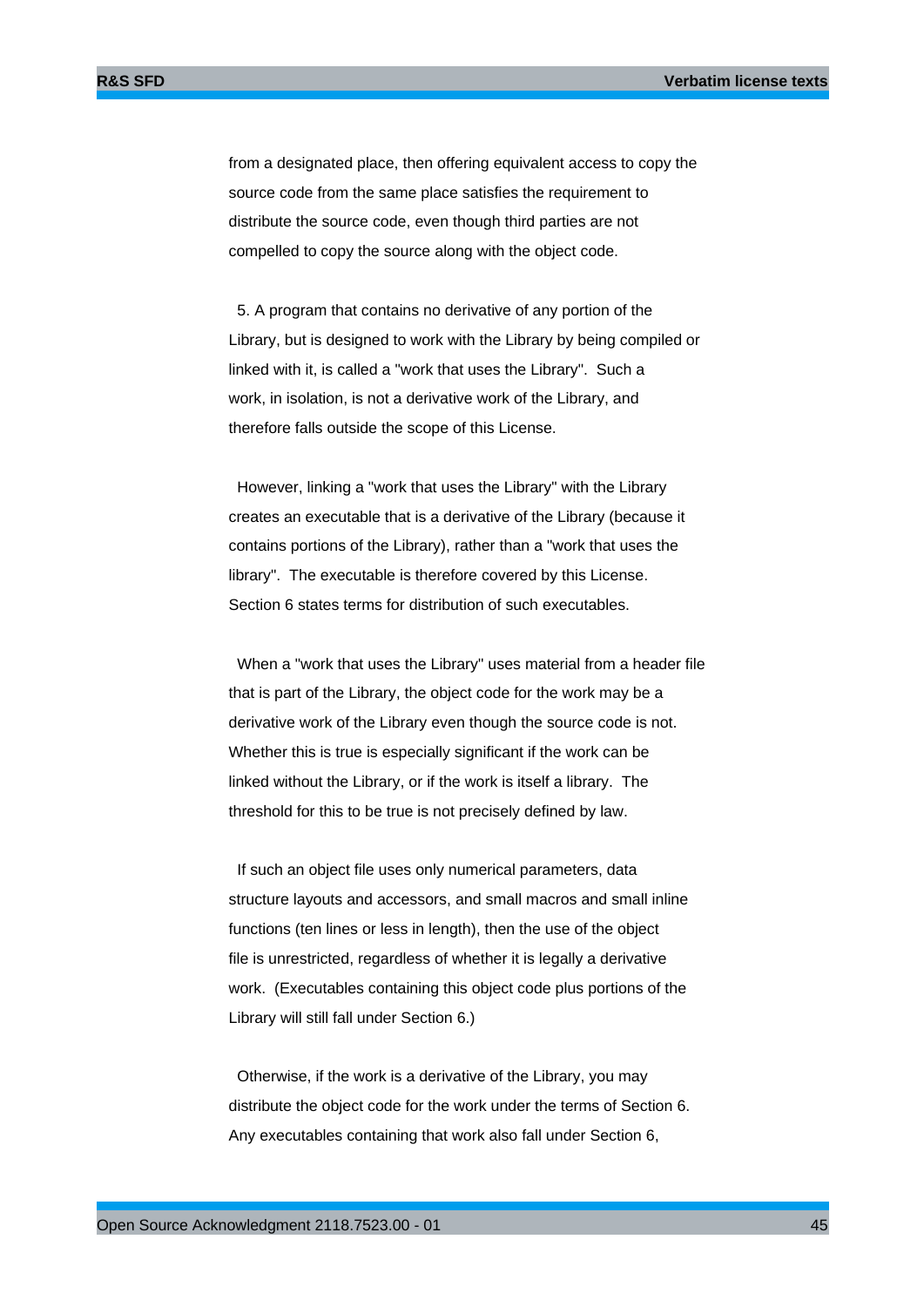whether or not they are linked directly with the Library itself.

 6. As an exception to the Sections above, you may also combine or link a "work that uses the Library" with the Library to produce a work containing portions of the Library, and distribute that work under terms of your choice, provided that the terms permit modification of the work for the customer's own use and reverse engineering for debugging such modifications.

 You must give prominent notice with each copy of the work that the Library is used in it and that the Library and its use are covered by this License. You must supply a copy of this License. If the work during execution displays copyright notices, you must include the copyright notice for the Library among them, as well as a reference directing the user to the copy of this License. Also, you must do one of these things:

 a) Accompany the work with the complete corresponding machine-readable source code for the Library including whatever changes were used in the work (which must be distributed under Sections 1 and 2 above); and, if the work is an executable linked with the Library, with the complete machine-readable "work that uses the Library", as object code and/or source code, so that the user can modify the Library and then relink to produce a modified executable containing the modified Library. (It is understood that the user who changes the contents of definitions files in the Library will not necessarily be able to recompile the application to use the modified definitions.)

 b) Use a suitable shared library mechanism for linking with the Library. A suitable mechanism is one that (1) uses at run time a copy of the library already present on the user's computer system, rather than copying library functions into the executable, and (2) will operate properly with a modified version of the library, if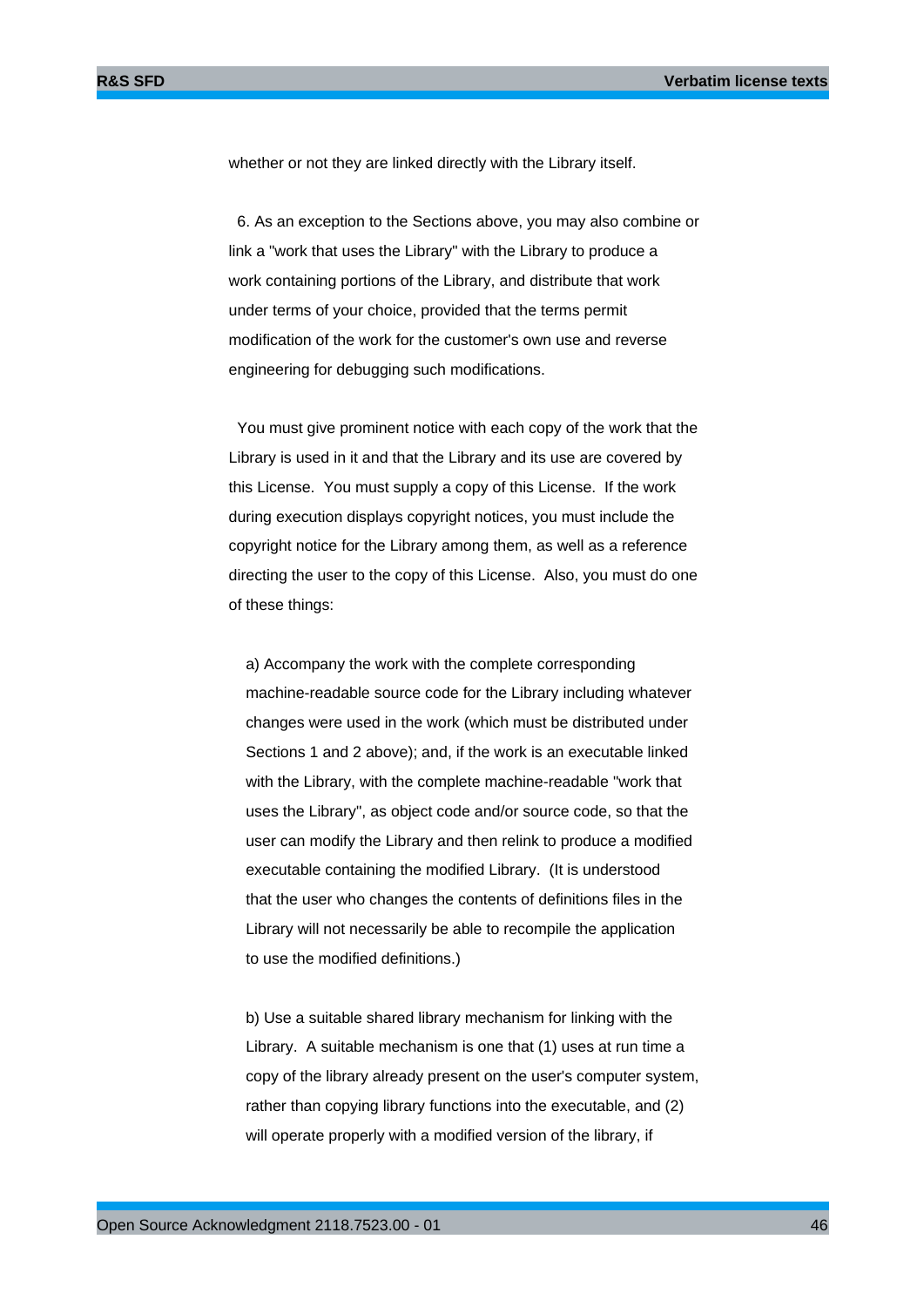the user installs one, as long as the modified version is interface-compatible with the version that the work was made with.

 c) Accompany the work with a written offer, valid for at least three years, to give the same user the materials specified in Subsection 6a, above, for a charge no more than the cost of performing this distribution.

 d) If distribution of the work is made by offering access to copy from a designated place, offer equivalent access to copy the above specified materials from the same place.

 e) Verify that the user has already received a copy of these materials or that you have already sent this user a copy.

 For an executable, the required form of the "work that uses the Library" must include any data and utility programs needed for reproducing the executable from it. However, as a special exception, the materials to be distributed need not include anything that is normally distributed (in either source or binary form) with the major components (compiler, kernel, and so on) of the operating system on which the executable runs, unless that component itself accompanies the executable.

 It may happen that this requirement contradicts the license restrictions of other proprietary libraries that do not normally accompany the operating system. Such a contradiction means you cannot use both them and the Library together in an executable that you distribute.

 7. You may place library facilities that are a work based on the Library side-by-side in a single library together with other library facilities not covered by this License, and distribute such a combined library, provided that the separate distribution of the work based on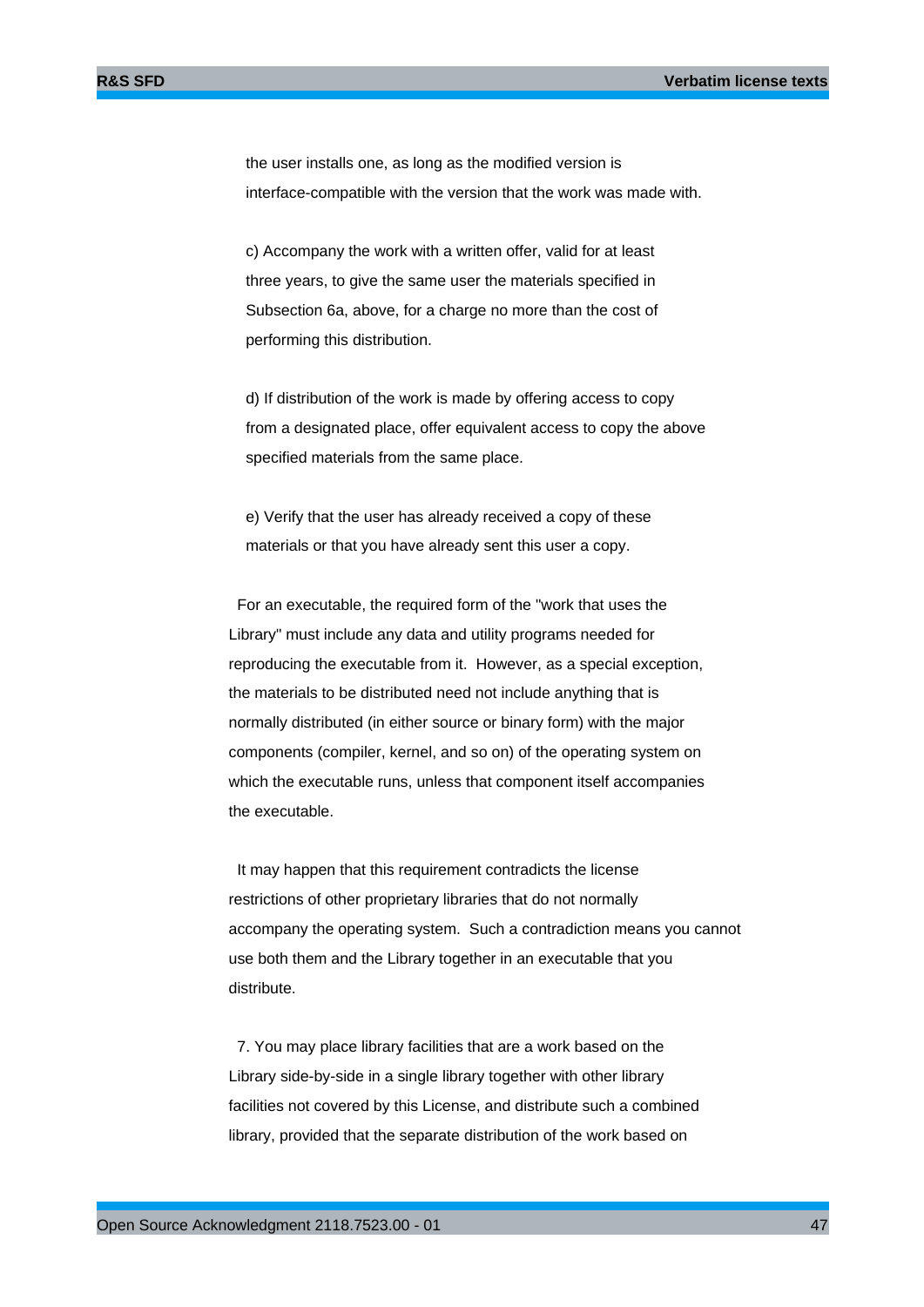the Library and of the other library facilities is otherwise permitted, and provided that you do these two things:

 a) Accompany the combined library with a copy of the same work based on the Library, uncombined with any other library facilities. This must be distributed under the terms of the Sections above.

 b) Give prominent notice with the combined library of the fact that part of it is a work based on the Library, and explaining where to find the accompanying uncombined form of the same work.

 8. You may not copy, modify, sublicense, link with, or distribute the Library except as expressly provided under this License. Any attempt otherwise to copy, modify, sublicense, link with, or distribute the Library is void, and will automatically terminate your rights under this License. However, parties who have received copies, or rights, from you under this License will not have their licenses terminated so long as such parties remain in full compliance.

 9. You are not required to accept this License, since you have not signed it. However, nothing else grants you permission to modify or distribute the Library or its derivative works. These actions are prohibited by law if you do not accept this License. Therefore, by modifying or distributing the Library (or any work based on the Library), you indicate your acceptance of this License to do so, and all its terms and conditions for copying, distributing or modifying the Library or works based on it.

 10. Each time you redistribute the Library (or any work based on the Library), the recipient automatically receives a license from the original licensor to copy, distribute, link with or modify the Library subject to these terms and conditions. You may not impose any further restrictions on the recipients' exercise of the rights granted herein.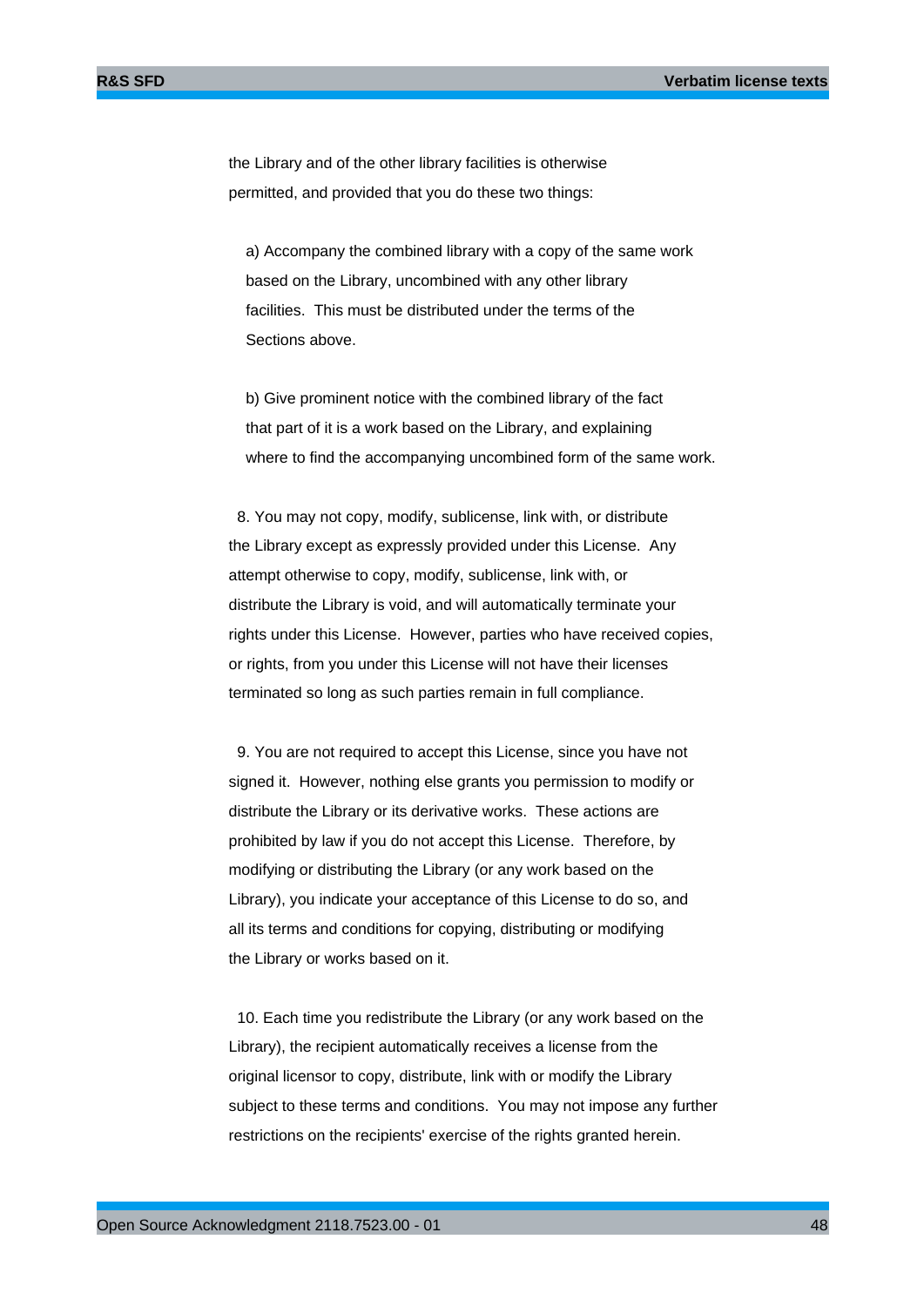You are not responsible for enforcing compliance by third parties with this License.

 11. If, as a consequence of a court judgment or allegation of patent infringement or for any other reason (not limited to patent issues), conditions are imposed on you (whether by court order, agreement or otherwise) that contradict the conditions of this License, they do not excuse you from the conditions of this License. If you cannot distribute so as to satisfy simultaneously your obligations under this License and any other pertinent obligations, then as a consequence you may not distribute the Library at all. For example, if a patent license would not permit royalty-free redistribution of the Library by all those who receive copies directly or indirectly through you, then the only way you could satisfy both it and this License would be to refrain entirely from distribution of the Library.

If any portion of this section is held invalid or unenforceable under any particular circumstance, the balance of the section is intended to apply, and the section as a whole is intended to apply in other circumstances.

It is not the purpose of this section to induce you to infringe any patents or other property right claims or to contest validity of any such claims; this section has the sole purpose of protecting the integrity of the free software distribution system which is implemented by public license practices. Many people have made generous contributions to the wide range of software distributed through that system in reliance on consistent application of that system; it is up to the author/donor to decide if he or she is willing to distribute software through any other system and a licensee cannot impose that choice.

This section is intended to make thoroughly clear what is believed to be a consequence of the rest of this License.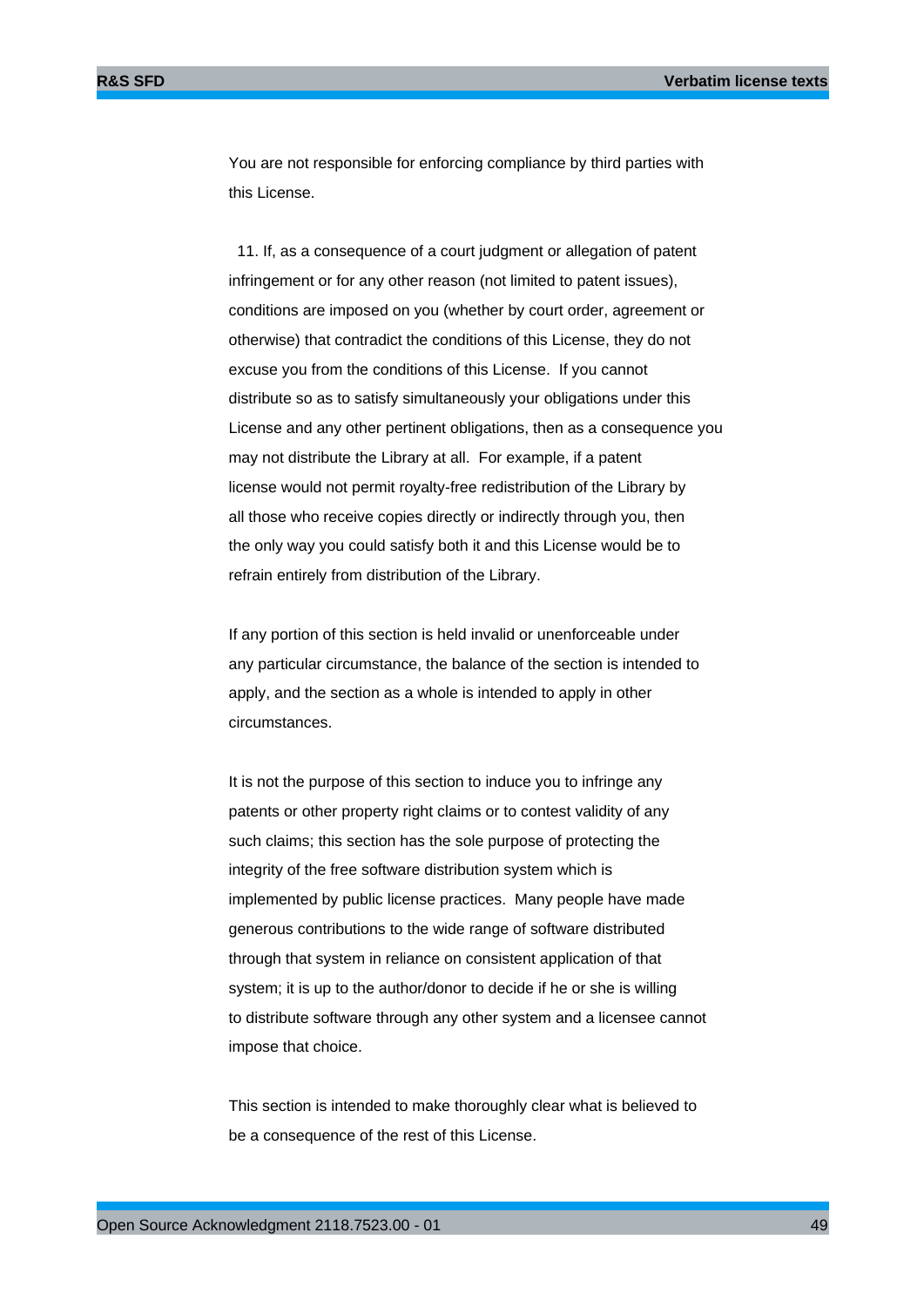12. If the distribution and/or use of the Library is restricted in certain countries either by patents or by copyrighted interfaces, the original copyright holder who places the Library under this License may add an explicit geographical distribution limitation excluding those countries, so that distribution is permitted only in or among countries not thus excluded. In such case, this License incorporates the limitation as if written in the body of this License.

 13. The Free Software Foundation may publish revised and/or new versions of the Lesser General Public License from time to time. Such new versions will be similar in spirit to the present version, but may differ in detail to address new problems or concerns.

Each version is given a distinguishing version number. If the Library specifies a version number of this License which applies to it and "any later version", you have the option of following the terms and conditions either of that version or of any later version published by the Free Software Foundation. If the Library does not specify a license version number, you may choose any version ever published by the Free Software Foundation.

 14. If you wish to incorporate parts of the Library into other free programs whose distribution conditions are incompatible with these, write to the author to ask for permission. For software which is copyrighted by the Free Software Foundation, write to the Free Software Foundation; we sometimes make exceptions for this. Our decision will be guided by the two goals of preserving the free status of all derivatives of our free software and of promoting the sharing and reuse of software generally.

#### NO WARRANTY

15. BECAUSE THE LIBRARY IS LICENSED FREE OF CHARGE, THERE IS NO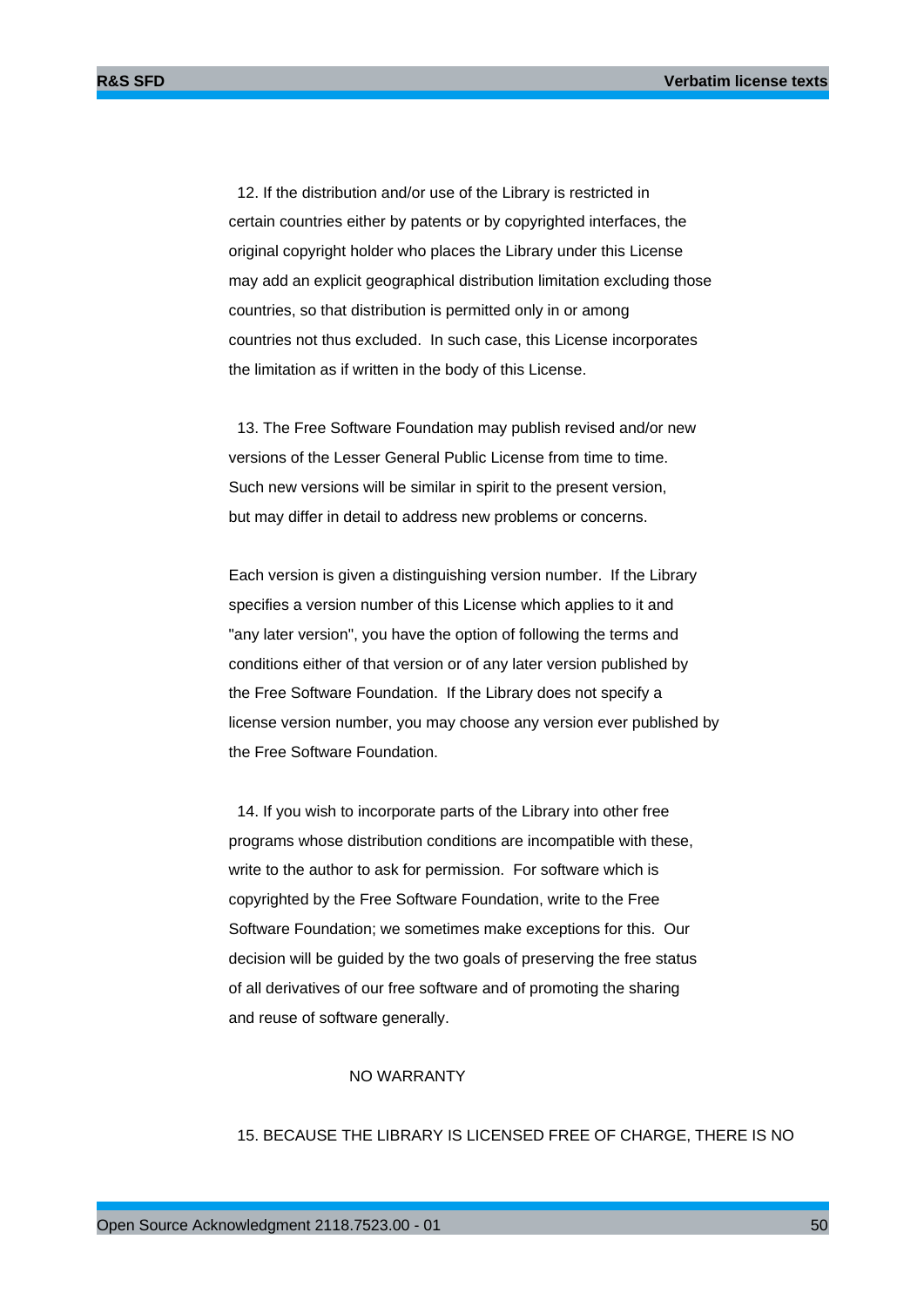WARRANTY FOR THE LIBRARY, TO THE EXTENT PERMITTED BY APPLICABLE LAW.

EXCEPT WHEN OTHERWISE STATED IN WRITING THE COPYRIGHT HOLDERS AND/OR

OTHER PARTIES PROVIDE THE LIBRARY "AS IS" WITHOUT WARRANTY OF ANY

KIND, EITHER EXPRESSED OR IMPLIED, INCLUDING, BUT NOT LIMITED TO, THE

IMPLIED WARRANTIES OF MERCHANTABILITY AND FITNESS FOR A PARTICULAR

PURPOSE. THE ENTIRE RISK AS TO THE QUALITY AND PERFORMANCE OF THE

LIBRARY IS WITH YOU. SHOULD THE LIBRARY PROVE DEFECTIVE, YOU ASSUME

THE COST OF ALL NECESSARY SERVICING, REPAIR OR CORRECTION.

 16. IN NO EVENT UNLESS REQUIRED BY APPLICABLE LAW OR AGREED TO IN WRITING WILL ANY COPYRIGHT HOLDER, OR ANY OTHER PARTY WHO MAY MODIFY

AND/OR REDISTRIBUTE THE LIBRARY AS PERMITTED ABOVE, BE LIABLE TO YOU

FOR DAMAGES, INCLUDING ANY GENERAL, SPECIAL, INCIDENTAL OR

CONSEQUENTIAL DAMAGES ARISING OUT OF THE USE OR INABILITY TO USE THE

LIBRARY (INCLUDING BUT NOT LIMITED TO LOSS OF DATA OR DATA BEING

RENDERED INACCURATE OR LOSSES SUSTAINED BY YOU OR THIRD PARTIES OR A

FAILURE OF THE LIBRARY TO OPERATE WITH ANY OTHER SOFTWARE), EVEN IF

SUCH HOLDER OR OTHER PARTY HAS BEEN ADVISED OF THE POSSIBILITY OF **SUCH** 

DAMAGES.

### END OF TERMS AND CONDITIONS

How to Apply These Terms to Your New Libraries

 If you develop a new library, and you want it to be of the greatest possible use to the public, we recommend making it free software that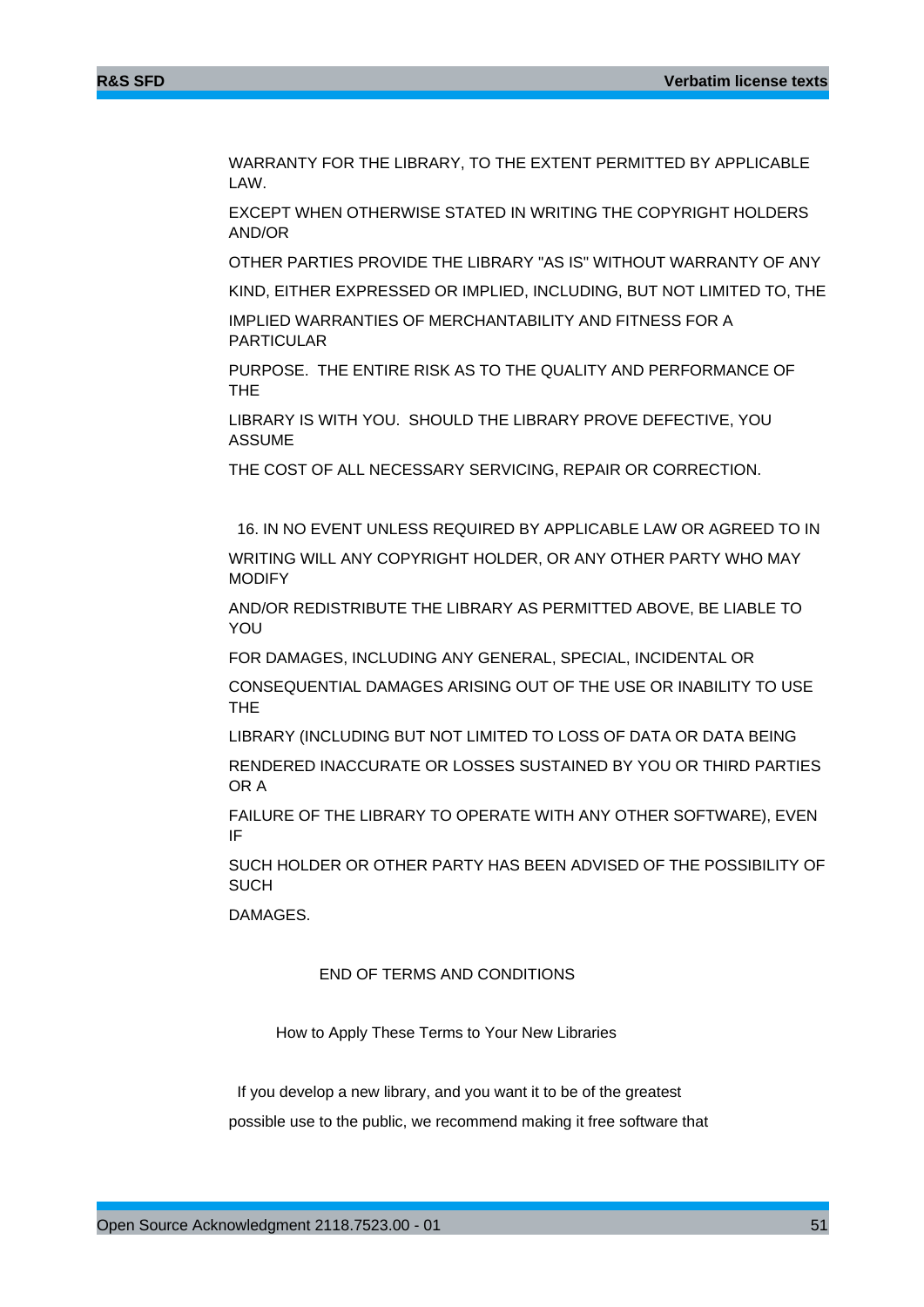everyone can redistribute and change. You can do so by permitting redistribution under these terms (or, alternatively, under the terms of the ordinary General Public License).

 To apply these terms, attach the following notices to the library. It is safest to attach them to the start of each source file to most effectively convey the exclusion of warranty; and each file should have at least the "copyright" line and a pointer to where the full notice is found.

 <one line to give the library's name and a brief idea of what it does.> Copyright (C) <year> <name of author>

 This library is free software; you can redistribute it and/or modify it under the terms of the GNU Lesser General Public License as published by the Free Software Foundation; either version 2.1 of the License, or (at your option) any later version.

 This library is distributed in the hope that it will be useful, but WITHOUT ANY WARRANTY; without even the implied warranty of MERCHANTABILITY or FITNESS FOR A PARTICULAR PURPOSE. See the GNU Lesser General Public License for more details.

 You should have received a copy of the GNU Lesser General Public License along with this library; if not, write to the Free Software Foundation, Inc., 51 Franklin St, Fifth Floor, Boston, MA 02110-1301 USA

Also add information on how to contact you by electronic and paper mail.

You should also get your employer (if you work as a programmer) or your school, if any, to sign a "copyright disclaimer" for the library, if necessary. Here is a sample; alter the names: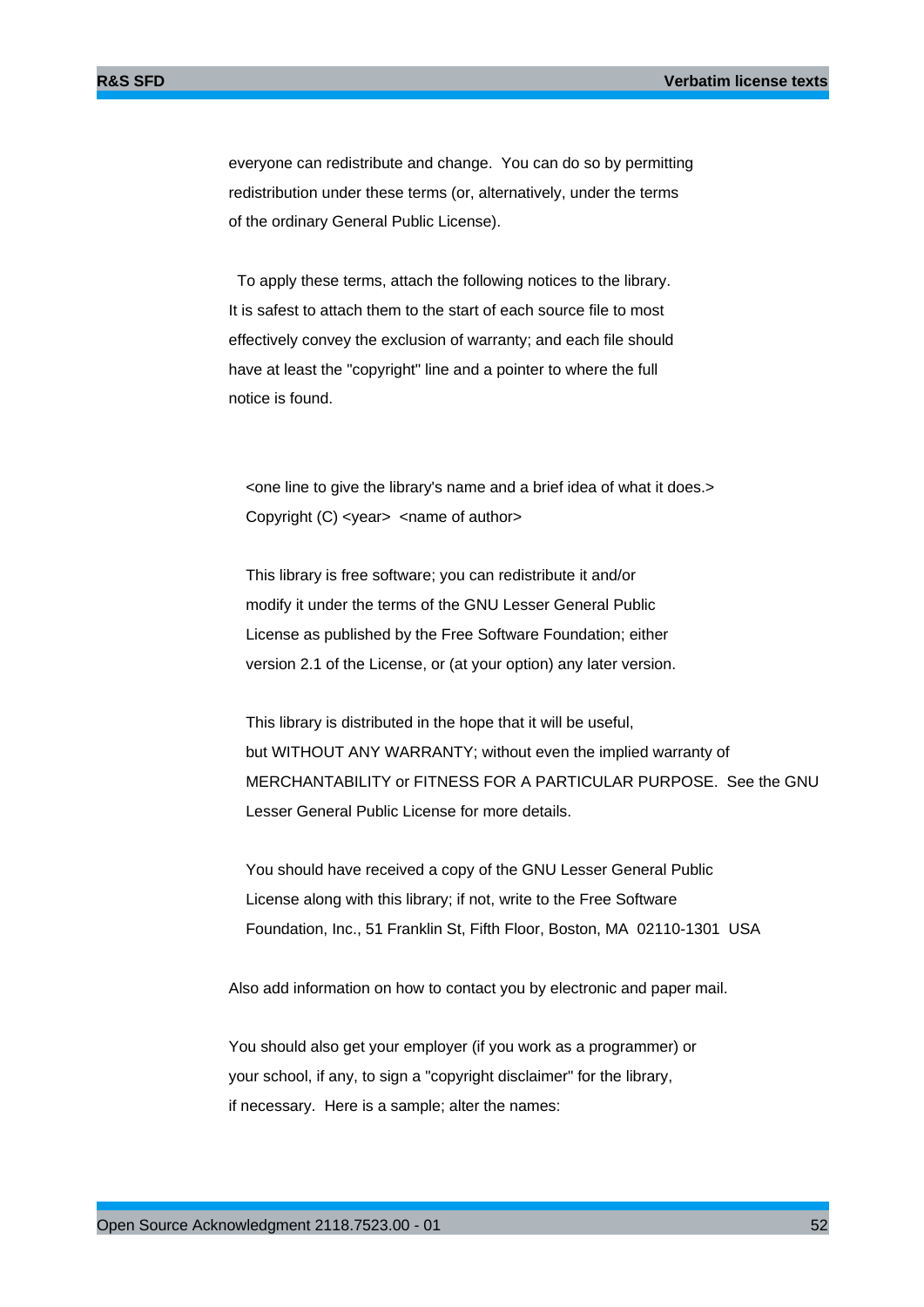Yoyodyne, Inc., hereby disclaims all copyright interest in the library `Frob' (a library for tweaking knobs) written by James Random Hacker.

 <signature of Ty Coon>, 1 April 1990 Ty Coon, President of Vice

That's all there is to it!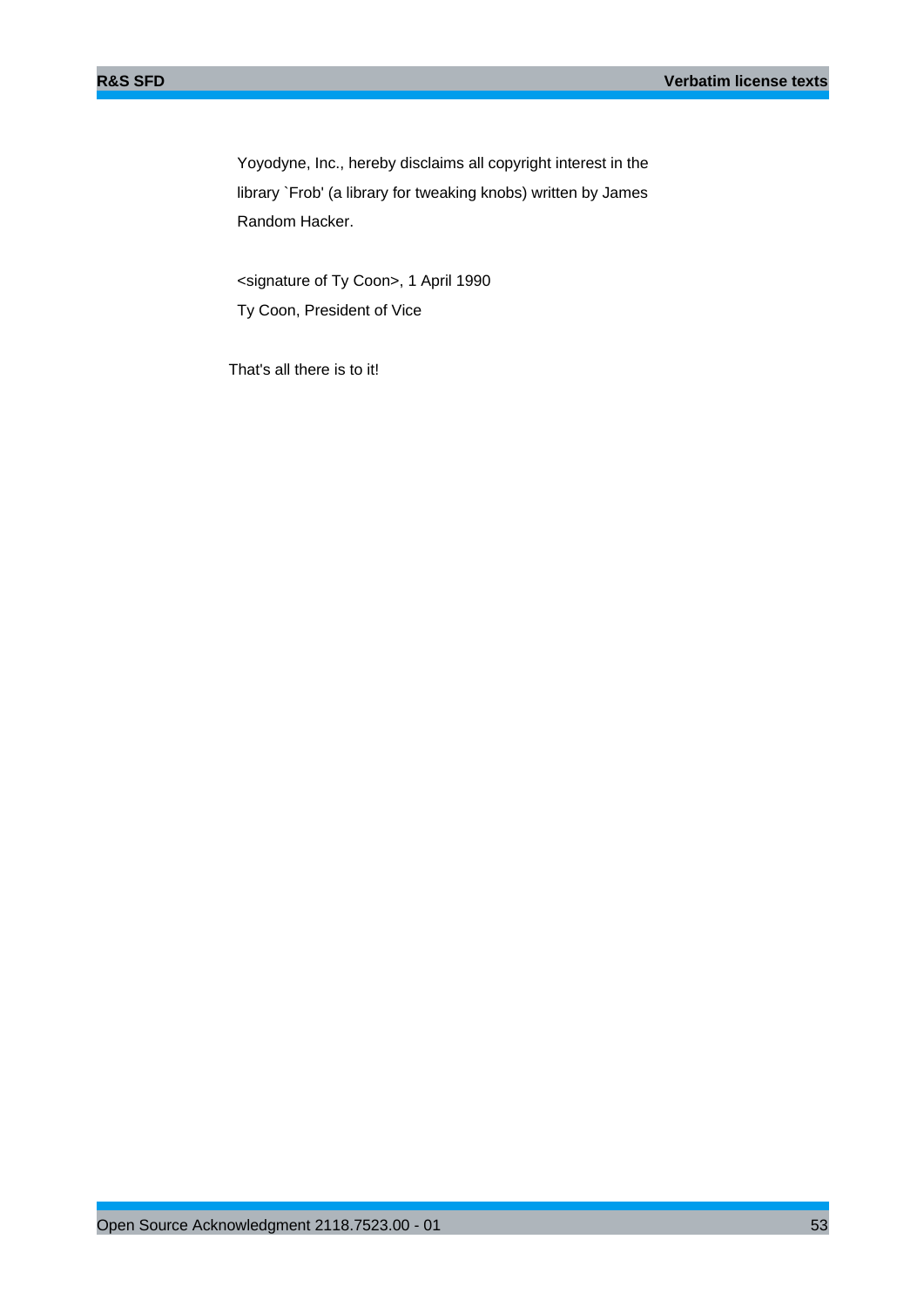# **3.4 MIT Licence**

The MIT License (MIT)

Copyright (c) <year> <copyright holders>

Permission is hereby granted, free of charge, to any person obtaining a copy of this software and associated documentation files (the "Software"), to deal in the Software without restriction, including without limitation the rights to use, copy, modify, merge, publish, distribute, sublicense, and/or sell copies of the Software, and to permit persons to whom the Software is furnished to do so, subject to the following conditions:

The above copyright notice and this permission notice shall be included in all copies or substantial portions of the Software.

THE SOFTWARE IS PROVIDED "AS IS", WITHOUT WARRANTY OF ANY KIND, EXPRESS OR IMPLIED, INCLUDING BUT NOT LIMITED TO THE WARRANTIES OF MERCHANTABILITY, FITNESS FOR A PARTICULAR PURPOSE AND NONINFRINGEMENT. IN NO EVENT SHALL THE AUTHORS OR COPYRIGHT HOLDERS BE LIABLE FOR ANY CLAIM, DAMAGES OR OTHER LIABILITY, WHETHER IN AN ACTION OF CONTRACT, TORT OR OTHERWISE, ARISING FROM, OUT OF OR IN CONNECTION WITH THE SOFTWARE OR THE USE OR OTHER DEALINGS IN THE SOFTWARE.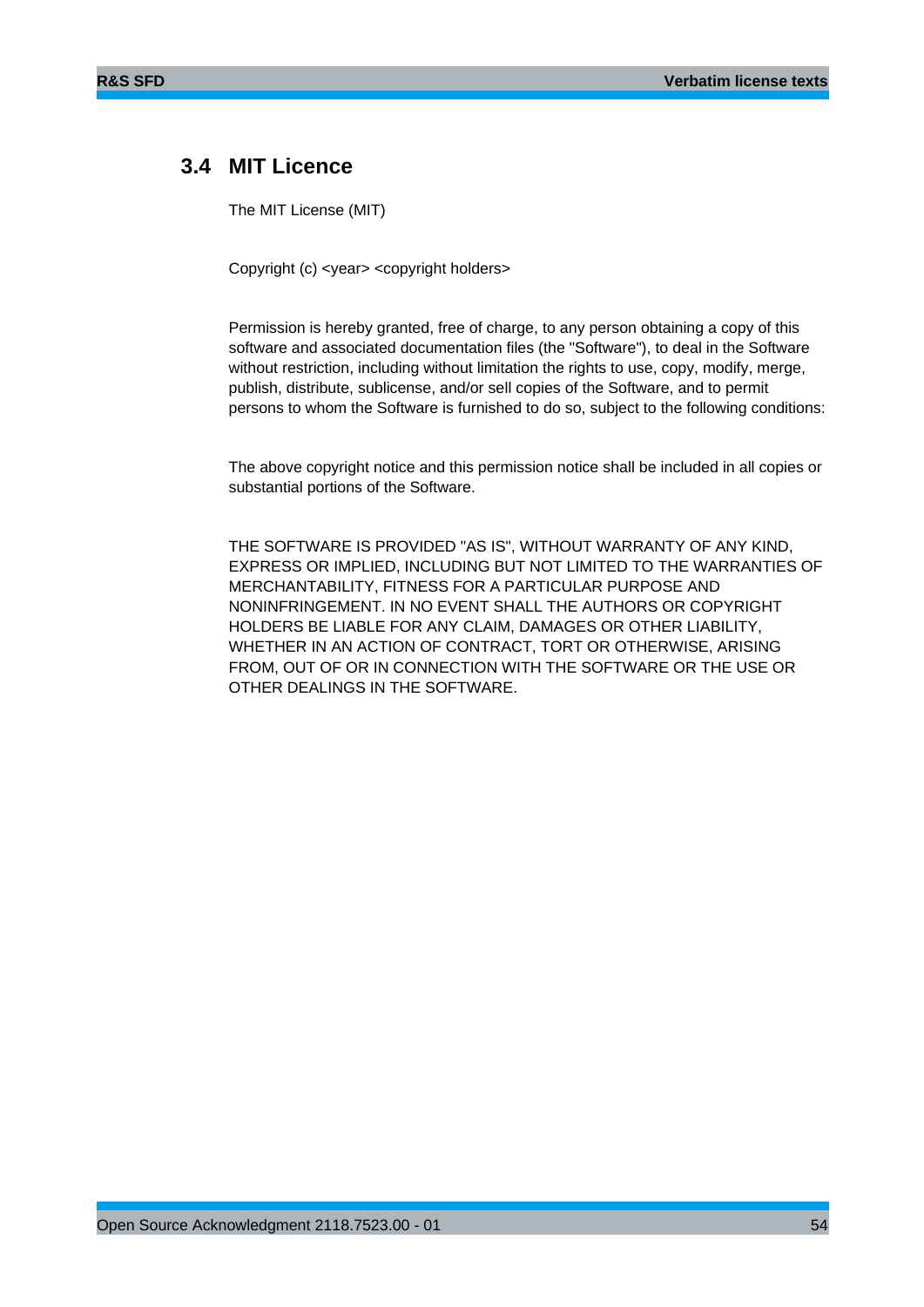## **3.5 OpenSSL Licence**

#### LICENSE ISSUES

==============

 The OpenSSL toolkit stays under a dual license, i.e. both the conditions of the OpenSSL License and the original SSLeay license apply to the toolkit. See below for the actual license texts. Actually both licenses are BSD-style Open Source licenses. In case of any license issues related to OpenSSL please contact openssl-core@openssl.org.

## OpenSSL License

---------------

/\*

\* Copyright (c) 1998-2008 The OpenSSL Project. All rights reserved.

==================================================================

- \* \* Redistribution and use in source and binary forms, with or without \* modification, are permitted provided that the following conditions
	- \* are met:
	- \*

\* 1. Redistributions of source code must retain the above copyright

\* notice, this list of conditions and the following disclaimer.

\*

\* 2. Redistributions in binary form must reproduce the above copyright

- notice, this list of conditions and the following disclaimer in
- the documentation and/or other materials provided with the
- distribution.
- \*

\* 3. All advertising materials mentioning features or use of this

- software must display the following acknowledgment:
- "This product includes software developed by the OpenSSL Project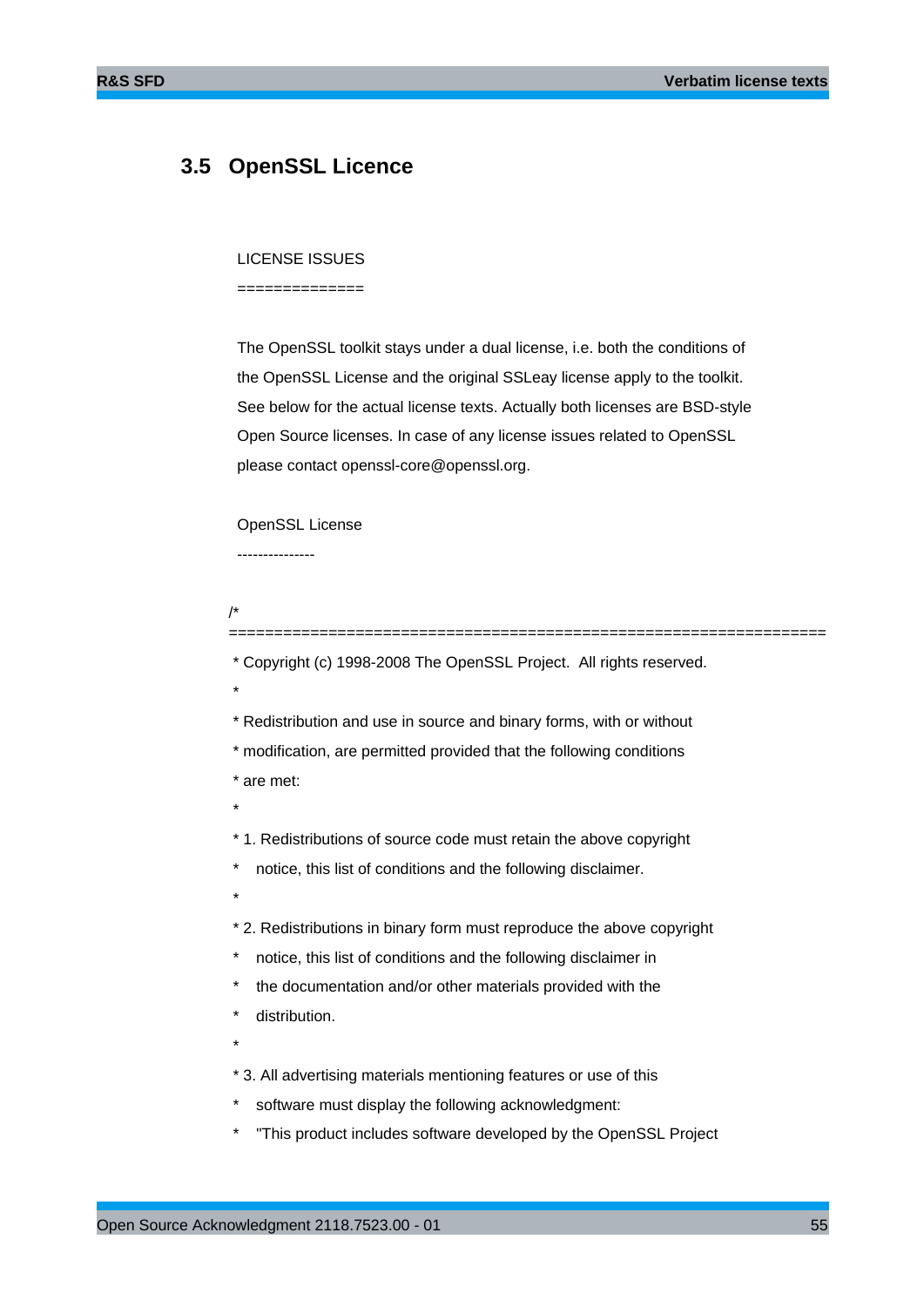- for use in the OpenSSL Toolkit. (http://www.openssl.org/)"
- \*
- \* 4. The names "OpenSSL Toolkit" and "OpenSSL Project" must not be used to
- endorse or promote products derived from this software without
- prior written permission. For written permission, please contact
- openssl-core@openssl.org.
- \*

\*

- \* 5. Products derived from this software may not be called "OpenSSL"
- nor may "OpenSSL" appear in their names without prior written
- permission of the OpenSSL Project.
- \* 6. Redistributions of any form whatsoever must retain the following
- acknowledgment:
- "This product includes software developed by the OpenSSL Project
- for use in the OpenSSL Toolkit (http://www.openssl.org/)"
- \*

\* THIS SOFTWARE IS PROVIDED BY THE OpenSSL PROJECT ``AS IS'' AND ANY

 \* EXPRESSED OR IMPLIED WARRANTIES, INCLUDING, BUT NOT LIMITED TO, THE

 \* IMPLIED WARRANTIES OF MERCHANTABILITY AND FITNESS FOR A PARTICULAR

 \* PURPOSE ARE DISCLAIMED. IN NO EVENT SHALL THE OpenSSL PROJECT OR

- \* ITS CONTRIBUTORS BE LIABLE FOR ANY DIRECT, INDIRECT, INCIDENTAL,
- \* SPECIAL, EXEMPLARY, OR CONSEQUENTIAL DAMAGES (INCLUDING, BUT

\* NOT LIMITED TO, PROCUREMENT OF SUBSTITUTE GOODS OR SERVICES;

\* LOSS OF USE, DATA, OR PROFITS; OR BUSINESS INTERRUPTION)

 \* HOWEVER CAUSED AND ON ANY THEORY OF LIABILITY, WHETHER IN CONTRACT,

\* STRICT LIABILITY, OR TORT (INCLUDING NEGLIGENCE OR OTHERWISE)

 \* ARISING IN ANY WAY OUT OF THE USE OF THIS SOFTWARE, EVEN IF ADVISED

\* OF THE POSSIBILITY OF SUCH DAMAGE.

\*

\*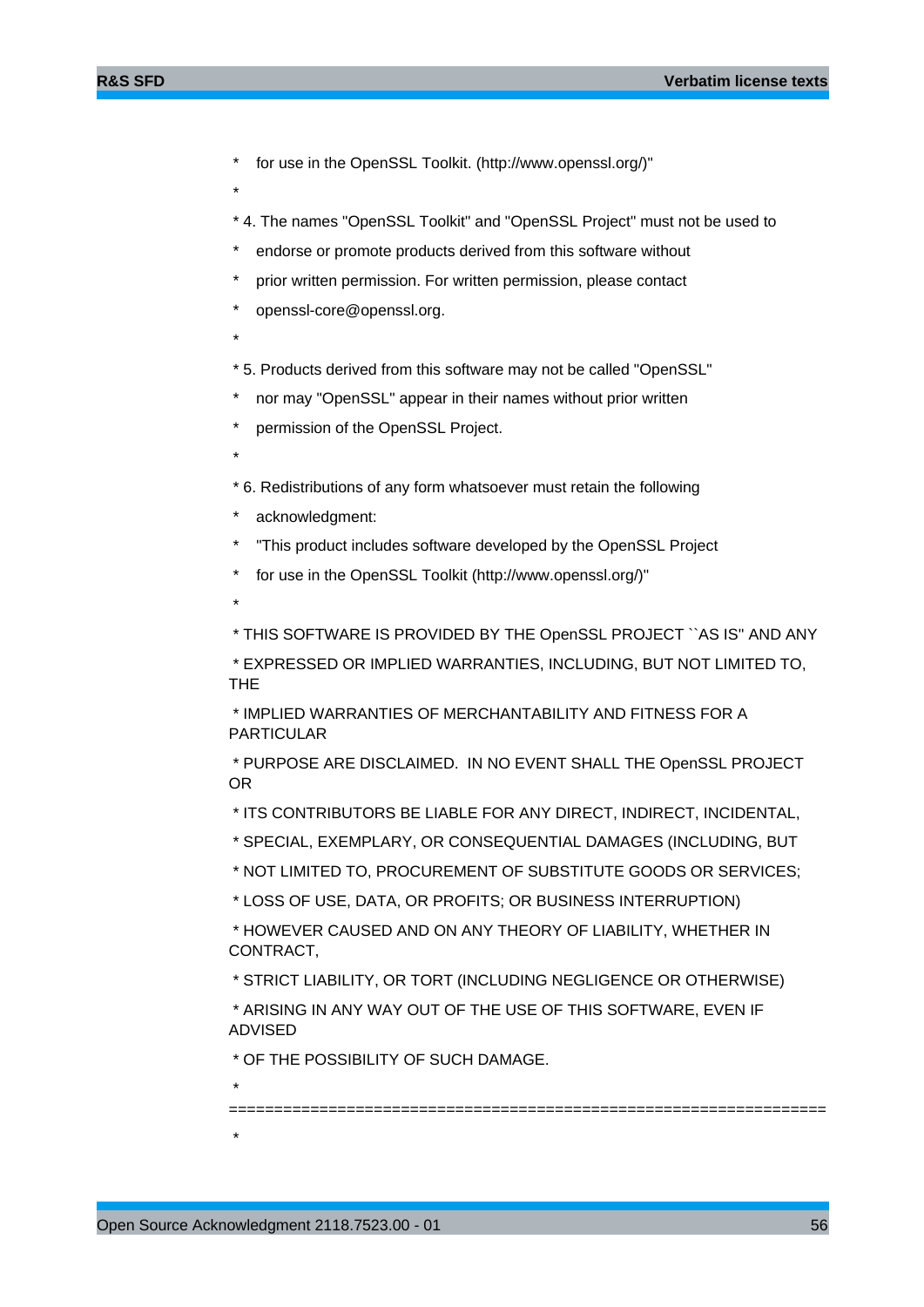\* This product includes cryptographic software written by Eric Young

\* (eay@cryptsoft.com). This product includes software written by Tim

- \* Hudson (tjh@cryptsoft.com).
- \*

\*/

\*

\*

Original SSLeay License

-----------------------

/\* Copyright (C) 1995-1998 Eric Young (eay@cryptsoft.com)

\* All rights reserved.

\* This package is an SSL implementation written

\* by Eric Young (eay@cryptsoft.com).

\* The implementation was written so as to conform with Netscapes SSL.

\* This library is free for commercial and non-commercial use as long as

\* the following conditions are aheared to. The following conditions

\* apply to all code found in this distribution, be it the RC4, RSA,

\* lhash, DES, etc., code; not just the SSL code. The SSL documentation

\* included with this distribution is covered by the same copyright terms

\* except that the holder is Tim Hudson (tjh@cryptsoft.com).

\*

\* Copyright remains Eric Young's, and as such any Copyright notices in

\* the code are not to be removed.

\* If this package is used in a product, Eric Young should be given attribution

\* as the author of the parts of the library used.

\* This can be in the form of a textual message at program startup or

\* in documentation (online or textual) provided with the package.

\*

\* Redistribution and use in source and binary forms, with or without

\* modification, are permitted provided that the following conditions

\* are met:

\* 1. Redistributions of source code must retain the copyright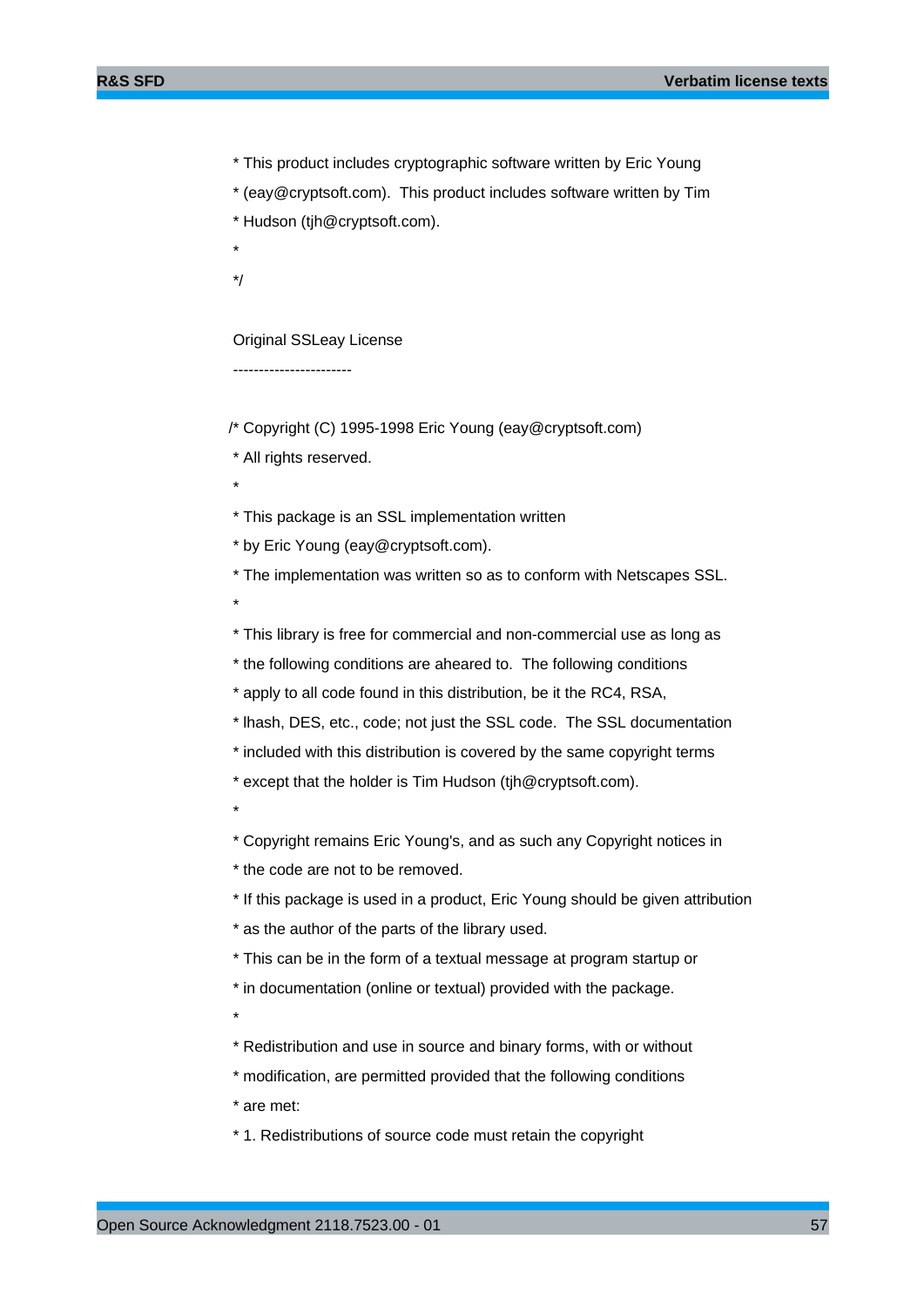- notice, this list of conditions and the following disclaimer.
- \* 2. Redistributions in binary form must reproduce the above copyright
- notice, this list of conditions and the following disclaimer in the
- documentation and/or other materials provided with the distribution.
- \* 3. All advertising materials mentioning features or use of this software
- must display the following acknowledgement:
- "This product includes cryptographic software written by
- \* Eric Young (eay@cryptsoft.com)"

\*

- The word 'cryptographic' can be left out if the rouines from the library
- being used are not cryptographic related :-).
- \* 4. If you include any Windows specific code (or a derivative thereof) from
- the apps directory (application code) you must include an acknowledgement:
- "This product includes software written by Tim Hudson (tjh@cryptsoft.com)"

\* THIS SOFTWARE IS PROVIDED BY ERIC YOUNG ``AS IS'' AND

 \* ANY EXPRESS OR IMPLIED WARRANTIES, INCLUDING, BUT NOT LIMITED TO, THE

 \* IMPLIED WARRANTIES OF MERCHANTABILITY AND FITNESS FOR A PARTICULAR PURPOSE

 \* ARE DISCLAIMED. IN NO EVENT SHALL THE AUTHOR OR CONTRIBUTORS BE LIABLE

 \* FOR ANY DIRECT, INDIRECT, INCIDENTAL, SPECIAL, EXEMPLARY, OR CONSEQUENTIAL

 \* DAMAGES (INCLUDING, BUT NOT LIMITED TO, PROCUREMENT OF SUBSTITUTE GOODS

 \* OR SERVICES; LOSS OF USE, DATA, OR PROFITS; OR BUSINESS INTERRUPTION)

 \* HOWEVER CAUSED AND ON ANY THEORY OF LIABILITY, WHETHER IN CONTRACT, STRICT

 \* LIABILITY, OR TORT (INCLUDING NEGLIGENCE OR OTHERWISE) ARISING IN ANY WAY

 \* OUT OF THE USE OF THIS SOFTWARE, EVEN IF ADVISED OF THE POSSIBILITY OF

\* SUCH DAMAGE.

\* The licence and distribution terms for any publically available version or

\* derivative of this code cannot be changed. i.e. this code cannot simply be

\*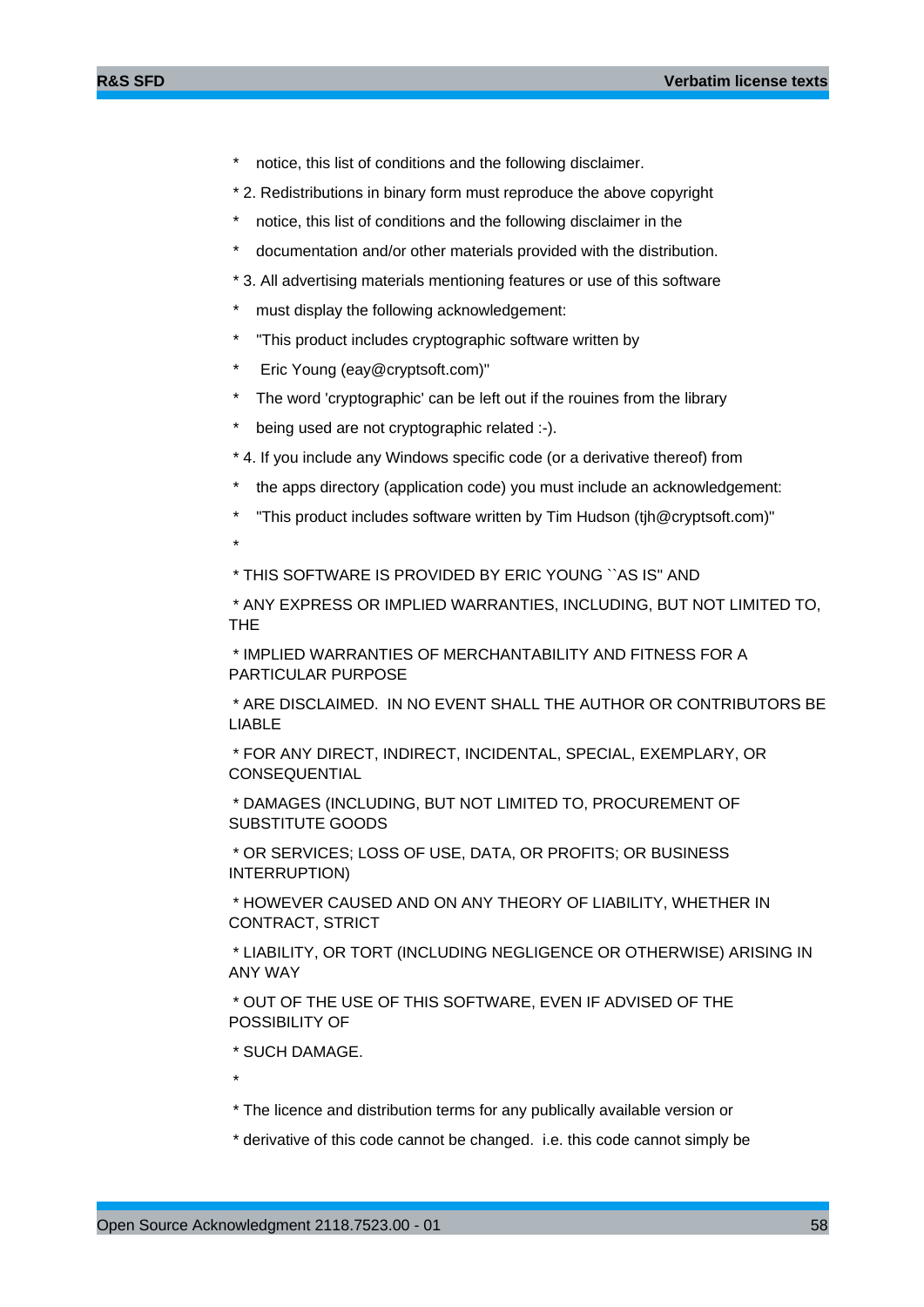\* copied and put under another distribution licence

\* [including the GNU Public Licence.]

\*/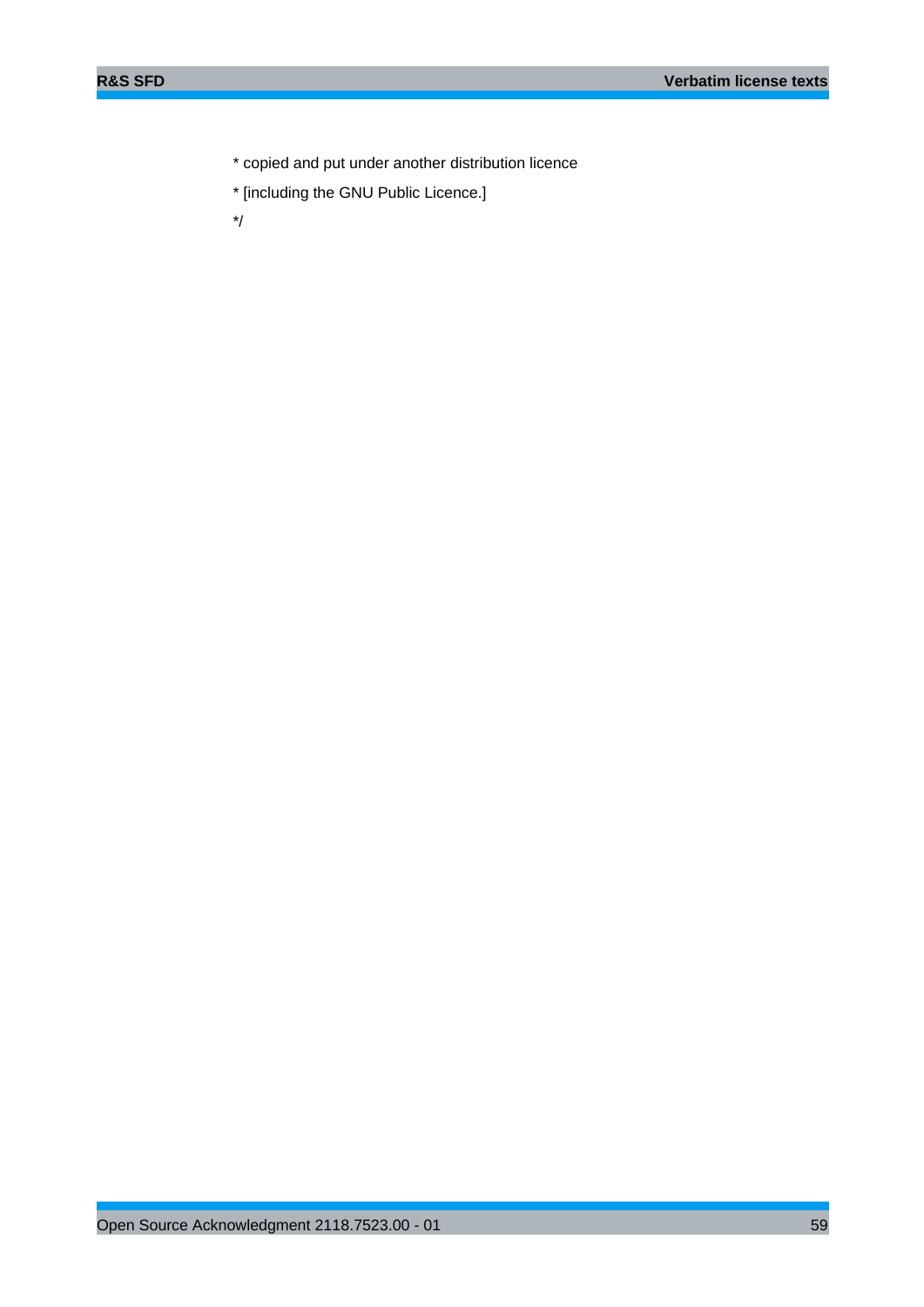## **3.6 OpenSSH Licence**

This file is part of the OpenSSH software.

The licences which components of this software fall under are as follows. First, we will summarize and say that all components are under a BSD licence, or a licence more free than that.

OpenSSH contains no GPL code.

- 1)
- \* Copyright (c) 1995 Tatu Ylonen <ylo@cs.hut.fi>, Espoo, Finland
	- All rights reserved
- \*

\* As far as I am concerned, the code I have written for this software

- \* can be used freely for any purpose. Any derived versions of this
- \* software must be clearly marked as such, and if the derived work is
- \* incompatible with the protocol description in the RFC file, it must be
- \* called by a name other than "ssh" or "Secure Shell".

#### [Tatu continues]

- \* However, I am not implying to give any licenses to any patents or
- \* copyrights held by third parties, and the software includes parts that
- \* are not under my direct control. As far as I know, all included
- \* source code is used in accordance with the relevant license agreements
- \* and can be used freely for any purpose (the GNU license being the most
- \* restrictive); see below for details.

 [However, none of that term is relevant at this point in time. All of these restrictively licenced software components which he talks about have been removed from OpenSSH, i.e.,

- RSA is no longer included, found in the OpenSSL library
- IDEA is no longer included, its use is deprecated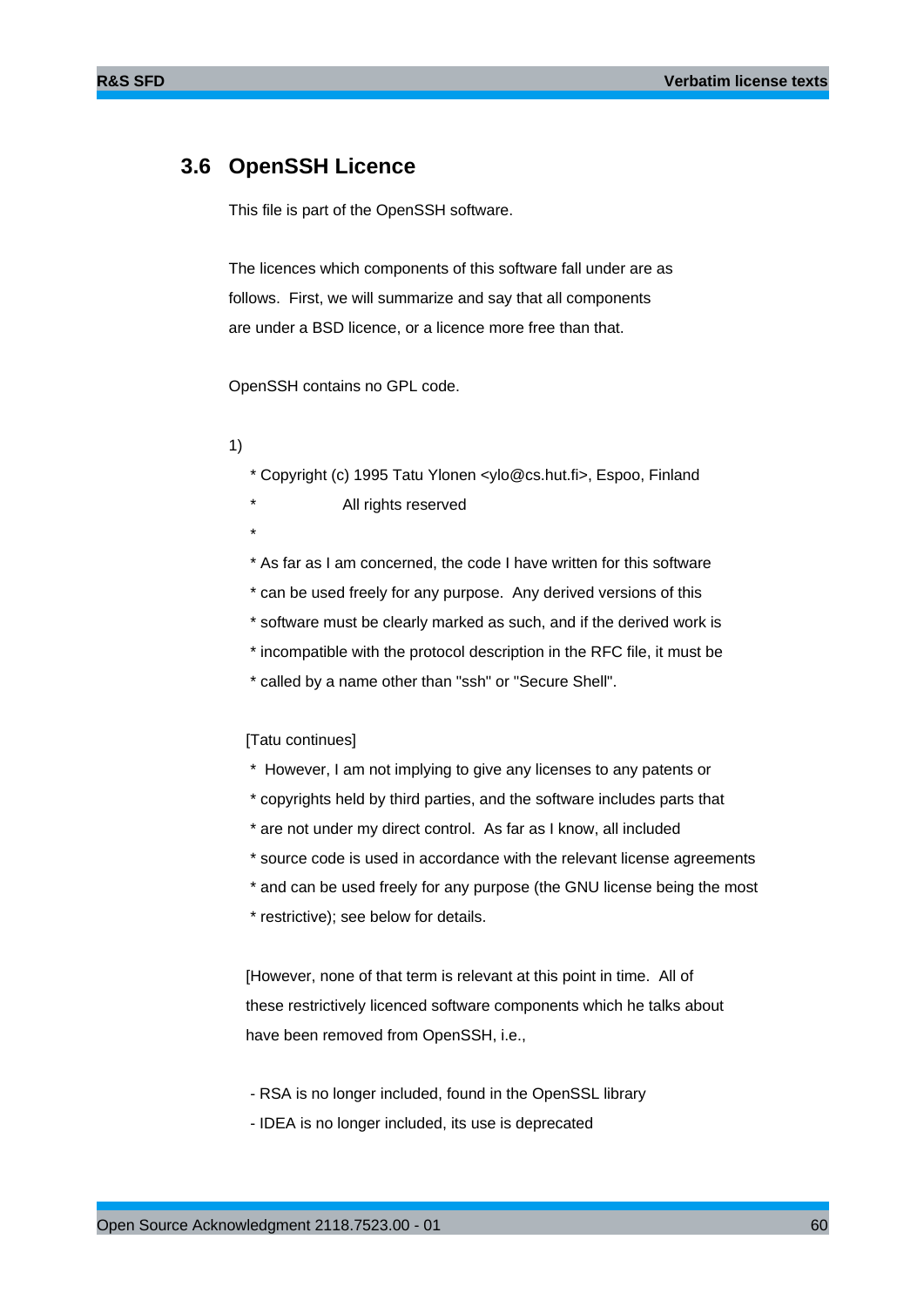- DES is now external, in the OpenSSL library
- GMP is no longer used, and instead we call BN code from OpenSSL
- Zlib is now external, in a library
- The make-ssh-known-hosts script is no longer included
- TSS has been removed
- MD5 is now external, in the OpenSSL library
- RC4 support has been replaced with ARC4 support from OpenSSL
- Blowfish is now external, in the OpenSSL library

#### [The licence continues]

 Note that any information and cryptographic algorithms used in this software are publicly available on the Internet and at any major bookstore, scientific library, and patent office worldwide. More information can be found e.g. at "http://www.cs.hut.fi/crypto".

 The legal status of this program is some combination of all these permissions and restrictions. Use only at your own responsibility. You will be responsible for any legal consequences yourself; I am not making any claims whether possessing or using this is legal or not in your country, and I am not taking any responsibility on your behalf.

#### NO WARRANTY

 BECAUSE THE PROGRAM IS LICENSED FREE OF CHARGE, THERE IS NO WARRANTY

 FOR THE PROGRAM, TO THE EXTENT PERMITTED BY APPLICABLE LAW. EXCEPT WHEN

 OTHERWISE STATED IN WRITING THE COPYRIGHT HOLDERS AND/OR OTHER PARTIES

 PROVIDE THE PROGRAM "AS IS" WITHOUT WARRANTY OF ANY KIND, EITHER EXPRESSED

 OR IMPLIED, INCLUDING, BUT NOT LIMITED TO, THE IMPLIED WARRANTIES OF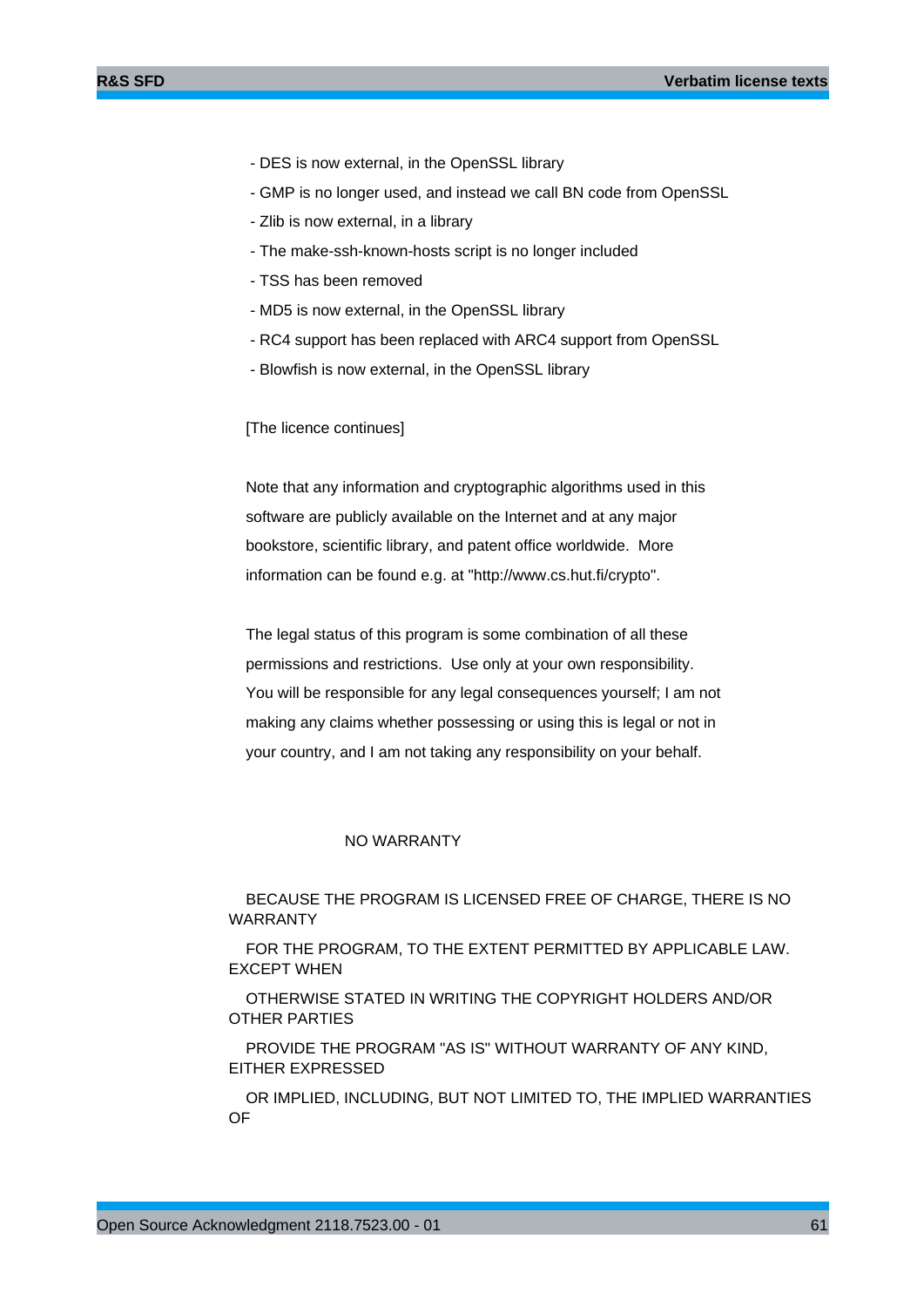MERCHANTABILITY AND FITNESS FOR A PARTICULAR PURPOSE. THE ENTIRE RISK AS

 TO THE QUALITY AND PERFORMANCE OF THE PROGRAM IS WITH YOU. SHOULD THE

 PROGRAM PROVE DEFECTIVE, YOU ASSUME THE COST OF ALL NECESSARY SERVICING,

REPAIR OR CORRECTION.

 IN NO EVENT UNLESS REQUIRED BY APPLICABLE LAW OR AGREED TO IN WRITING

 WILL ANY COPYRIGHT HOLDER, OR ANY OTHER PARTY WHO MAY MODIFY AND/OR

 REDISTRIBUTE THE PROGRAM AS PERMITTED ABOVE, BE LIABLE TO YOU FOR DAMAGES,

 INCLUDING ANY GENERAL, SPECIAL, INCIDENTAL OR CONSEQUENTIAL DAMAGES ARISING

 OUT OF THE USE OR INABILITY TO USE THE PROGRAM (INCLUDING BUT NOT LIMITED

 TO LOSS OF DATA OR DATA BEING RENDERED INACCURATE OR LOSSES SUSTAINED BY

 YOU OR THIRD PARTIES OR A FAILURE OF THE PROGRAM TO OPERATE WITH ANY OTHER

 PROGRAMS), EVEN IF SUCH HOLDER OR OTHER PARTY HAS BEEN ADVISED OF THE

POSSIBILITY OF SUCH DAMAGES.

## 2)

 The 32-bit CRC compensation attack detector in deattack.c was contributed by CORE SDI S.A. under a BSD-style license.

\* Cryptographic attack detector for ssh - source code

\*

\* Copyright (c) 1998 CORE SDI S.A., Buenos Aires, Argentina.

\*

\* All rights reserved. Redistribution and use in source and binary

\* forms, with or without modification, are permitted provided that

\* this copyright notice is retained.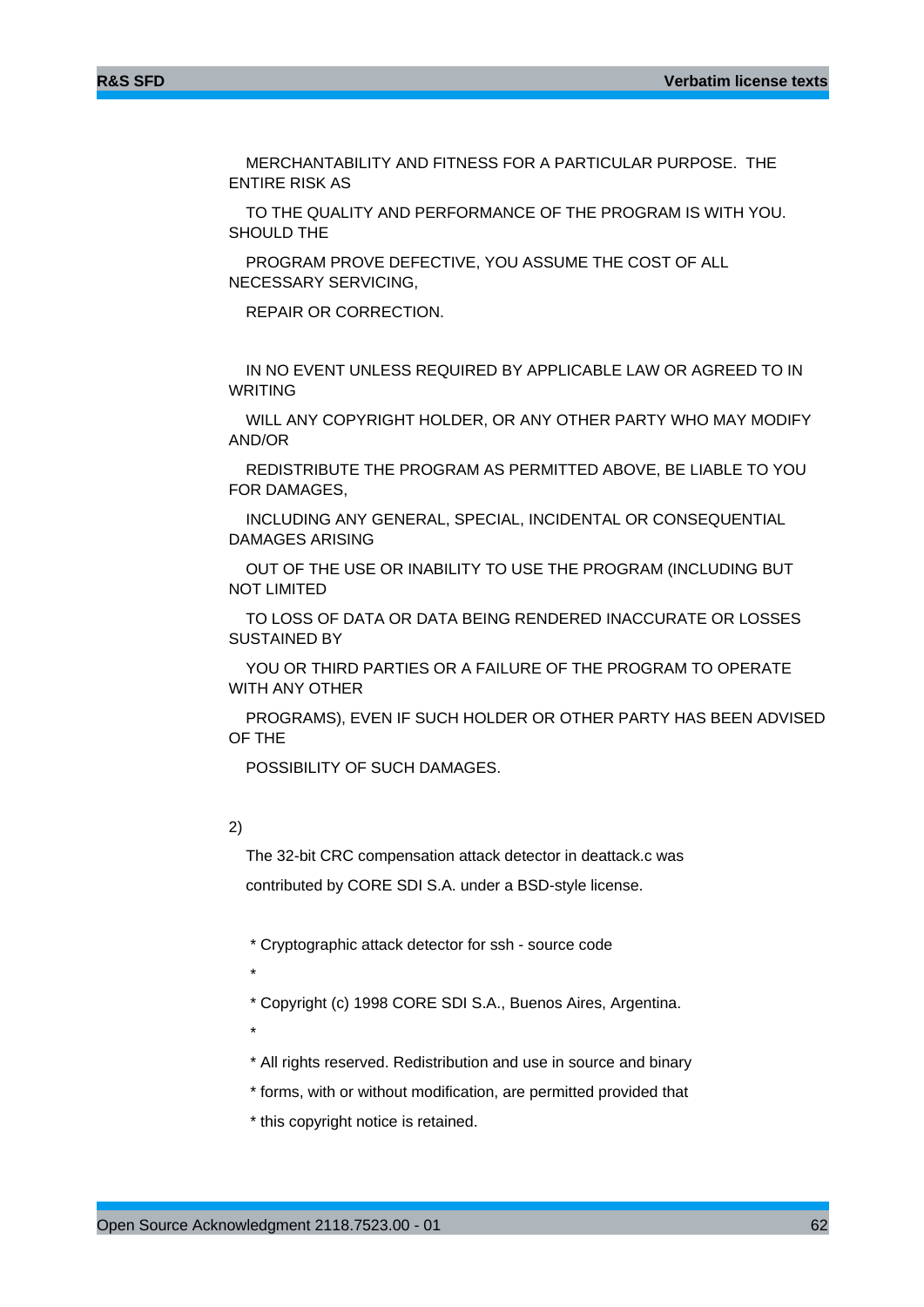\* THIS SOFTWARE IS PROVIDED ``AS IS'' AND ANY EXPRESS OR IMPLIED

\* WARRANTIES ARE DISCLAIMED. IN NO EVENT SHALL CORE SDI S.A. BE

 \* LIABLE FOR ANY DIRECT, INDIRECT, INCIDENTAL, SPECIAL, EXEMPLARY OR

 \* CONSEQUENTIAL DAMAGES RESULTING FROM THE USE OR MISUSE OF **THIS** 

\* SOFTWARE.

\* Ariel Futoransky <futo@core-sdi.com>

\* <http://www.core-sdi.com>

## 3)

\*

\*

\*

 ssh-keyscan was contributed by David Mazieres under a BSD-style license.

\* Copyright 1995, 1996 by David Mazieres <dm@lcs.mit.edu>.

\* Modification and redistribution in source and binary forms is

\* permitted provided that due credit is given to the author and the

\* OpenBSD project by leaving this copyright notice intact.

## 4)

 The Rijndael implementation by Vincent Rijmen, Antoon Bosselaers and Paulo Barreto is in the public domain and distributed with the following license:

\* @version 3.0 (December 2000)

\*

\* Optimised ANSI C code for the Rijndael cipher (now AES)

\*

\* @author Vincent Rijmen <vincent.rijmen@esat.kuleuven.ac.be>

- \* @author Antoon Bosselaers <antoon.bosselaers@esat.kuleuven.ac.be>
- \* @author Paulo Barreto <paulo.barreto@terra.com.br>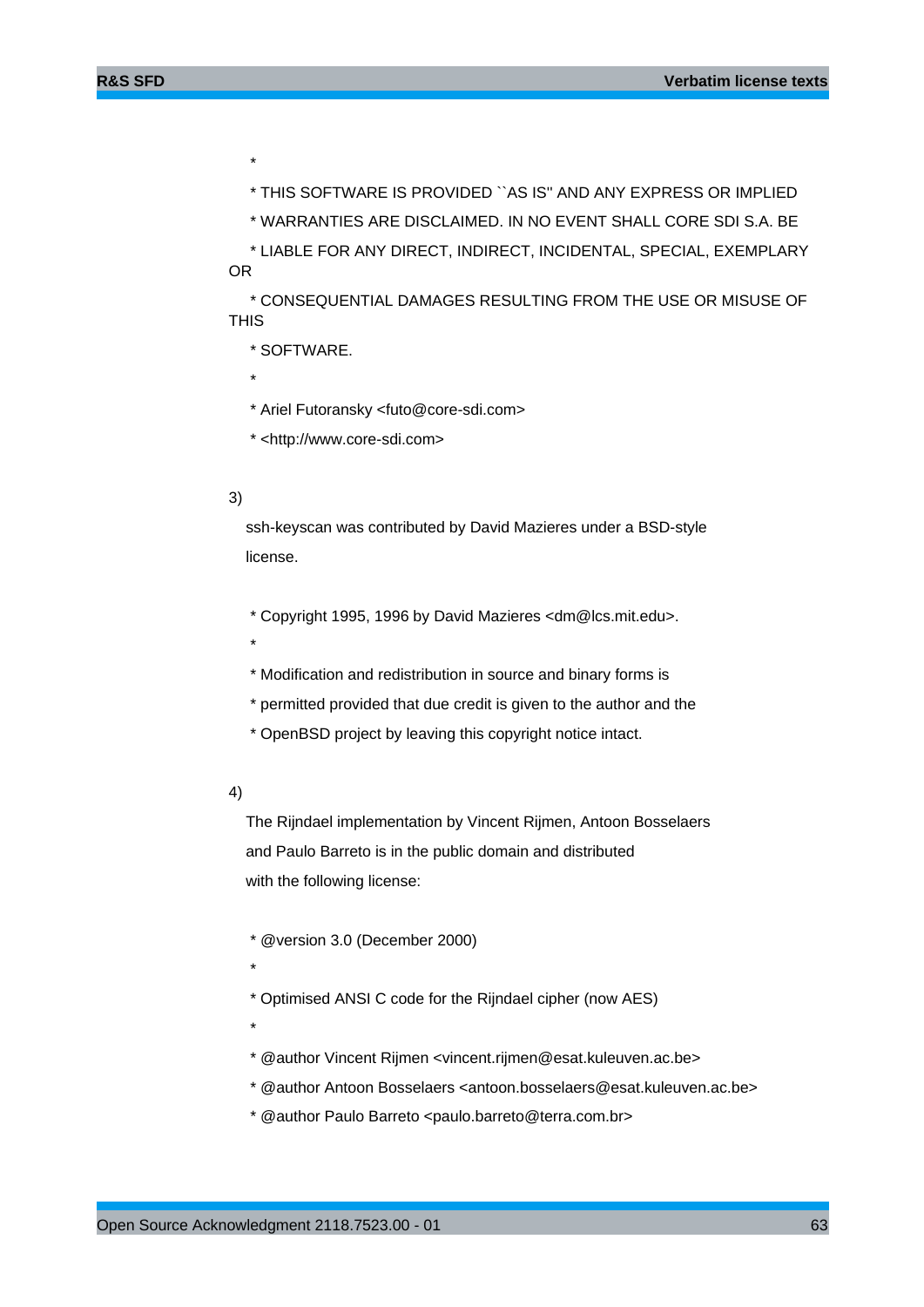\* This code is hereby placed in the public domain.

\*

\*

 \* THIS SOFTWARE IS PROVIDED BY THE AUTHORS ''AS IS'' AND ANY EXPRESS

\* OR IMPLIED WARRANTIES, INCLUDING, BUT NOT LIMITED TO, THE IMPLIED

 \* WARRANTIES OF MERCHANTABILITY AND FITNESS FOR A PARTICULAR PURPOSE

 \* ARE DISCLAIMED. IN NO EVENT SHALL THE AUTHORS OR CONTRIBUTORS BE

 \* LIABLE FOR ANY DIRECT, INDIRECT, INCIDENTAL, SPECIAL, EXEMPLARY, OR

 \* CONSEQUENTIAL DAMAGES (INCLUDING, BUT NOT LIMITED TO, PROCUREMENT OF

 \* SUBSTITUTE GOODS OR SERVICES; LOSS OF USE, DATA, OR PROFITS; OR

 \* BUSINESS INTERRUPTION) HOWEVER CAUSED AND ON ANY THEORY OF LIABILITY,

 \* WHETHER IN CONTRACT, STRICT LIABILITY, OR TORT (INCLUDING **NEGLIGENCE** 

 \* OR OTHERWISE) ARISING IN ANY WAY OUT OF THE USE OF THIS SOFTWARE,

\* EVEN IF ADVISED OF THE POSSIBILITY OF SUCH DAMAGE.

#### 5)

 One component of the ssh source code is under a 3-clause BSD license, held by the University of California, since we pulled these parts from original Berkeley code.

\* Copyright (c) 1983, 1990, 1992, 1993, 1995

The Regents of the University of California. All rights reserved.

- \*
	- \* Redistribution and use in source and binary forms, with or without
	- \* modification, are permitted provided that the following conditions

\* are met:

\* 1. Redistributions of source code must retain the above copyright

notice, this list of conditions and the following disclaimer.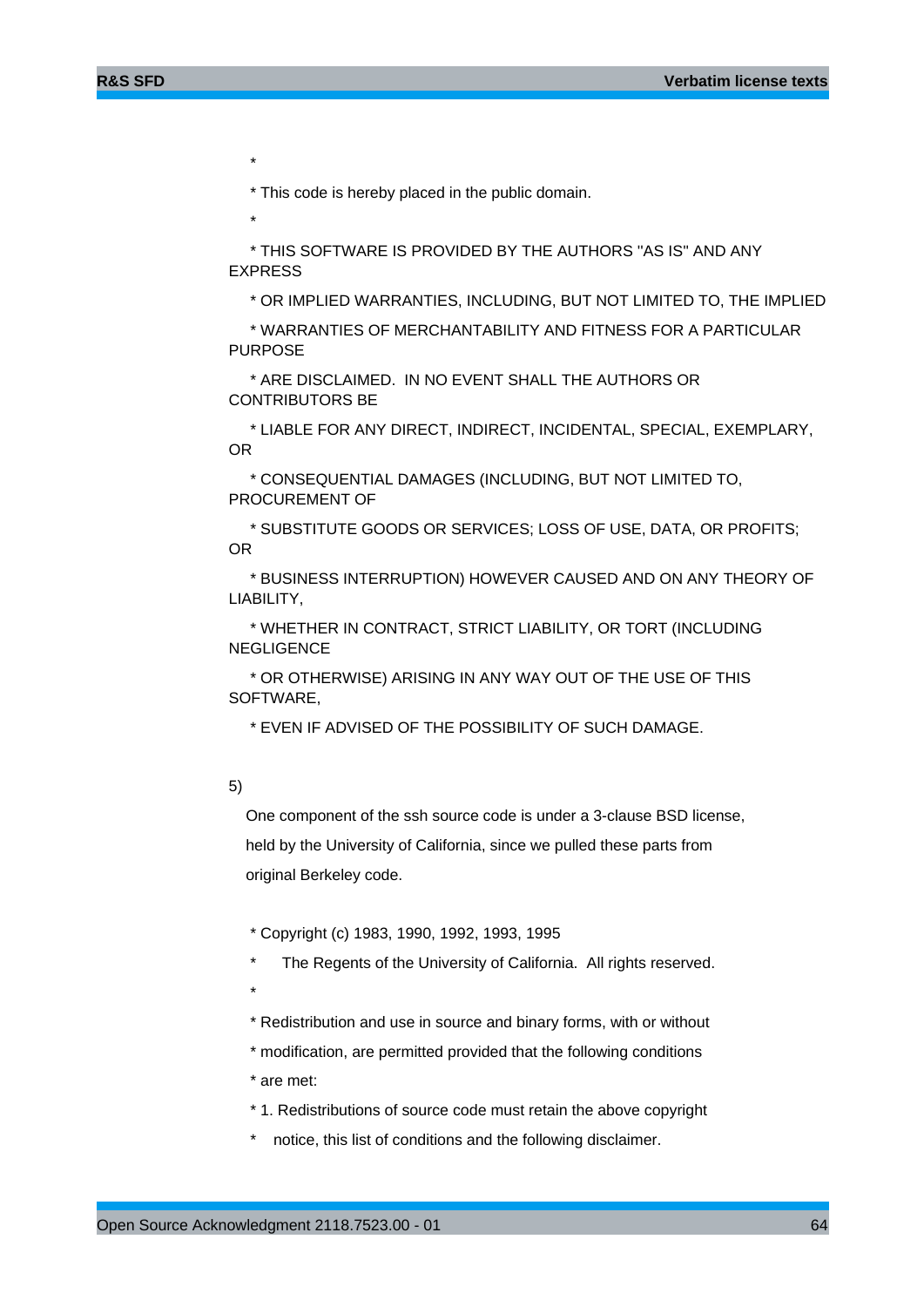- \* 2. Redistributions in binary form must reproduce the above copyright
- notice, this list of conditions and the following disclaimer in the
- documentation and/or other materials provided with the distribution.
- \* 3. Neither the name of the University nor the names of its contributors
- may be used to endorse or promote products derived from this software
- without specific prior written permission.
- \*

 \* THIS SOFTWARE IS PROVIDED BY THE REGENTS AND CONTRIBUTORS ``AS IS'' AND

 \* ANY EXPRESS OR IMPLIED WARRANTIES, INCLUDING, BUT NOT LIMITED TO, THE

 \* IMPLIED WARRANTIES OF MERCHANTABILITY AND FITNESS FOR A PARTICULAR PURPOSE

 \* ARE DISCLAIMED. IN NO EVENT SHALL THE REGENTS OR CONTRIBUTORS BE LIABLE

 \* FOR ANY DIRECT, INDIRECT, INCIDENTAL, SPECIAL, EXEMPLARY, OR **CONSEQUENTIAL** 

 \* DAMAGES (INCLUDING, BUT NOT LIMITED TO, PROCUREMENT OF SUBSTITUTE GOODS

 \* OR SERVICES; LOSS OF USE, DATA, OR PROFITS; OR BUSINESS INTERRUPTION)

 \* HOWEVER CAUSED AND ON ANY THEORY OF LIABILITY, WHETHER IN CONTRACT, STRICT

 \* LIABILITY, OR TORT (INCLUDING NEGLIGENCE OR OTHERWISE) ARISING IN ANY WAY

 \* OUT OF THE USE OF THIS SOFTWARE, EVEN IF ADVISED OF THE POSSIBILITY OF

\* SUCH DAMAGE.

## 6)

Remaining components of the software are provided under a standard

2-term BSD licence with the following names as copyright holders:

 Markus Friedl Theo de Raadt Niels Provos Dug Song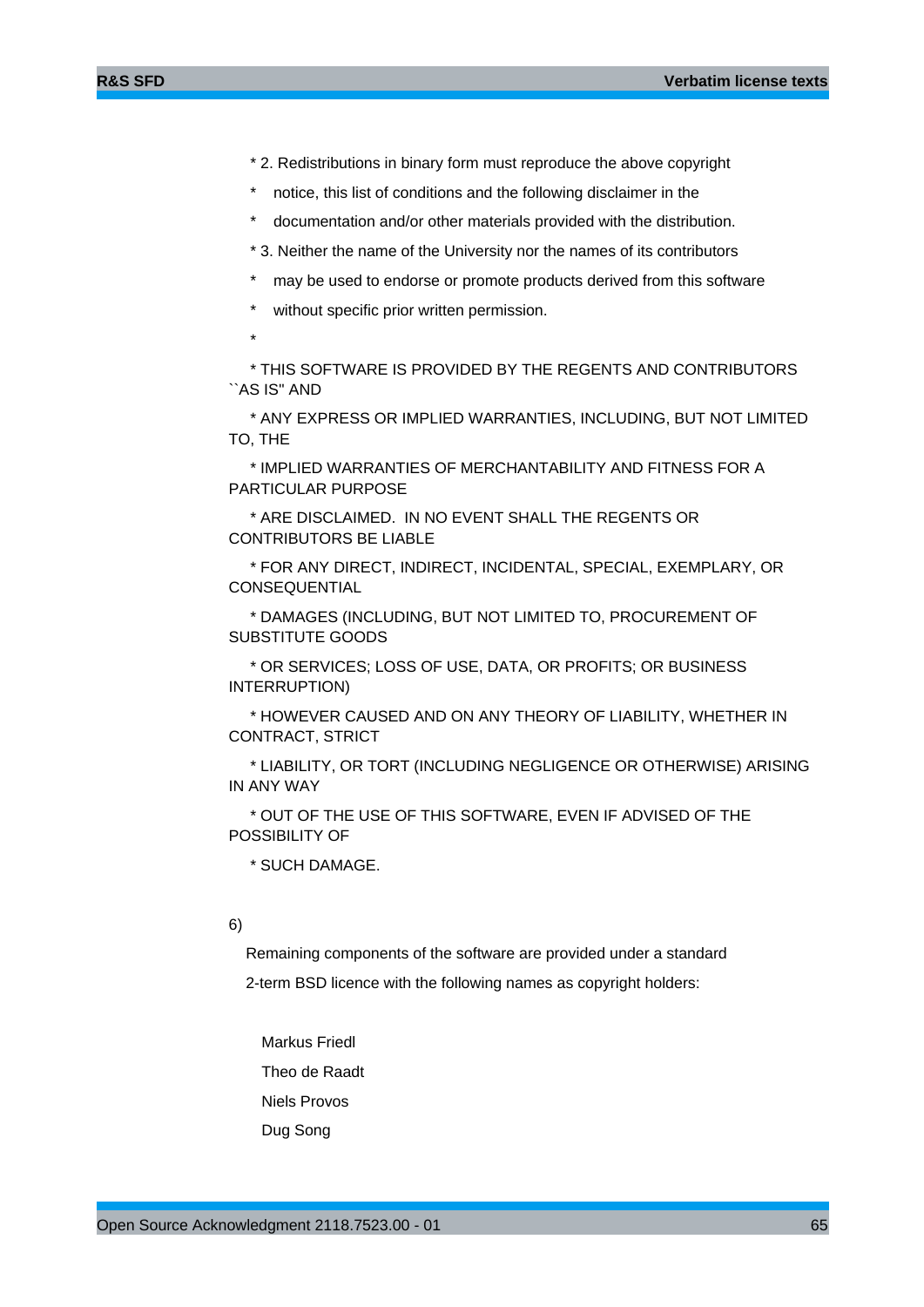Aaron Campbell Damien Miller Kevin Steves Daniel Kouril Wesley Griffin Per Allansson Nils Nordman Simon Wilkinson

 Portable OpenSSH additionally includes code from the following copyright holders, also under the 2-term BSD license:

 Ben Lindstrom Tim Rice Andre Lucas Chris Adams Corinna Vinschen Cray Inc. Denis Parker Gert Doering Jakob Schlyter Jason Downs Juha Yrjölä Michael Stone Networks Associates Technology, Inc. Solar Designer Todd C. Miller Wayne Schroeder William Jones Darren Tucker Sun Microsystems The SCO Group Daniel Walsh Red Hat, Inc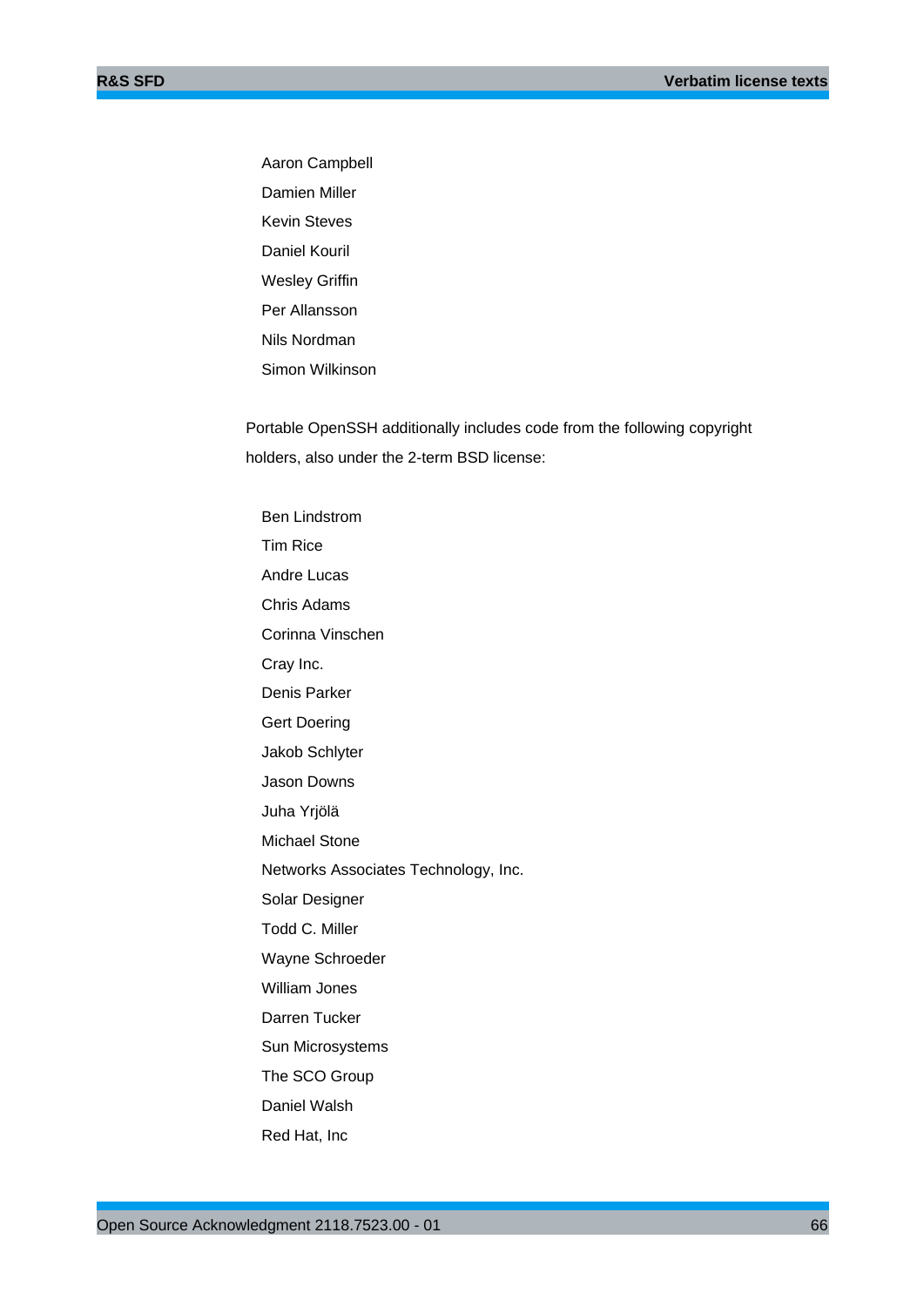Simon Vallet / Genoscope

- \* Redistribution and use in source and binary forms, with or without
- \* modification, are permitted provided that the following conditions
- \* are met:
- \* 1. Redistributions of source code must retain the above copyright
- notice, this list of conditions and the following disclaimer.
- \* 2. Redistributions in binary form must reproduce the above copyright
- notice, this list of conditions and the following disclaimer in the
- documentation and/or other materials provided with the distribution.
- \*

 \* THIS SOFTWARE IS PROVIDED BY THE AUTHOR ``AS IS'' AND ANY EXPRESS OR

 \* IMPLIED WARRANTIES, INCLUDING, BUT NOT LIMITED TO, THE IMPLIED WARRANTIES

 \* OF MERCHANTABILITY AND FITNESS FOR A PARTICULAR PURPOSE ARE DISCLAIMED.

\* IN NO EVENT SHALL THE AUTHOR BE LIABLE FOR ANY DIRECT, INDIRECT,

 \* INCIDENTAL, SPECIAL, EXEMPLARY, OR CONSEQUENTIAL DAMAGES (INCLUDING, BUT

 \* NOT LIMITED TO, PROCUREMENT OF SUBSTITUTE GOODS OR SERVICES; LOSS OF USE,

 \* DATA, OR PROFITS; OR BUSINESS INTERRUPTION) HOWEVER CAUSED AND ON ANY

 \* THEORY OF LIABILITY, WHETHER IN CONTRACT, STRICT LIABILITY, OR TORT

 \* (INCLUDING NEGLIGENCE OR OTHERWISE) ARISING IN ANY WAY OUT OF THE USE OF

 \* THIS SOFTWARE, EVEN IF ADVISED OF THE POSSIBILITY OF SUCH DAMAGE.

8) Portable OpenSSH contains the following additional licenses:

a) md5crypt.c, md5crypt.h

\* "THE BEER-WARE LICENSE" (Revision 42):

\* <phk@login.dknet.dk> wrote this file. As long as you retain this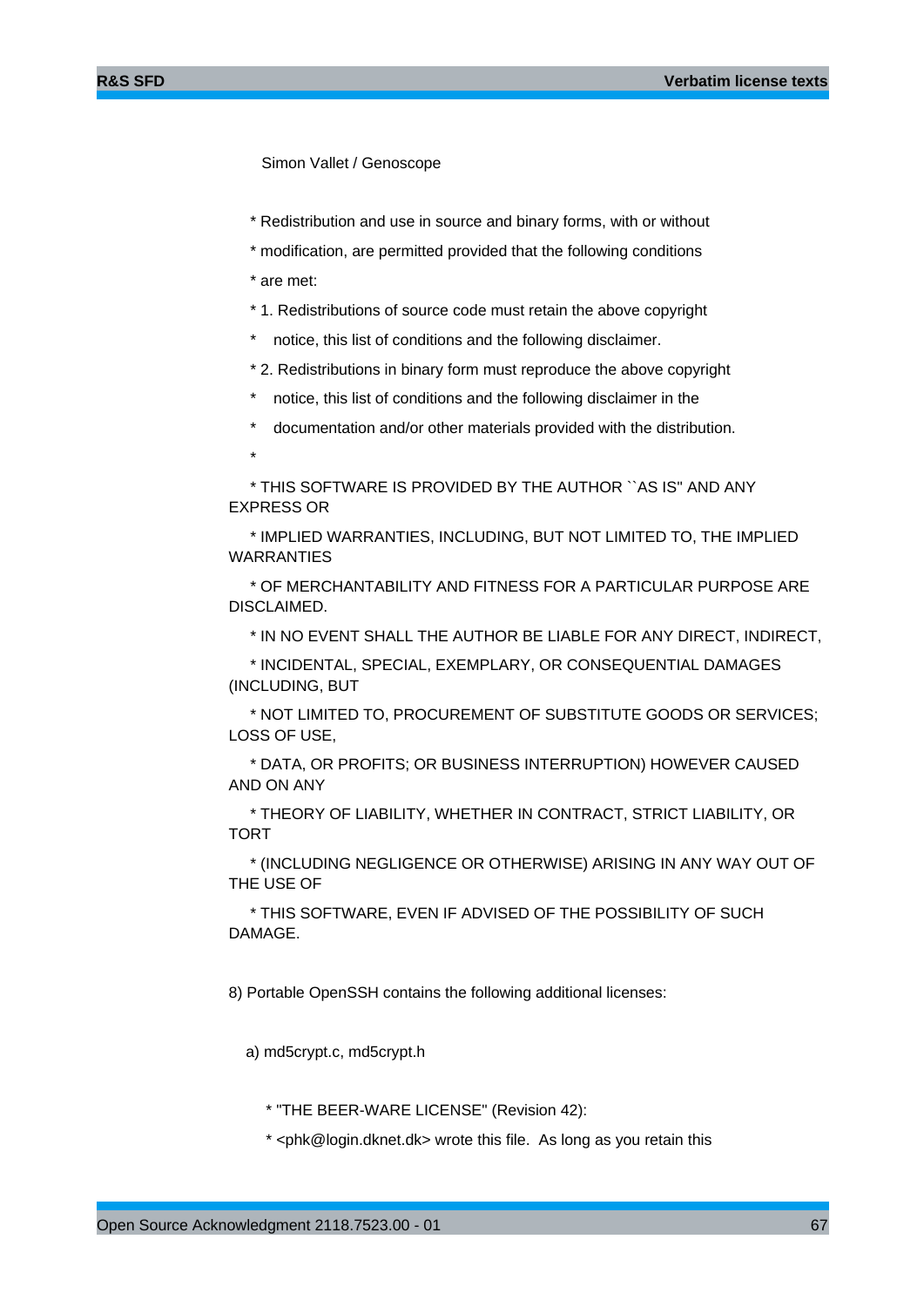- \* notice you can do whatever you want with this stuff. If we meet
- \* some day, and you think this stuff is worth it, you can buy me a
- \* beer in return. Poul-Henning Kamp
- b) snprintf replacement
	- \* Copyright Patrick Powell 1995
	- \* This code is based on code written by Patrick Powell
	- \* (papowell@astart.com) It may be used for any purpose as long as this
	- \* notice remains intact on all source code distributions

c) Compatibility code (openbsd-compat)

 Apart from the previously mentioned licenses, various pieces of code in the openbsd-compat/ subdirectory are licensed as follows:

 Some code is licensed under a 3-term BSD license, to the following copyright holders:

 Todd C. Miller Theo de Raadt Damien Miller Eric P. Allman The Regents of the University of California Constantin S. Svintsoff

- \* Redistribution and use in source and binary forms, with or without
- \* modification, are permitted provided that the following conditions
- \* are met:
- \* 1. Redistributions of source code must retain the above copyright
- \* notice, this list of conditions and the following disclaimer.
- \* 2. Redistributions in binary form must reproduce the above copyright
- \* notice, this list of conditions and the following disclaimer in the
- documentation and/or other materials provided with the distribution.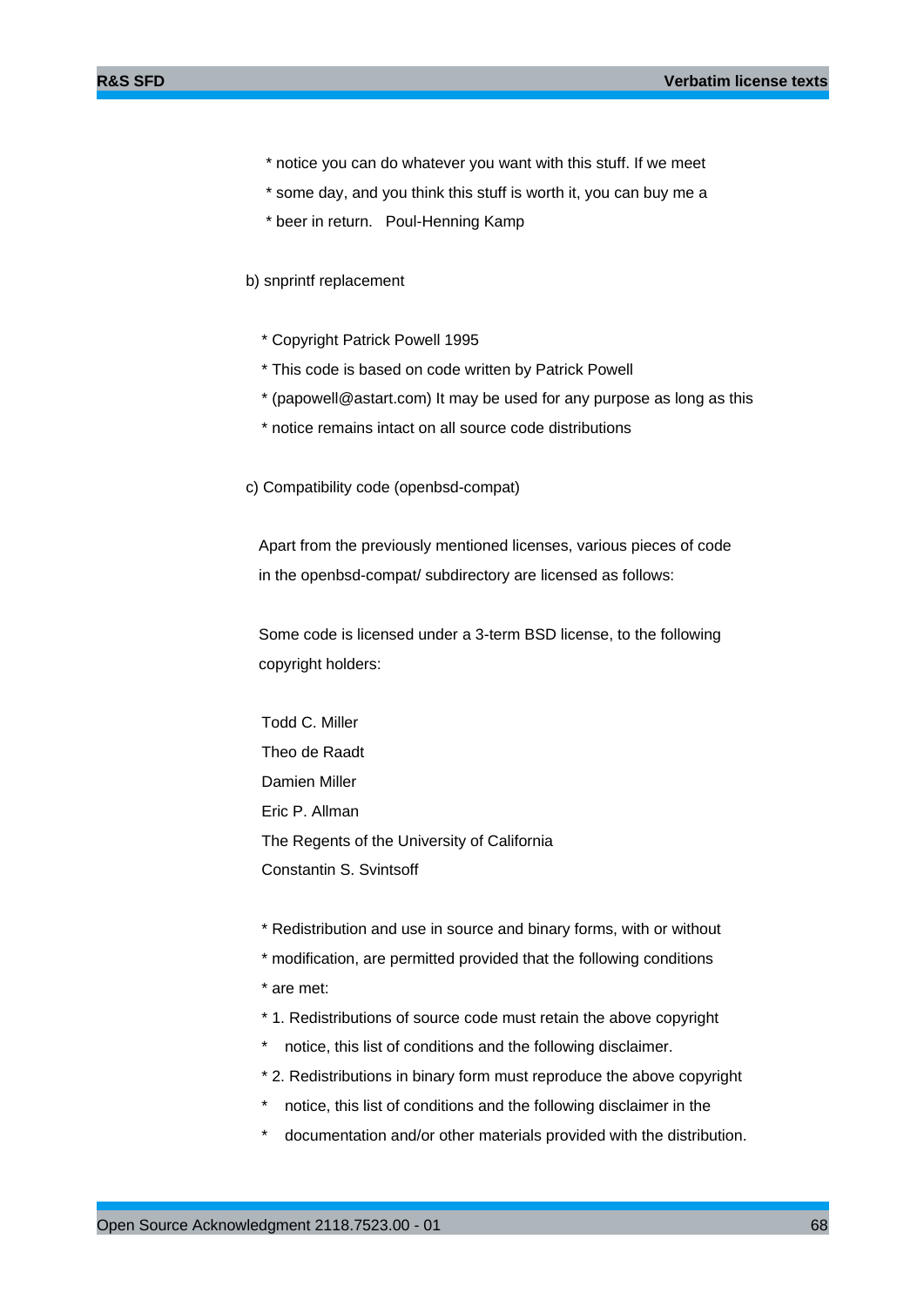- \* 3. Neither the name of the University nor the names of its contributors
- may be used to endorse or promote products derived from this software
- without specific prior written permission.
- $\star$

 \* THIS SOFTWARE IS PROVIDED BY THE REGENTS AND CONTRIBUTORS ``AS IS'' AND

 \* ANY EXPRESS OR IMPLIED WARRANTIES, INCLUDING, BUT NOT LIMITED TO, THE

 \* IMPLIED WARRANTIES OF MERCHANTABILITY AND FITNESS FOR A PARTICULAR PURPOSE

 \* ARE DISCLAIMED. IN NO EVENT SHALL THE REGENTS OR CONTRIBUTORS BE LIABLE

 \* FOR ANY DIRECT, INDIRECT, INCIDENTAL, SPECIAL, EXEMPLARY, OR CONSEQUENTIAL

 \* DAMAGES (INCLUDING, BUT NOT LIMITED TO, PROCUREMENT OF SUBSTITUTE GOODS

 \* OR SERVICES; LOSS OF USE, DATA, OR PROFITS; OR BUSINESS INTERRUPTION)

 \* HOWEVER CAUSED AND ON ANY THEORY OF LIABILITY, WHETHER IN CONTRACT, STRICT

 \* LIABILITY, OR TORT (INCLUDING NEGLIGENCE OR OTHERWISE) ARISING IN ANY WAY

 \* OUT OF THE USE OF THIS SOFTWARE, EVEN IF ADVISED OF THE POSSIBILITY OF

\* SUCH DAMAGE.

 Some code is licensed under an ISC-style license, to the following copyright holders:

Internet Software Consortium.

Todd C. Miller

Reyk Floeter

Chad Mynhier

- \* Permission to use, copy, modify, and distribute this software for any
- \* purpose with or without fee is hereby granted, provided that the above
- \* copyright notice and this permission notice appear in all copies.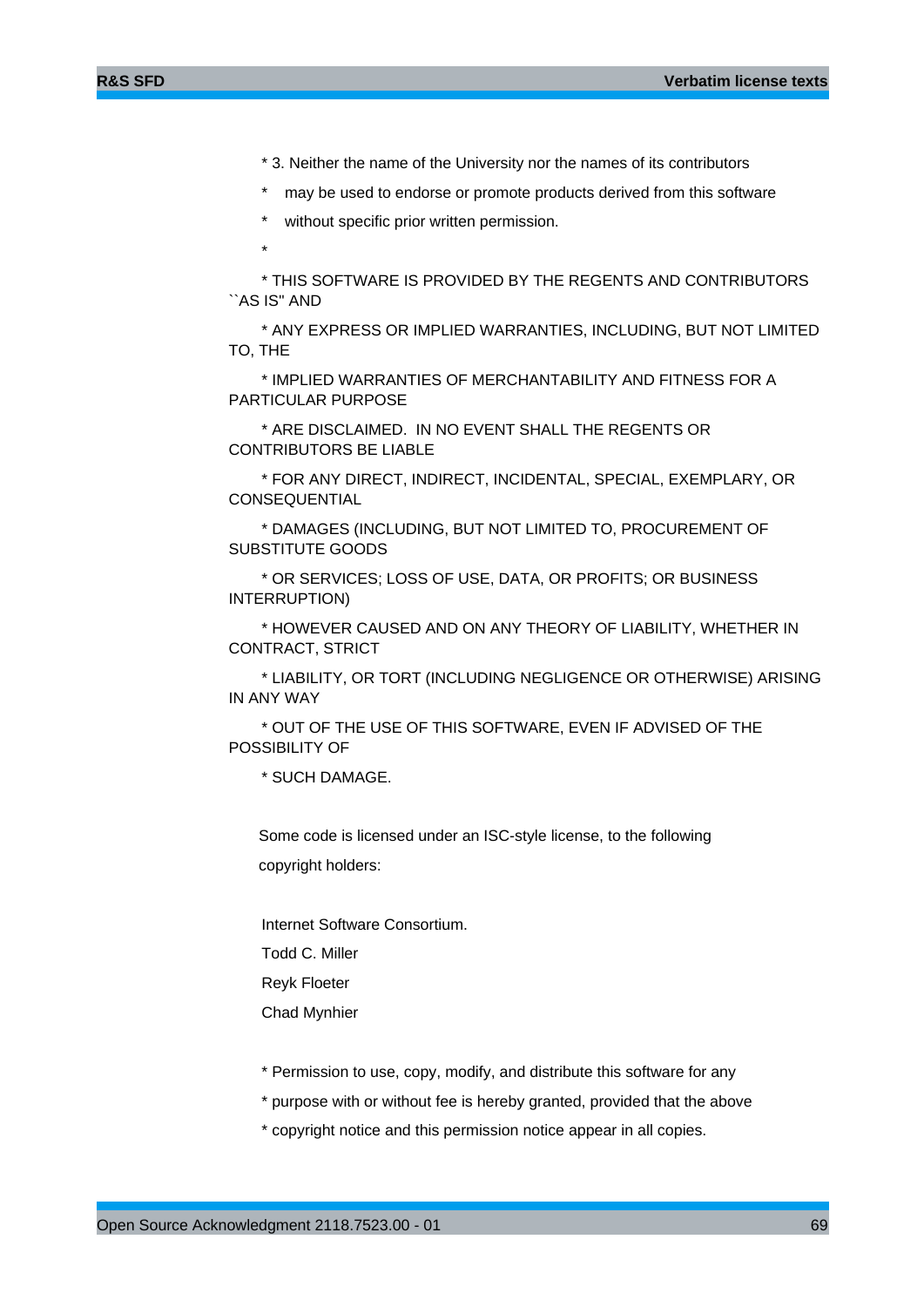$\star$ 

 \* THE SOFTWARE IS PROVIDED "AS IS" AND TODD C. MILLER DISCLAIMS ALL

 \* WARRANTIES WITH REGARD TO THIS SOFTWARE INCLUDING ALL IMPLIED WARRANTIES

 \* OF MERCHANTABILITY AND FITNESS. IN NO EVENT SHALL TODD C. MILLER BE LIABLE

 \* FOR ANY SPECIAL, DIRECT, INDIRECT, OR CONSEQUENTIAL DAMAGES OR ANY DAMAGES

 \* WHATSOEVER RESULTING FROM LOSS OF USE, DATA OR PROFITS, WHETHER IN AN ACTION

 \* OF CONTRACT, NEGLIGENCE OR OTHER TORTIOUS ACTION, ARISING OUT OF OR IN

\* CONNECTION WITH THE USE OR PERFORMANCE OF THIS SOFTWARE.

 Some code is licensed under a MIT-style license to the following copyright holders:

Free Software Foundation, Inc.

\* Permission is hereby granted, free of charge, to any person obtaining a \*

\* copy of this software and associated documentation files (the \*

\* "Software"), to deal in the Software without restriction, including \*

\* without limitation the rights to use, copy, modify, merge, publish, \*

\* distribute, distribute with modifications, sublicense, and/or sell \*

\* copies of the Software, and to permit persons to whom the Software is \*

\* furnished to do so, subject to the following conditions: \*

 $\star$   $\star$ 

\* The above copyright notice and this permission notice shall be included \*

\* in all copies or substantial portions of the Software. \*

 $\star$  \*

 \* THE SOFTWARE IS PROVIDED "AS IS", WITHOUT WARRANTY OF ANY KIND, EXPRESS \*

\* OR IMPLIED, INCLUDING BUT NOT LIMITED TO THE WARRANTIES OF

 \* MERCHANTABILITY, FITNESS FOR A PARTICULAR PURPOSE AND NONINFRINGEMENT. \*

\*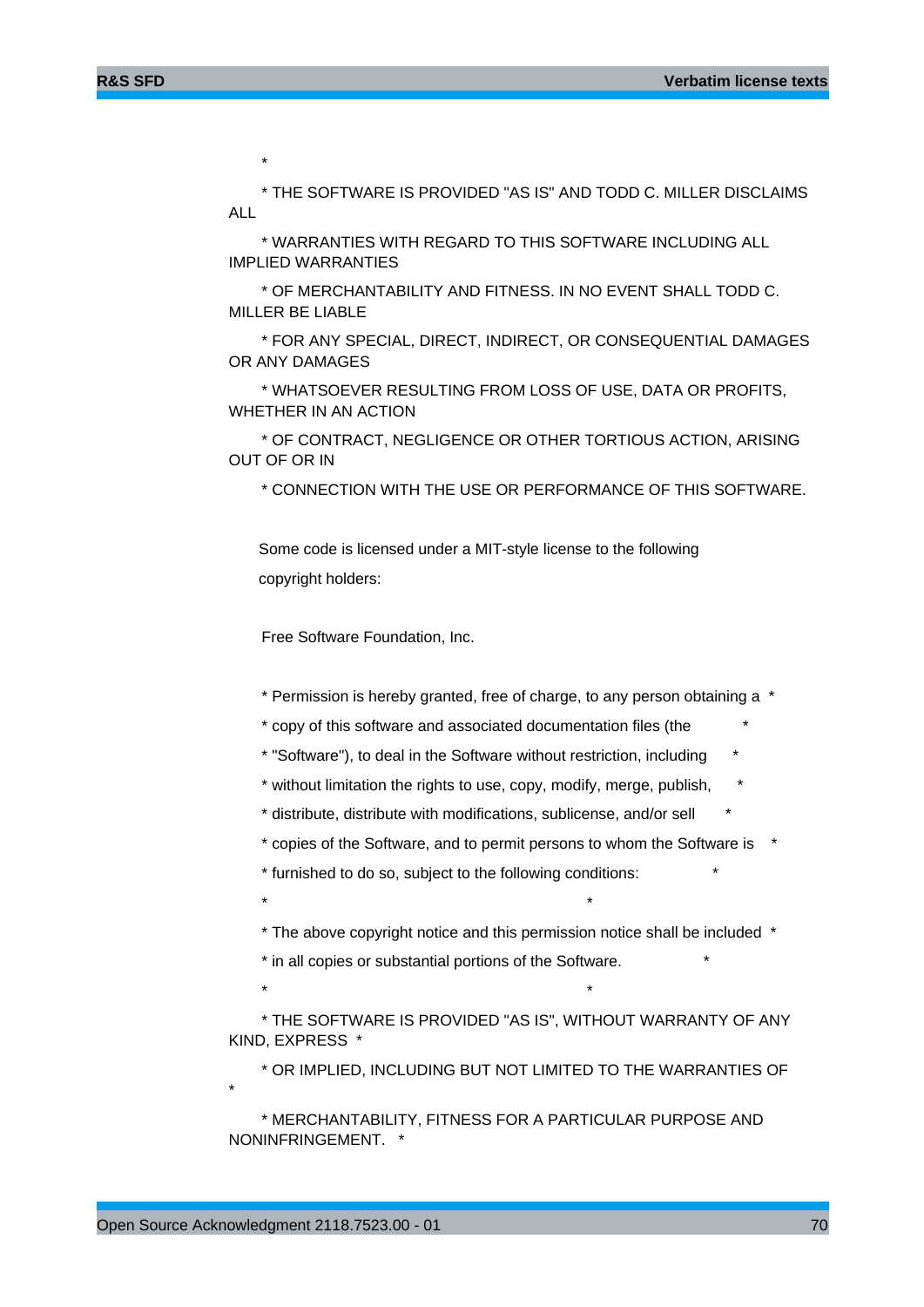\* IN NO EVENT SHALL THE ABOVE COPYRIGHT HOLDERS BE LIABLE FOR ANY CLAIM, \*

 \* DAMAGES OR OTHER LIABILITY, WHETHER IN AN ACTION OF CONTRACT, TORT OR \*

 \* OTHERWISE, ARISING FROM, OUT OF OR IN CONNECTION WITH THE SOFTWARE OR \*

\* THE USE OR OTHER DEALINGS IN THE SOFTWARE. \*

 $\star$   $\star$ 

\* Except as contained in this notice, the name(s) of the above copyright \*

\* holders shall not be used in advertising or otherwise to promote the \*

\* sale, use or other dealings in this Software without prior written \*

\* authorization.

\*\*\*\*\*\*\*\*\*\*\*\*\*\*\*\*\*\*\*\*\*\*\*\*\*\*\*\*\*\*\*\*\*\*\*\*\*\*\*\*\*\*\*\*\*\*\*\*\*\*\*\*\*\*\*\*\*\*\*\*\*\*\*\*\*\*\*\*\*\*\*\*\*\*\*\*/

------

\$OpenBSD: LICENCE,v 1.19 2004/08/30 09:18:08 markus Exp \$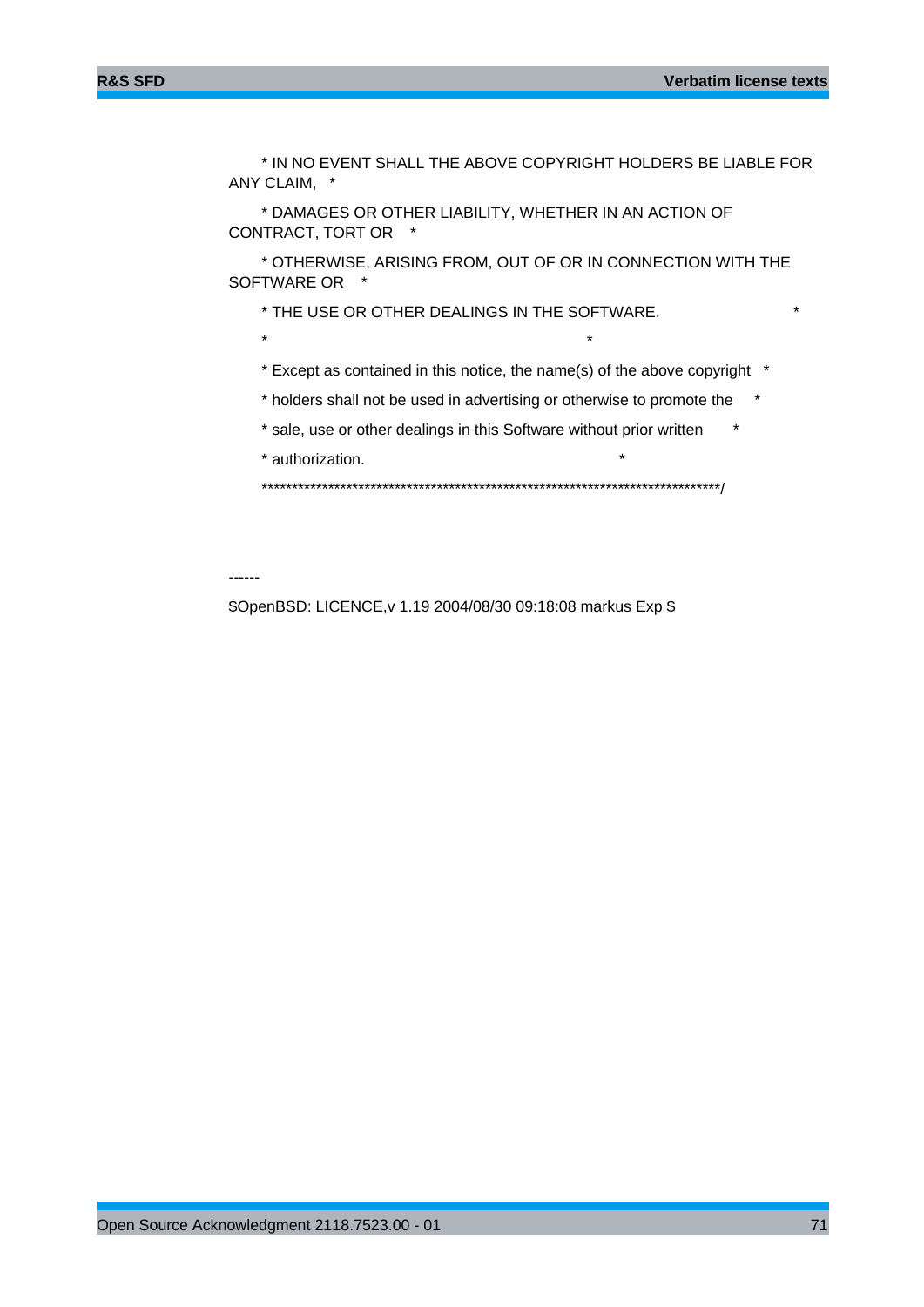# **3.7 Libdes Licence**

Copyright (C) 1995-1997 Eric Young (eay@mincom.oz.au) All rights reserved.

This package is an DES implementation written by Eric Young (eay@mincom.oz.au). The implementation was written so as to conform with MIT's libdes.

This library is free for commercial and non-commercial use as long as the following conditions are aheared to. The following conditions apply to all code found in this distribution.

Copyright remains Eric Young's, and as such any Copyright notices in the code are not to be removed.

If this package is used in a product, Eric Young should be given attribution as the author of that the SSL library. This can be in the form of a textual message at program startup or in documentation (online or textual) provided with the package.

Redistribution and use in source and binary forms, with or without modification, are permitted provided that the following conditions are met:

- 1. Redistributions of source code must retain the copyright notice, this list of conditions and the following disclaimer.
- 2. Redistributions in binary form must reproduce the above copyright notice, this list of conditions and the following disclaimer in the documentation and/or other materials provided with the distribution.
- 3. All advertising materials mentioning features or use of this software must display the following acknowledgement:

This product includes software developed by Eric Young (eay@mincom.oz.au)

THIS SOFTWARE IS PROVIDED BY ERIC YOUNG ``AS IS'' AND ANY EXPRESS OR IMPLIED WARRANTIES, INCLUDING, BUT NOT LIMITED TO, THE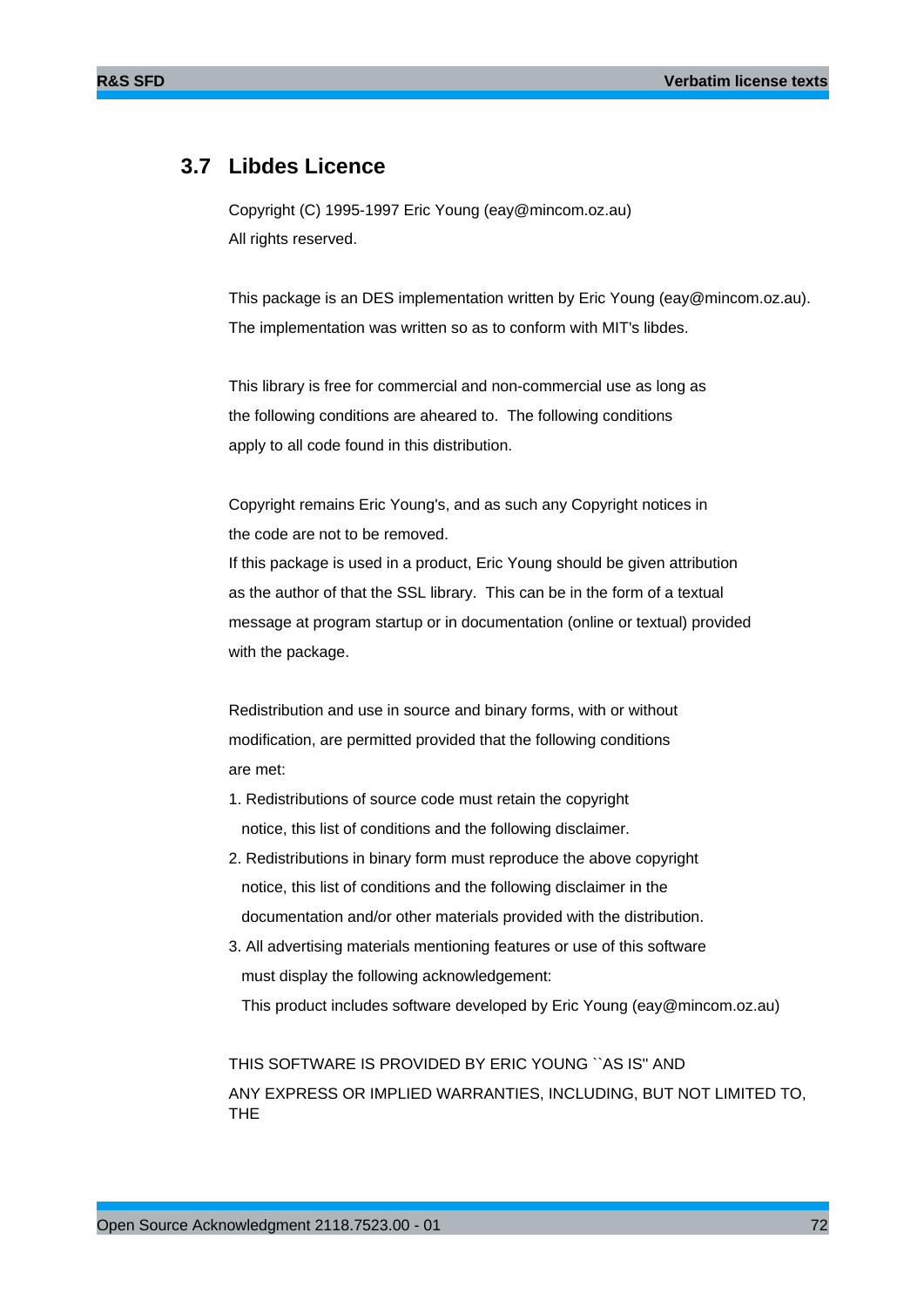IMPLIED WARRANTIES OF MERCHANTABILITY AND FITNESS FOR A PARTICULAR PURPOSE

ARE DISCLAIMED. IN NO EVENT SHALL THE AUTHOR OR CONTRIBUTORS BE LIABLE

FOR ANY DIRECT, INDIRECT, INCIDENTAL, SPECIAL, EXEMPLARY, OR **CONSEQUENTIAL** 

DAMAGES (INCLUDING, BUT NOT LIMITED TO, PROCUREMENT OF SUBSTITUTE GOODS

OR SERVICES; LOSS OF USE, DATA, OR PROFITS; OR BUSINESS INTERRUPTION)

HOWEVER CAUSED AND ON ANY THEORY OF LIABILITY, WHETHER IN CONTRACT, STRICT

LIABILITY, OR TORT (INCLUDING NEGLIGENCE OR OTHERWISE) ARISING IN ANY WAY

OUT OF THE USE OF THIS SOFTWARE, EVEN IF ADVISED OF THE POSSIBILITY OF

SUCH DAMAGE.

The license and distribution terms for any publically available version or derivative of this code cannot be changed. i.e. this code cannot simply be copied and put under another distrubution license [including the GNU Public License.]

The reason behind this being stated in this direct manner is past experience in code simply being copied and the attribution removed from it and then being distributed as part of other packages. This implementation was a non-trivial and unpaid effort.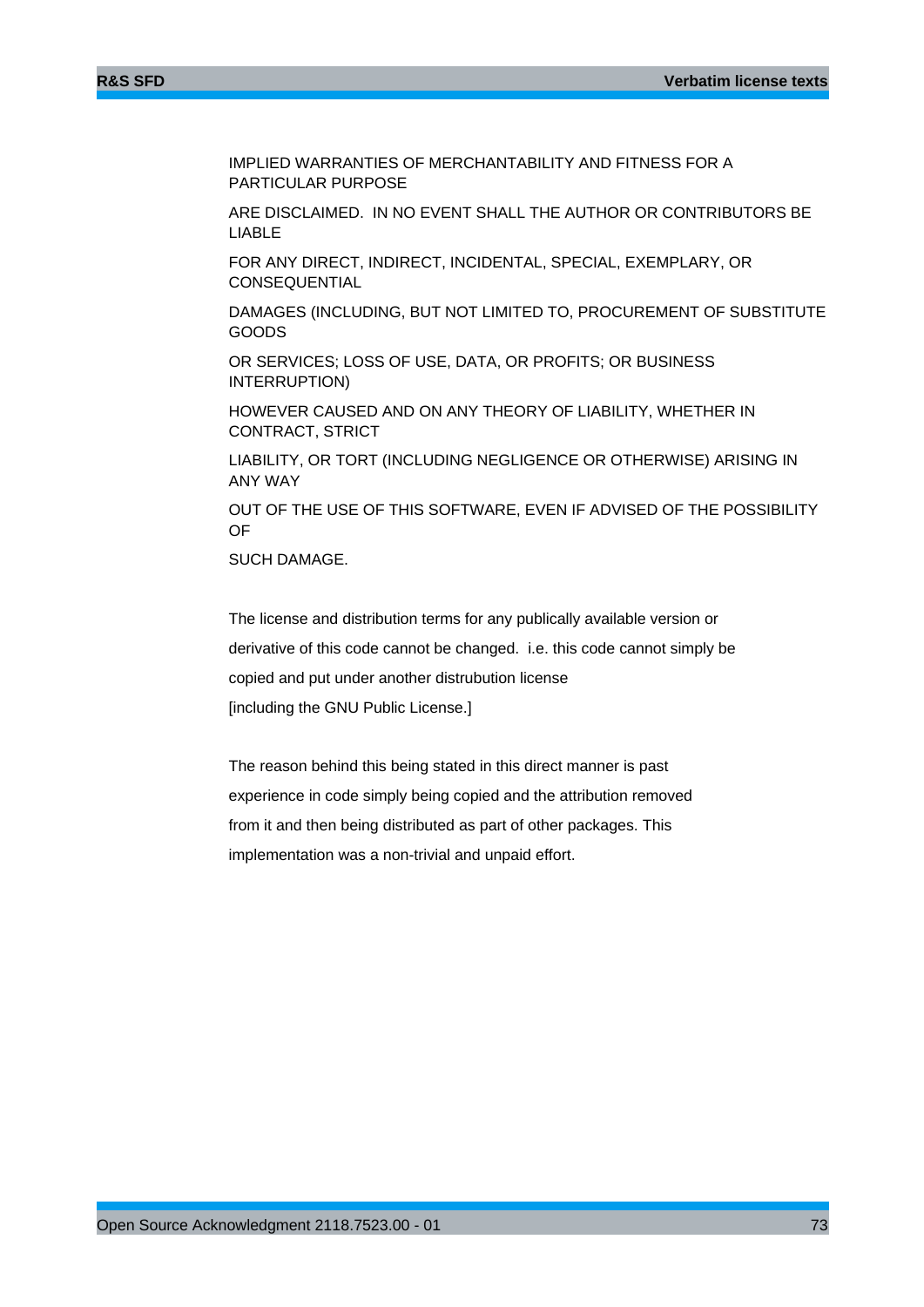## **3.8 SNMP++ Licence**

SNMP++v3.2.25

 $-$ 

Copyright (c) 2001-2010 Jochen Katz, Frank Fock

This software is based on SNMP++2.6 from Hewlett Packard:

 Copyright (c) 1996 Hewlett-Packard Company

 ATTENTION: USE OF THIS SOFTWARE IS SUBJECT TO THE FOLLOWING TERMS.

 Permission to use, copy, modify, distribute and/or sell this software and/or its documentation is hereby granted without fee. User agrees to display the above copyright notice and this license notice in all copies of the software and any documentation of the software. User agrees to assume all liability for the use of the software; Hewlett-Packard and Jochen Katz make no representations about the suitability of this software for any purpose. It is provided "AS-IS" without warranty of any kind, either express or implied. User hereby grants a royalty-free license to any and all derivatives based upon this software code base.

Stuttgart, Germany, Thu Sep 2 00:07:47 CEST 2010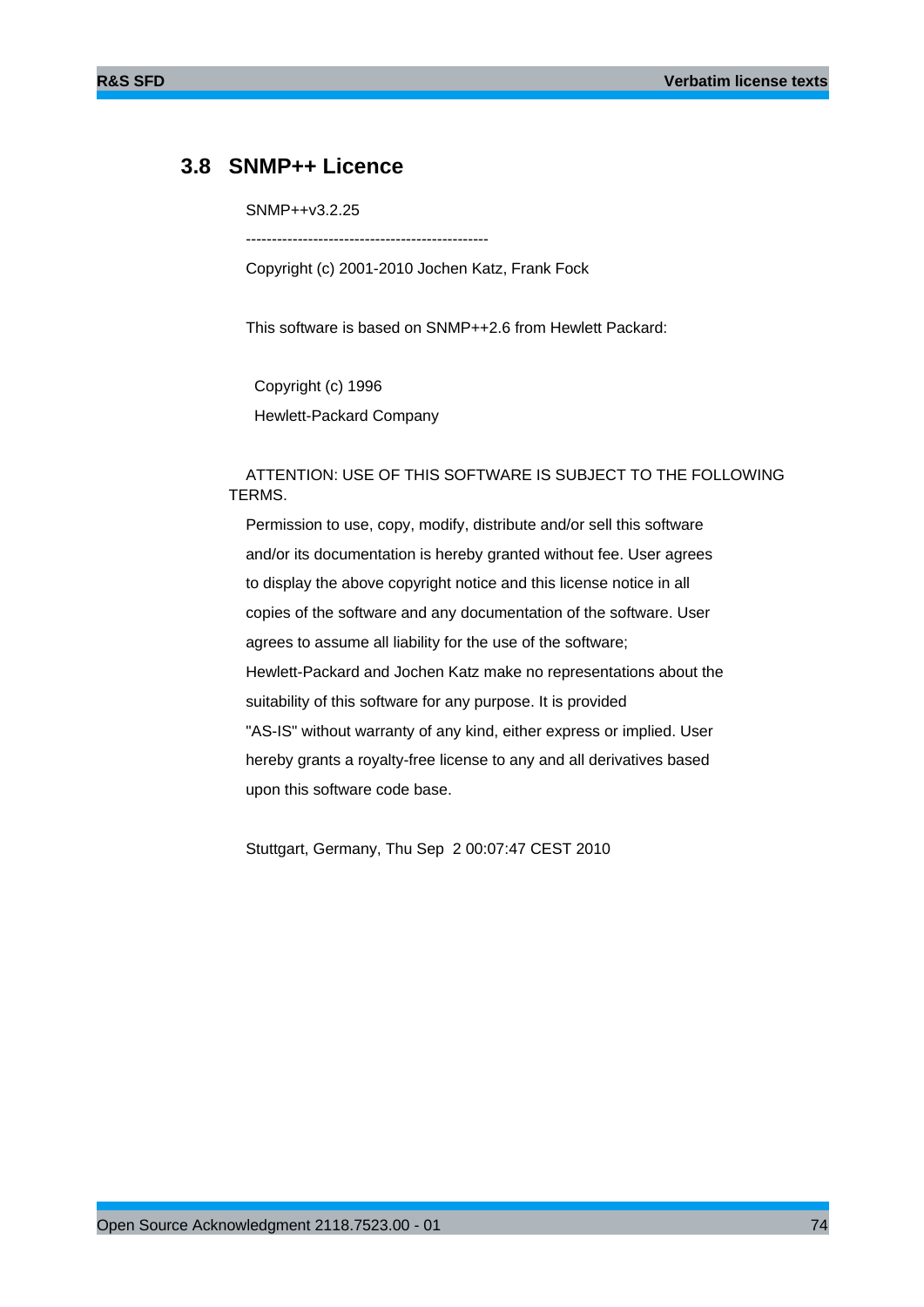## **3.9 Boost Software Licence Version 1.0**

Boost Software License - Version 1.0 - August 17th, 2003

Permission is hereby granted, free of charge, to any person or organization obtaining a copy of the software and accompanying documentation covered by this license (the "Software") to use, reproduce, display, distribute, execute, and transmit the Software, and to prepare derivative works of the Software, and to permit third-parties to whom the Software is furnished to do so, all subject to the following:

The copyright notices in the Software and this entire statement, including the above license grant, this restriction and the following disclaimer, must be included in all copies of the Software, in whole or in part, and all derivative works of the Software, unless such copies or derivative works are solely in the form of machine-executable object code generated by a source language processor.

THE SOFTWARE IS PROVIDED "AS IS", WITHOUT WARRANTY OF ANY KIND, EXPRESS OR

IMPLIED, INCLUDING BUT NOT LIMITED TO THE WARRANTIES OF MERCHANTABILITY,

FITNESS FOR A PARTICULAR PURPOSE, TITLE AND NON-INFRINGEMENT. IN NO EVENT

SHALL THE COPYRIGHT HOLDERS OR ANYONE DISTRIBUTING THE SOFTWARE BE LIABLE

FOR ANY DAMAGES OR OTHER LIABILITY, WHETHER IN CONTRACT, TORT OR OTHERWISE,

ARISING FROM, OUT OF OR IN CONNECTION WITH THE SOFTWARE OR THE USE OR OTHER

DEALINGS IN THE SOFTWARE.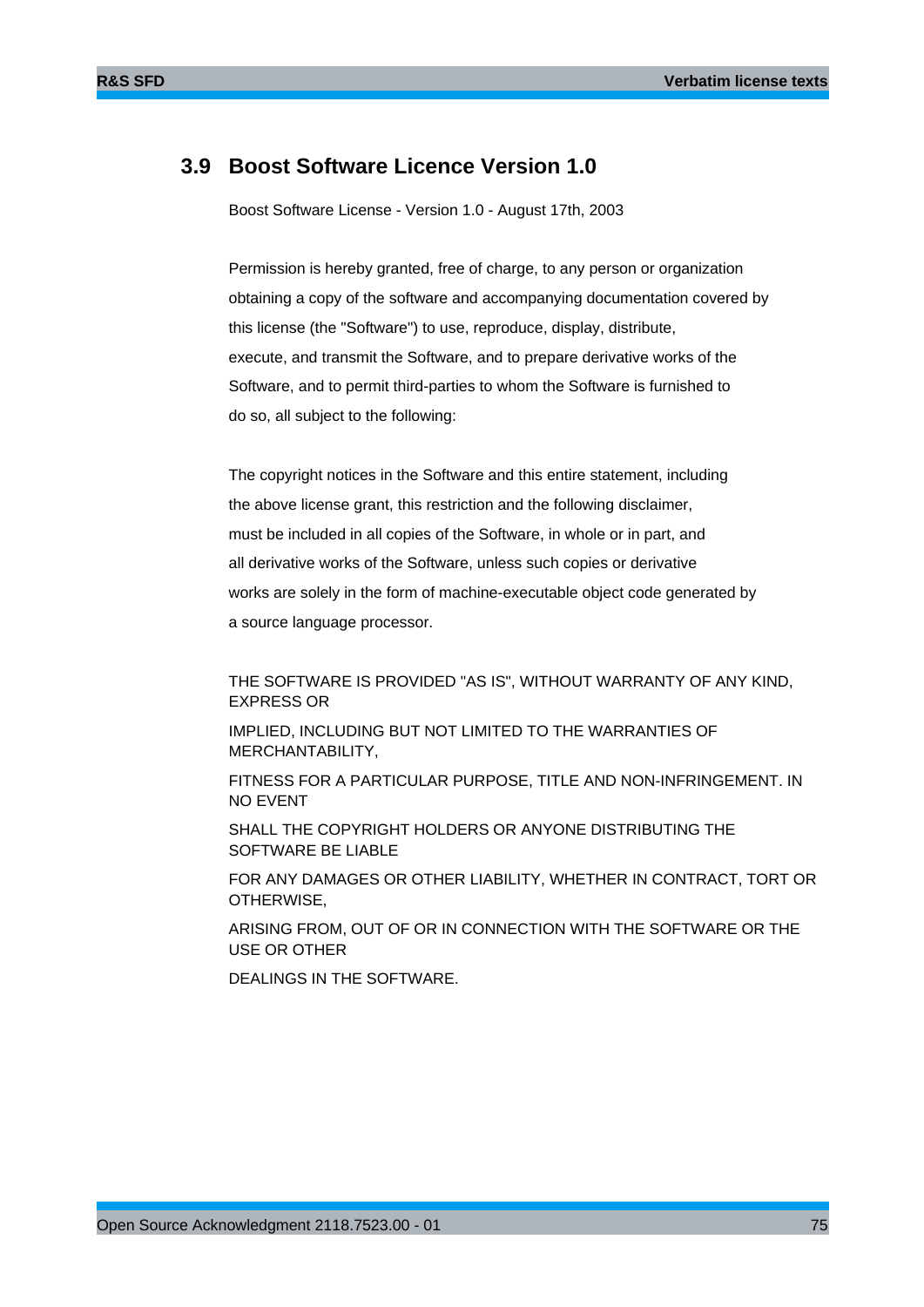## **3.10 BSD Licence**

This software may be distributed, used, and modified under the terms of BSD license:

Redistribution and use in source and binary forms, with or without modification, are permitted provided that the following conditions are met:

- 1. Redistributions of source code must retain the above copyright notice, this list of conditions and the following disclaimer.
- 2. Redistributions in binary form must reproduce the above copyright notice, this list of conditions and the following disclaimer in the documentation and/or other materials provided with the distribution.
- 3. Neither the name(s) of the above-listed copyright holder(s) nor the names of its contributors may be used to endorse or promote products derived from this software without specific prior written permission.

### THIS SOFTWARE IS PROVIDED BY THE COPYRIGHT HOLDERS AND **CONTRIBUTORS**

"AS IS" AND ANY EXPRESS OR IMPLIED WARRANTIES, INCLUDING, BUT NOT

LIMITED TO, THE IMPLIED WARRANTIES OF MERCHANTABILITY AND FITNESS FOR

A PARTICULAR PURPOSE ARE DISCLAIMED. IN NO EVENT SHALL THE COPYRIGHT

OWNER OR CONTRIBUTORS BE LIABLE FOR ANY DIRECT, INDIRECT, INCIDENTAL,

SPECIAL, EXEMPLARY, OR CONSEQUENTIAL DAMAGES (INCLUDING, BUT NOT

LIMITED TO, PROCUREMENT OF SUBSTITUTE GOODS OR SERVICES; LOSS OF USE,

DATA, OR PROFITS; OR BUSINESS INTERRUPTION) HOWEVER CAUSED AND ON ANY

THEORY OF LIABILITY, WHETHER IN CONTRACT, STRICT LIABILITY, OR TORT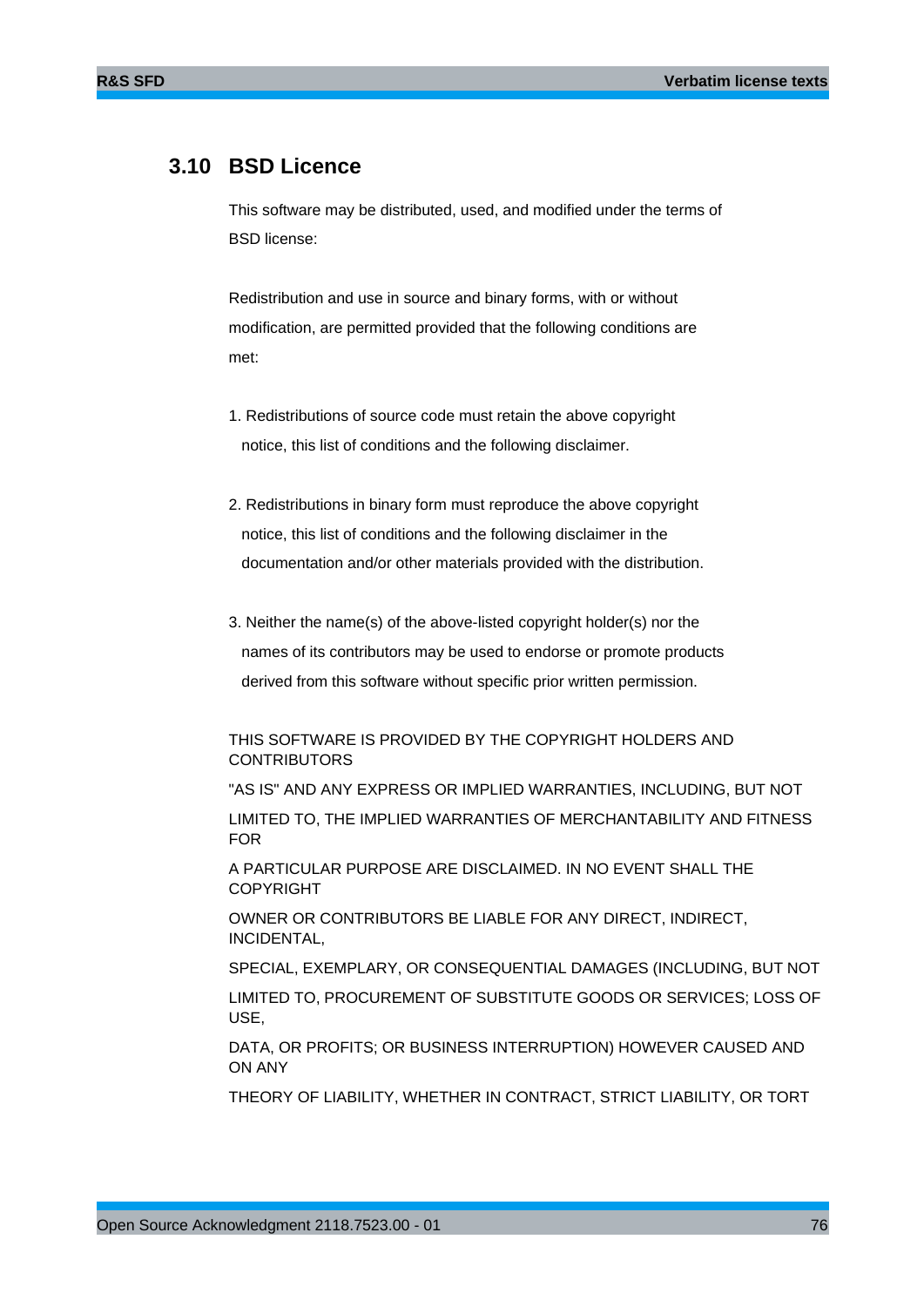(INCLUDING NEGLIGENCE OR OTHERWISE) ARISING IN ANY WAY OUT OF THE USE

OF THIS SOFTWARE, EVEN IF ADVISED OF THE POSSIBILITY OF SUCH DAMAGE.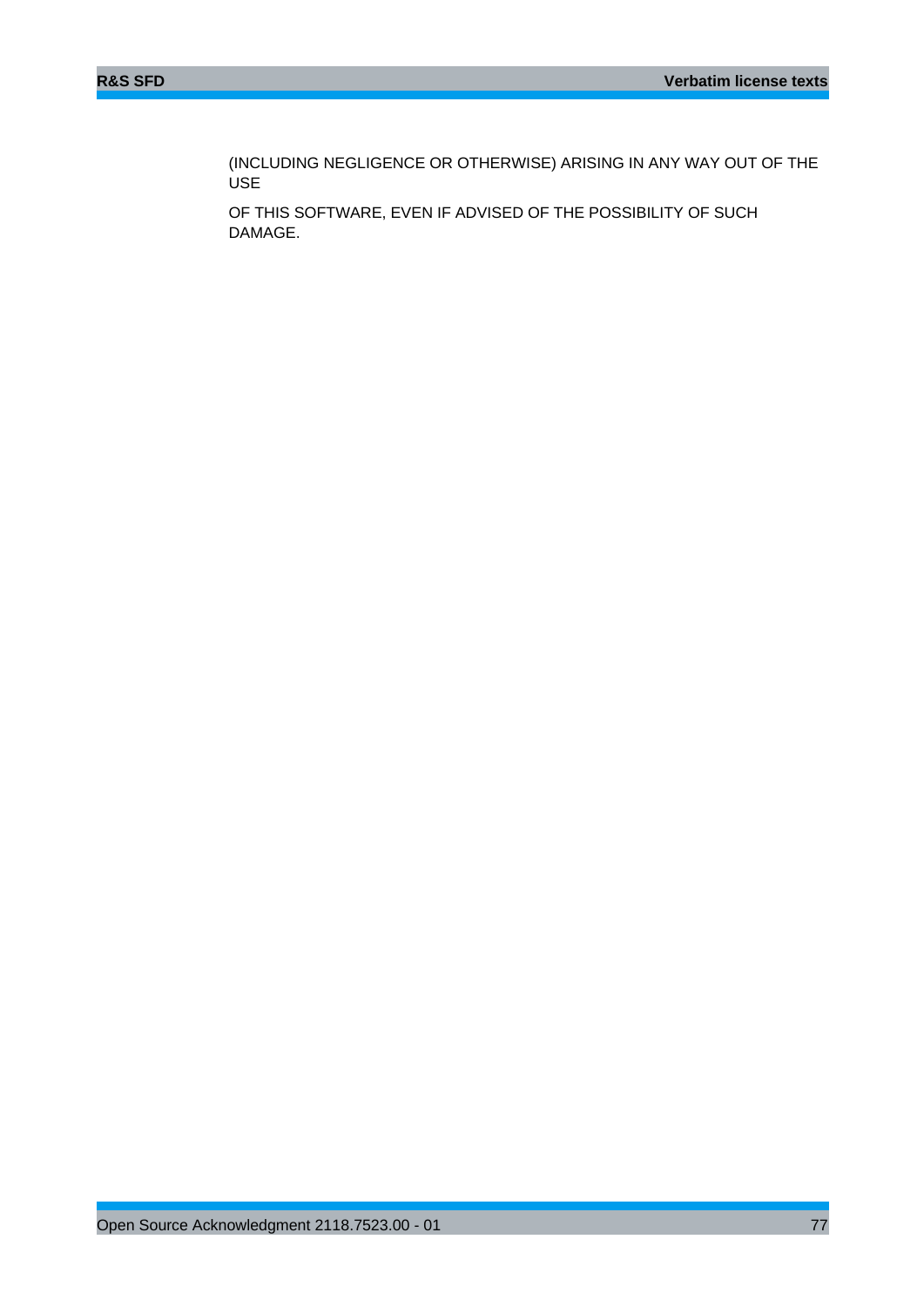# 4 Copyrights

The following table lists copyright notices for open source software packages (or parts of such software packages).

| Package                  | Copyright                                                                                                                               |
|--------------------------|-----------------------------------------------------------------------------------------------------------------------------------------|
| u-boot                   | (C) Copyright 2000 - 2008 Wolfgang Denk, DENX Software Engineering                                                                      |
| Linux                    | Copyright (C) 1989, 1991 Free Software Foundation, Inc.                                                                                 |
| Busybox                  |                                                                                                                                         |
| libmicrohttpd            | Copyright (C) 2007-2012 Christian Grothoff                                                                                              |
| SNMP++                   | Copyright (C) 2001-2010 Frank Fock, Jochen Katz, based on SNMP++2.6<br>from Hewlett Packard: Copyright (C) 1996 Hewlett-Packard Company |
| uClibc                   | Copyright © 1999-2008 Erik Andersen                                                                                                     |
| OpenSSL                  | Copyright (c) 1998-2011 The OpenSSL Project<br>Copyright (c) 1995-1998 Eric A. Young, Tim J. Hudson                                     |
| <b>Boost</b>             |                                                                                                                                         |
| OpenSSH                  |                                                                                                                                         |
| Libdes                   | Copyright (C) 1995-1997 Eric Young                                                                                                      |
| Libfec                   | Copyright 2006 by Phil Karn, KA9Q                                                                                                       |
| Libmicrohttpd            | Copyright (C) 2007-2013 Christian Grothoff                                                                                              |
| jQuery                   | Copyright 2005, 2014 jQuery Foundation, Inc. and other contributors                                                                     |
| jQuery blockUI           | Copyright (c) 2007-2013 M. Alsup                                                                                                        |
| jQuery Form plugin       | Copyright (c) 2013 M. Alsup                                                                                                             |
| jQuery Gradient plugin   | Copyright (c) 2008 Brandon Aaron                                                                                                        |
| jQuery Validation Plugin | Copyright (c) 2013 Jörn Zaefferer                                                                                                       |
| Mootools                 | Copyright (c) 2006-2014 Valerio Proietti                                                                                                |
| Tablesorter              | Copyright (c) 2007 Christian Bach                                                                                                       |
| PLUpload                 | Copyright 2013, Moxiecode Systems AB                                                                                                    |
| jsTree                   | Copyright (c) 2010 Ivan Bozhanov                                                                                                        |
| Json spirit              | Copyright (c) 2007 - 2010 John W. Wilkinson                                                                                             |
| Avahi                    | Copyright 2004-2009 by the Avahi developers                                                                                             |